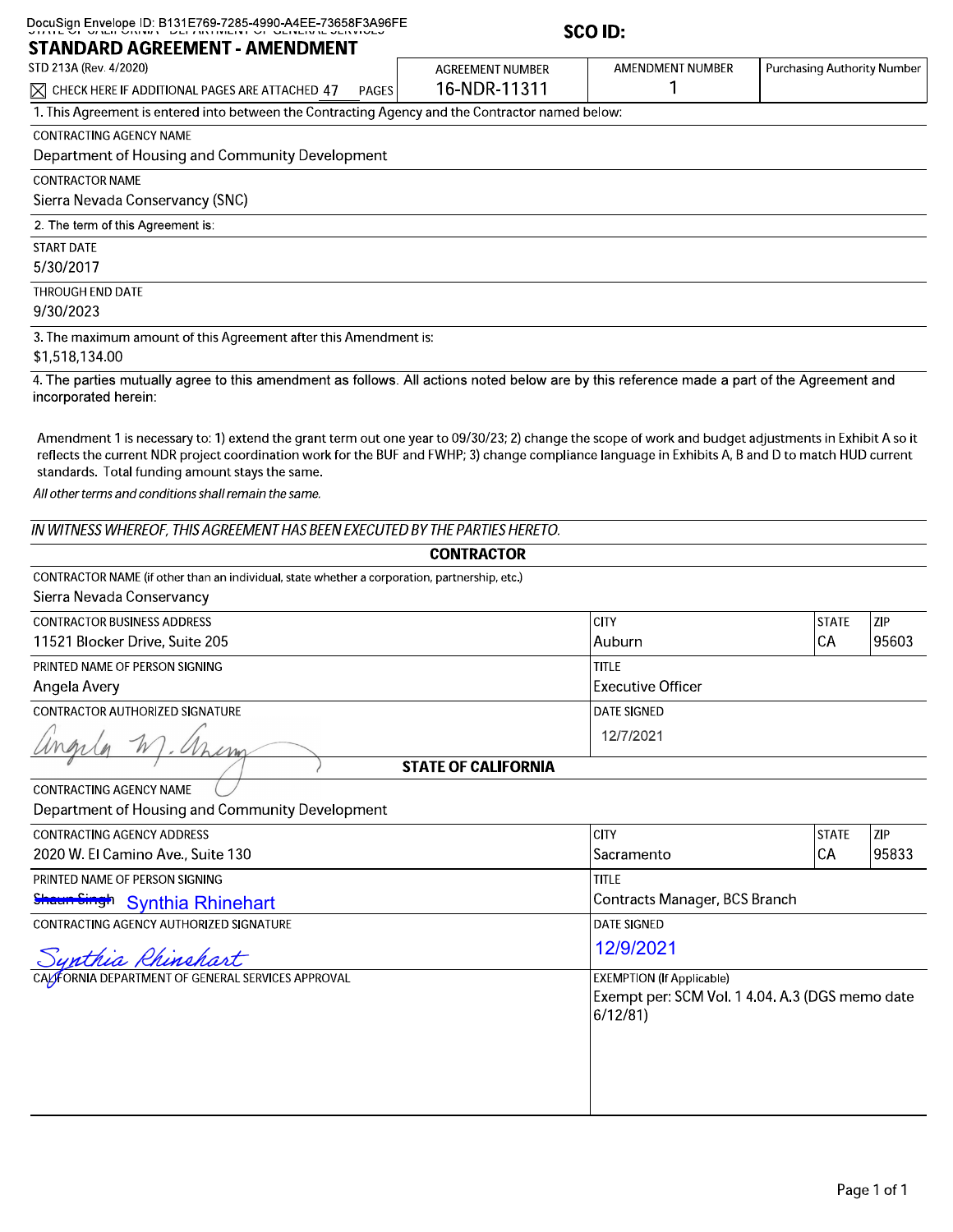Sierra Nevada Conservancy 16-NDR-11311, Am. 1 Page 1 of 15 (Rev.10/26/2021)

## EXHIBIT A

### RECITALS, AUTHORITY, PURPOSE AND SCOPE OF WORK

## RECITALS

On June 22, 2015, U. S. Department of Housing and Urban Development ("HUD") Secretary Julián Castro invited California and 39 other states and communities to compete in the second and final phase of the National Disaster Resilience Competition ("NDRC"). These finalists, representing areas that experienced a presidentially declared major disaster in 2011, 2012, and/or 2013, competed for a portion of almost \$1 billion in funding for disaster recovery and long-term community resilience.

The CALIFORNIA DEPARTMENT OF HOUSING AND COMMUNITY DEVELOPMENT ("HCD" or "Department") submitted an NDRC application to HUD on behalf of the State of California. This application included three (3) activities to address unmet recovery need related to the December 13, 2013 presidentially declared disaster known as the California Rim Fire ("DR-4158") that occurred in Tuolumne County. In response to the NDRC Notice of Funding Availability ("NOFA") (defined below), HCD, in conjunction with other partners, developed a program known as The Community and Watershed Resilience Program ("State Program" or "Program", (CWRP). The Program has three (3) separate activities located in Tuolumne County that are interconnected. Development of the Program and associated activities requires HCD to continue working with partners identified in the NDRC application approved by HUD.

Funding for the competition is from the Community Development Block Grant-National Disaster Resilience ("CDBG-NDR") appropriation provided by the Disaster Relief Appropriations Act, 2013 (PL 113-2), which made emergency funds available for Hurricane Sandy and other Presidentiallydeclared disasters occurring in 2011-2013. The competition focused states' and local jurisdictions' efforts to prepare their communities for the impacts of climate change and to support investments in more resilient infrastructure. HCD's NDRC application requested \$117,000,000 for the three (3) project activities, and HUD awarded \$70,359,459 on January 21, 2016. The HUD award included approximately \$19,755,000 for the development and implementation of Community Resilience Center(s) ("CRC") to be carried out by Tuolumne County, \$22,000,000 for proposed Biomass Utilization Fund ("BUF") project(s) with the development and initial implementation to be coordinated by Sierra Nevada Conservancy ("SNC") and administered by Rural Community Assistance Corporation ("RCAC"), and \$28,604,459 for the Forest and Watershed Health Project ("FWHP") implementation to be administered United States Forest Service ("USFS") and coordinated by SNC. General administration funding not to exceed 5 percent of the total award will be allocated from within each awarded activity budget.

HUD announced the NDRC funding in a NOFA publication, attached in Exhibit E (Funding Opportunity Number: FR-5800-N-29, Opportunity Title: National Disaster Resilience Competition).

The NDRC is a response to requests for funding from states and local communities to address the unmet recovery needs, through strategic community investments for resilience, to recover from past presidentially declared disasters while improving their ability to withstand future environmental shocks and stresses.

HUD has awarded NDRC funds for innovative approaches that address unmet recovery needs from past disasters while also addressing the vulnerabilities that could put Americans in harm's way during future disasters. The competition encourages communities to consider how they can recover from a past disaster and how to avoid and mitigate future disaster losses. Applicants (i.e., the State of California) had to link or "tie-back" their proposals to the disaster from which they were recovering, as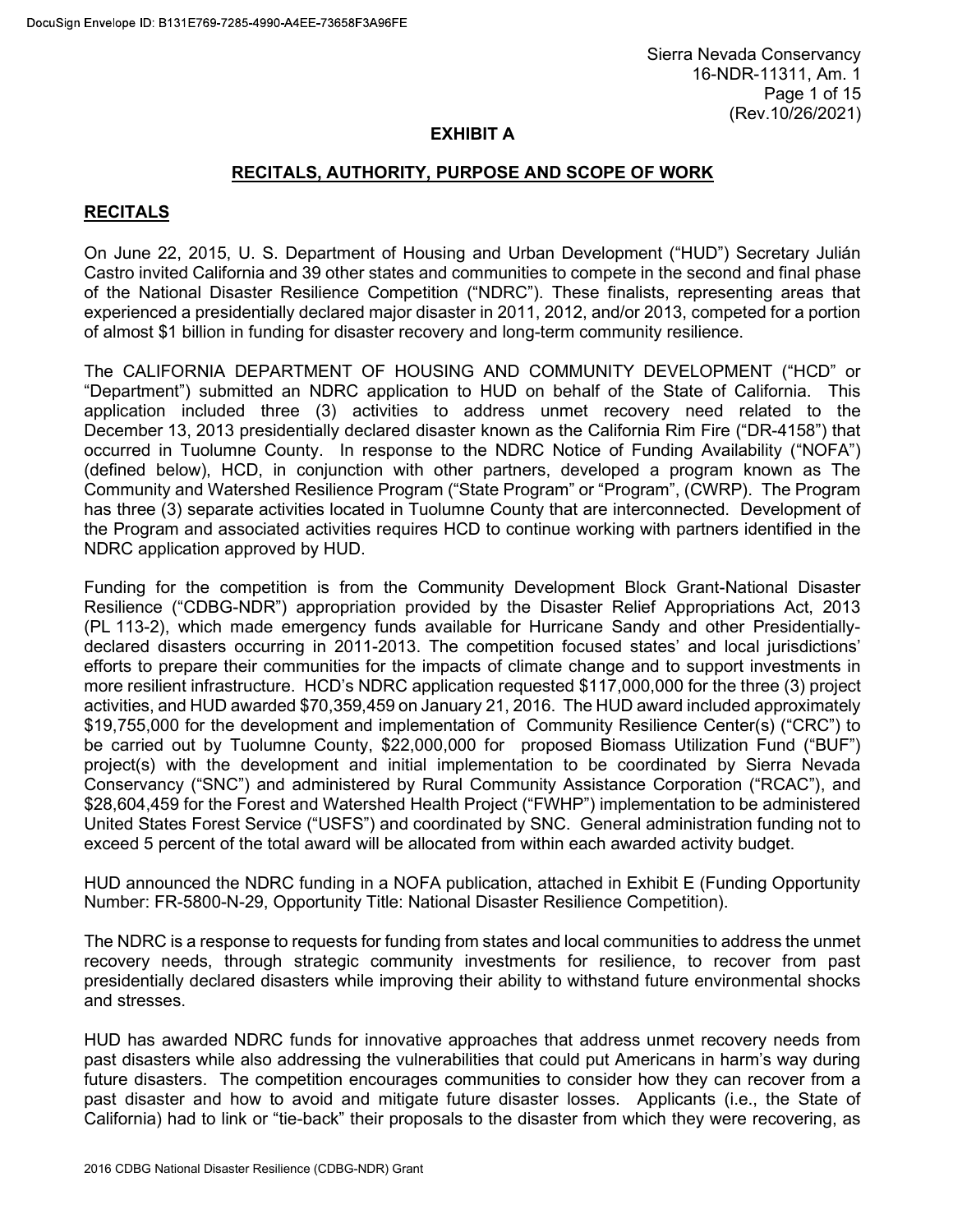well as demonstrate how they were reducing future risks and advancing broader community development goals within their target geographic area(s).

#### 1. NDRC Competition Objectives

The Competition sought to meet the following six objectives:

- A. Fairly and effectively, allocate \$1 billion in CDBG-NDR funds.
- B. Create multiple examples of modern disaster recovery that apply science-based and forward-looking risk analysis to address recovery, resilience, and revitalization needs.
- C. Leave a legacy of institutionalizing, in as many states and local jurisdictions as possible, the implementation of thoughtful, sound, and resilient approaches to addressing future risks.
- D. Provide resources to help communities plan and implement disaster recovery that makes them more resilient to future extreme weather events or other shocks, while also improving quality of life for existing residents.
- E. Fully engage community stakeholders to inform them about the impacts of climate change and develop pathways to resilience based on sound science.
- F. Leverage investments from the philanthropic community to help communities define problems, set policy goals, explore options, and craft solutions to inform their own local and regional resilient recovery strategies.

These six objectives are memorialized so that all parties to this Agreement, and all parties involved with carrying out this Agreement, better understand the purpose of the NRDC funds and fully implement the intent of the NDRC.

The NDRC NOFA defined "Partner" as a state, a unit of local government, a nonprofit entity, a private developer, a financial institution, or another entity chosen by the applicant to assist the applicant in applying for funding or in carrying out a funding award or project under this NOFA, and which submits a letter of intent and signs a partnership agreement to assist in that capacity, and which may be referenced by the applicant for purposes of demonstrating additional capacity for planning, design, financing, or implementation in applying for funding under the NOFA.

As part of the NDRC application, HCD provided executed partnership letters of intent and agreements, signed by the executive of the Partner entity, demonstrating a commitment to work collaboratively throughout the entirety of the grant application and implementation process and to undertake specified actions (see Exhibit F for copy of partnership agreements of those entities receiving NDR funding for completion of project activities under this Agreement). HCD has one formal partnership for the CRC project(s) with the County of Tuolumne. HCD has four (4) separate formal partnership agreements for the FWHP with: 1) SNC; 2) the USFS; 3) the California Department of Forestry and Fire Protection ("CAL FIRE") and 4) California Conservation Corps ("CCC"). HCD has one partnership agreement for the BUF projects with SNC. HCD did not have a partnership agreement with RCAC at the time of application. HCD entered into a number of other partnerships with other state agencies but those agencies will not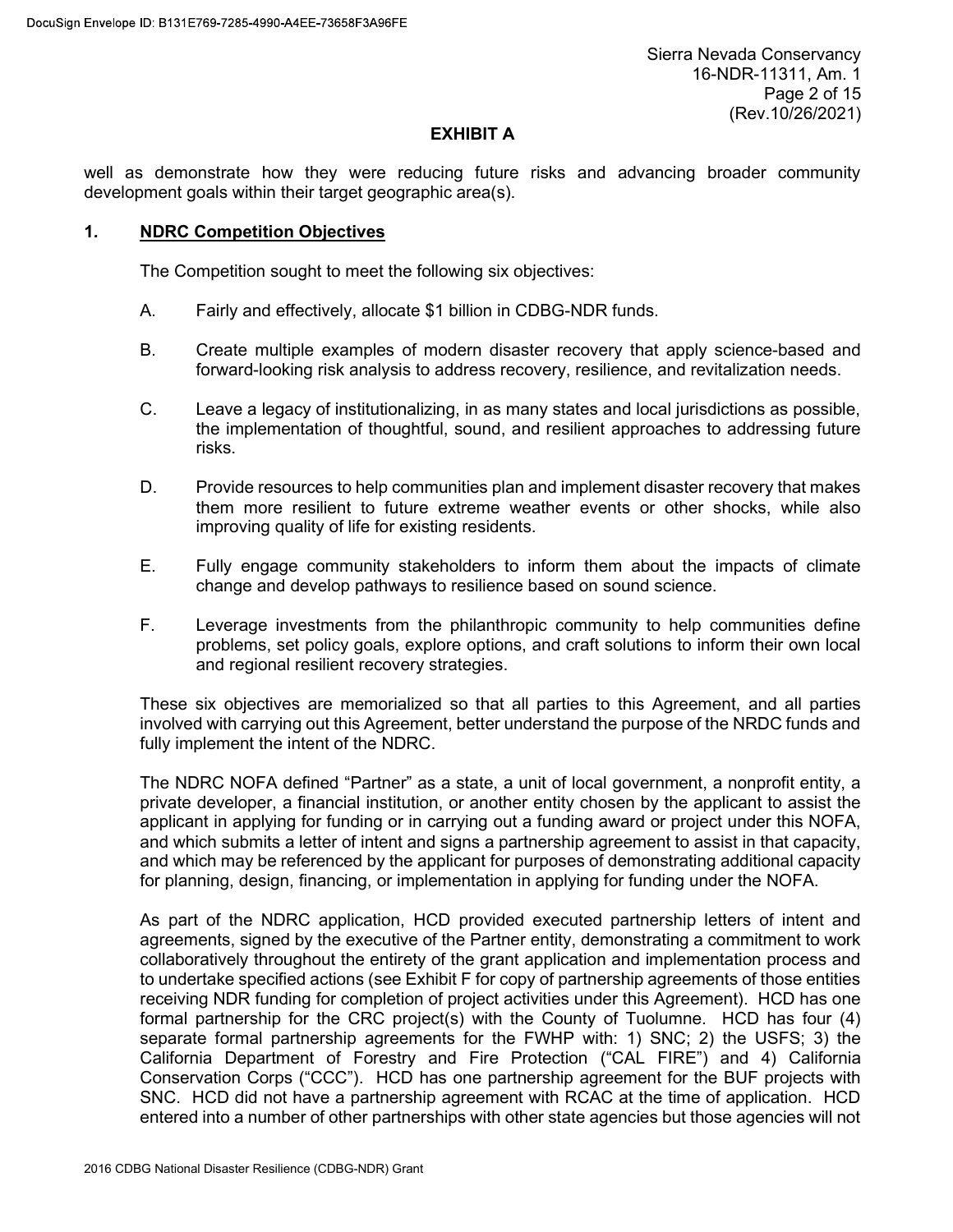Sierra Nevada Conservancy 16-NDR-11311, Am. 1 Page 3 of 15 (Rev.10/26/2021)

## EXHIBIT A

be a party to the HCD NDR agreements. These less formal partnerships with Governor's Office of Planning ("OPR") and California Environmental Protection Agency ("CalEPA") continue to participate with other partners via the "Core Team". The Core Team is composed of HCD, SNC, USFS, and County of Tuolumne, CAL FIRE, RCAC and others as needed, representatives of OPR, CalEPA or other Partners. Core Team oversees HCD administration and Partner's coordination of project development to ensure that the Program becomes operational, scalable and replicable.

This Agreement supplements the partnership agreement between SNC and HCD after the HUD award of funding. This Agreement will ensure all the financial and performance requirements related to CDBG-NDR project development and implementation are met. The Agreement must be executed before any CDBG-NDR project implementation takes place. Department certifies that Grantee may incur costs pursuant to the October 4, 2016 letter from HCD to Grantee which identities HUD-approved pre-agreement costs incurred after January 21, 2016, in compliance with the FR 5936-N-01 and the e-mail communication from HUD to HCD received by HCD on September 28, 2016. Pursuant to FR-5936-N-01, Section V.A.1.g. (v), this Agreement and other associated partnership agreements require parties to comply with CDBG-NDR requirements, including requirements found in the Disaster Relief Appropriations Act, 2013 PL 113-2, Title I of the Housing and Community Development Act of 1974 (42 U.S.C. 5302, et seq.), the CDBG program federal regulations at 24 CFR part 570, FR-59-N-01 and any other applicable Federal Register notices, and commitments made in HCD's Phase 1 and Phase 2 NDRC applications.

As a condition of the State of California applying for CDBG-NDR funds, the State made certain certifications, which are shown in Exhibit F (Certifications), which involve at minimum:

- A. The State of California, and any contractor, subrecipient, or designated public agency carrying out an activity with CDBG–NDR funds, certifying that such entities possess the legal authority to carry out the project activities, in accordance with all applicable HUD regulations and requirements.
- B. The State of California and its Partners certifying that project activities to be administered with funds under the NDRC are consistent with the State of California's application.

HCD and HUD have entered into a federal grant agreement for CDBG-NDR funding. Under that agreement, HCD is the sole entity that will have access to HUD's Line of Credit Control System ("LOCCS") through the Disaster Recovery Grant Reporting ("DRGR") system. HCD will use DRGR to draw down CDBG-NDR funding. Under PL113-2, HCD is legally and financially accountable for the use of all funds and may not delegate or contract to any other party any inherently governmental responsibilities related to the federal grant management of the funds, such as oversight, policy development, and financial management.

CDBG-NDR regulations and requirements impose specific funding restrictions (described in Exhibit D), which apply to HCD and also to any partners under this Agreement and their subrecipients or contractors in conjunction with any NDRC project activities.

The Program is made up of three different but interrelated activities. The Program is designed to create partnerships and practices needed to support resilience in the communities and natural systems in California's upper watersheds, which provide sixty (60) percent of the State's developed water resources.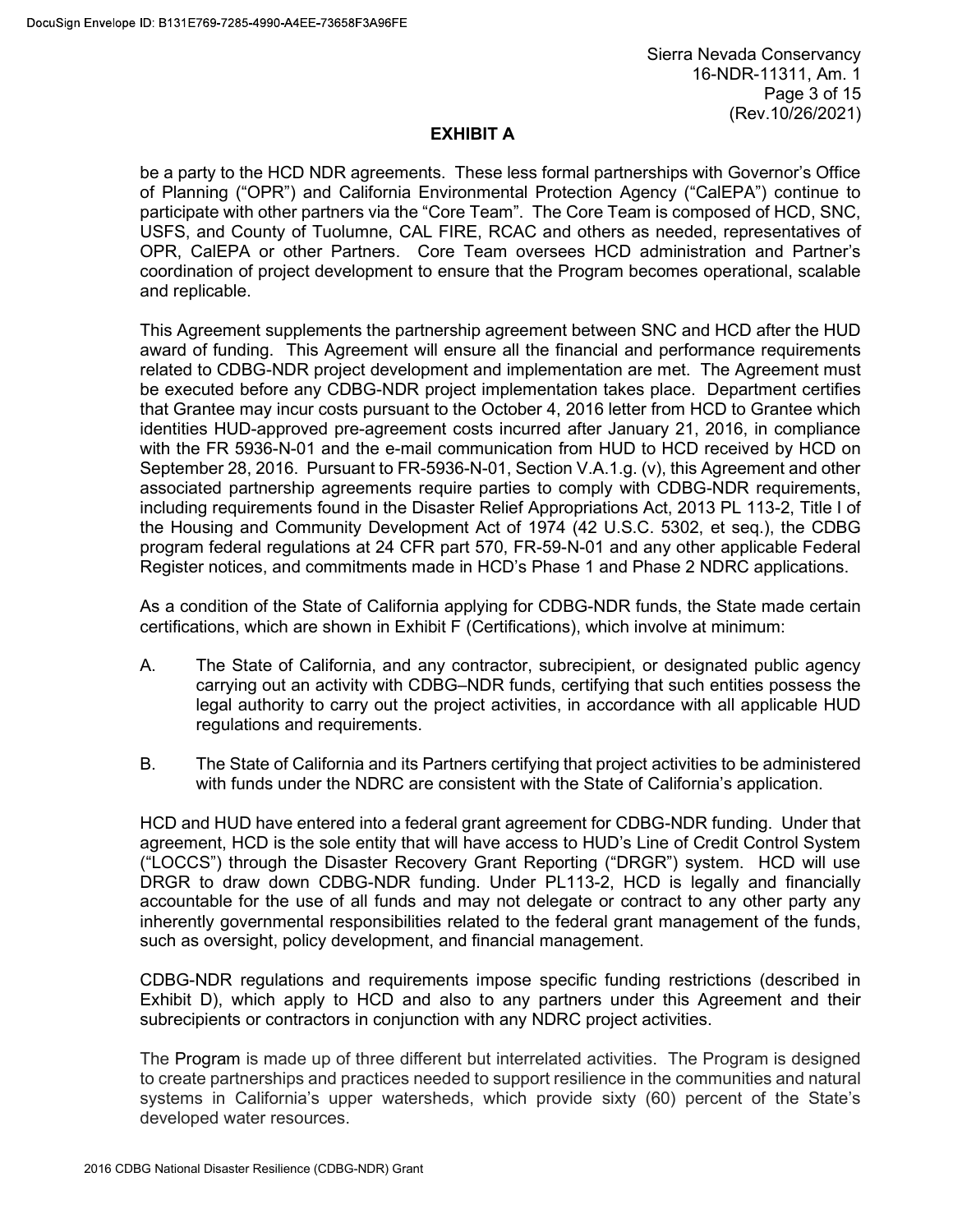## 2. California's Approach: The Community & Watershed Resilience Program

The following information describes the project activities selected for funding for the State of California's NDRC Program:

## A. Community Resilience Center ("CRC") Project Activities

The development and operation of CRC projects in Tuolumne County that will serve multiple purposes including year-round needed services, such as, education and training facilities, commercial kitchen for local Meals-on-Wheels type programs, and children's services such as the Head Start program. On a limited basis, the CRC can serve as an evacuation center/emergency shelter as well as a facility for first responder operations. CRC location selections will include robust public participation and feasibility analysis.

## B. Biomass Utilization Fund (BUF) Project Activities

The BUF activity was originally proposed in the NDRC application as one economic development project with multiple businesses sharing a campus facility. Based on the feasibility analysis completed in 2019, the activity changed to a scattered site economic development program. Regardless, the BUF is intended to provide options for clean disposal of un-merchantable biomass removed from the forest, clean power, and wood products facilities for repurposing any merchantable biomass. This is a two-phase development process, with the first phase including an area wide review of feedstock availability and costs along with an overall economic development market and feasibility analysis of a number of different biomass businesses with review of areas where sites can be located. The second phase includes selection of a BUF operator, RCAC. RCAC will solicit specific project proposals, conduct a detailed project specific feasibility analysis and if feasible, facilitate build-out and operations. In addition, this Pillar can be expanded to include public facility projects that do not utilize biomass, but serve a similar purpose by utilizing alternative energy systems that meet the same goals as the BUF activity proposed in the NDRC funding application.

# C. Forest & Watershed Health Project (FWHP) Activities

This green infrastructure project includes five different activities that will restore forest, meadows, watersheds and rangelands within the Rim Fire burn area, as well as provide expansion of existing fuel breaks and the creation of one new fuel break. Given the uncertain future of drought, climate change and wildfire, FWHP activities are designed to improve forest and watershed health and resilience against further environmental disturbances.

### The foregoing recitals are a part of this Agreement.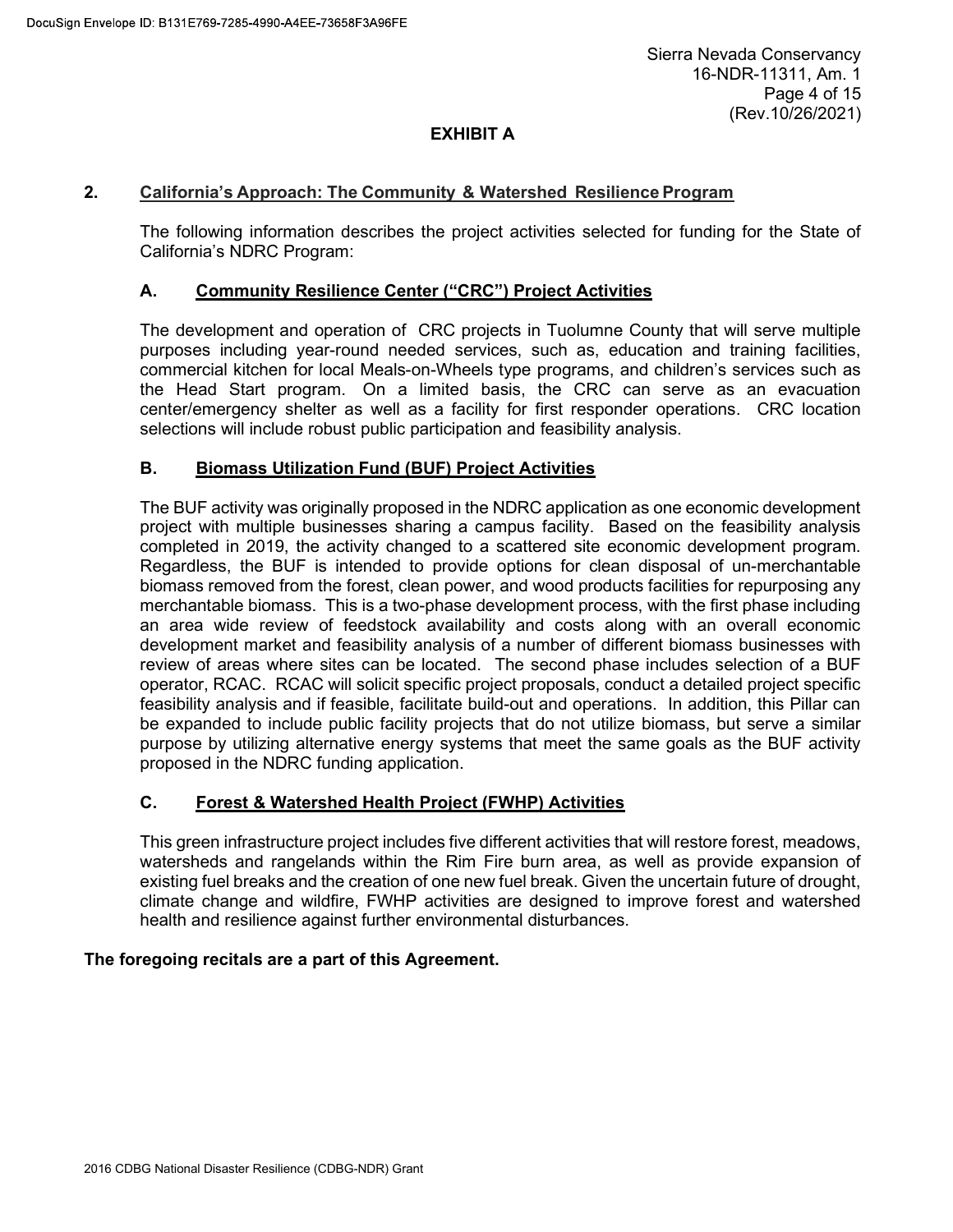Sierra Nevada Conservancy 16-NDR-11311, Am. 1 Page 5 of 15 (Rev.10/26/2021)

## EXHIBIT A

## 1. Authority and Purpose

This Standard Agreement ("Agreement") will provide official notification of the conditional reservation of funding made available by the federal Disaster Relief Appropriations Act, 2013 (Public Law 113-2, approved January 29, 2013) ("Appropriations Act") and awarded under the National Disaster Resilience Competition as CDBG National Disaster Resilience ("CDBG-NDR") grants, Catalog of Federal Domestic Assistance number 14.272 – National Disaster Resilience Competition. This Agreement is between State of California, Department of Housing and Community Development ("HCD" or "the Department") and State of California Sierra Nevada Conservancy ("Grantee" or "Contractor").

HCD also administers the federal CDBG Program for non-entitlement jurisdictions ("CDBG" or "the Federal Program") pursuant to the provisions of 42 U.S. Code ("U.S.C.") Section 5301 et seq., 24 Code of Federal Regulations ("CFR") Part 570, Subpart l, and the California State CDBG Regulations, pursuant to 25 California Code of Regulations (CCR), Sections 7050 et seq. The Federal Program is listed in the Catalog of Federal Domestic Assistance as 14.228 - CDBG - Community Development Block Grant Program.

For many years, the Department has been successfully administering the federal CDBG Program for non-entitlement jurisdictions, and has developed a boilerplate contract that it will use to make a CDBG-NDR award; this Agreement is built upon the HCD established non-entitlement boilerplate agreement language. In addition, the Department has developed a Grants Administration Manual ("GAM") specifically for CDBG-NDR and CDBG Disaster Recovery (DR) grants awarded to the Department from HUD. The CDBG-DR/NDR GAM is posted on the Department's webpage and contains all the most recent HCD forms, technical assistance and policies that Grantees need to administer CDBG-NDR or CDBG-DR grant agreements.

Hereinafter, CDBG-NDR refers to the CDBG National Disaster Resilience grant and all specific rules, regulations, policies and statutes related to CDBG and to specific CDBG-NDR funding.

In accepting this conditional reservation of CDBG-NDR funds by executing this Agreement, the Grantee agrees to comply with the terms and conditions of this Agreement, the representations contained in the CDBG-NDR application (the "Application") which contains the Grantee's letter of intent to be a partner and initial partnership Agreement (see Exhibit F) for this funding allocation, which is incorporated herein, by reference, and the requirements of the authorities cited above and any other terms and conditions imposed by HUD, HCD or the State. For purposes of this Agreement, use of the term "Contractor" shall be synonymous with the term "Grantee".

### 2. Eligible Activities and Costs

Grantee shall only use funds under this Agreement for eligible CDBG-NDR activities and costs as authorized under existing Section 105(a) of Title I of the Housing and Community Development Act of 1974, as amended by the Appropriations Act as well as activities specified in the NDRC NOFA, and awarded CDBG-NDR grants, as listed in October 4, 2016 letter from HCD to Grantee and the September 26, 2016 e-mail from HCD to Grantee and in compliance with other requirements or conditions which may be imposed by HUD, from time to time. The eligible activities under this Agreement are described below in Section 5.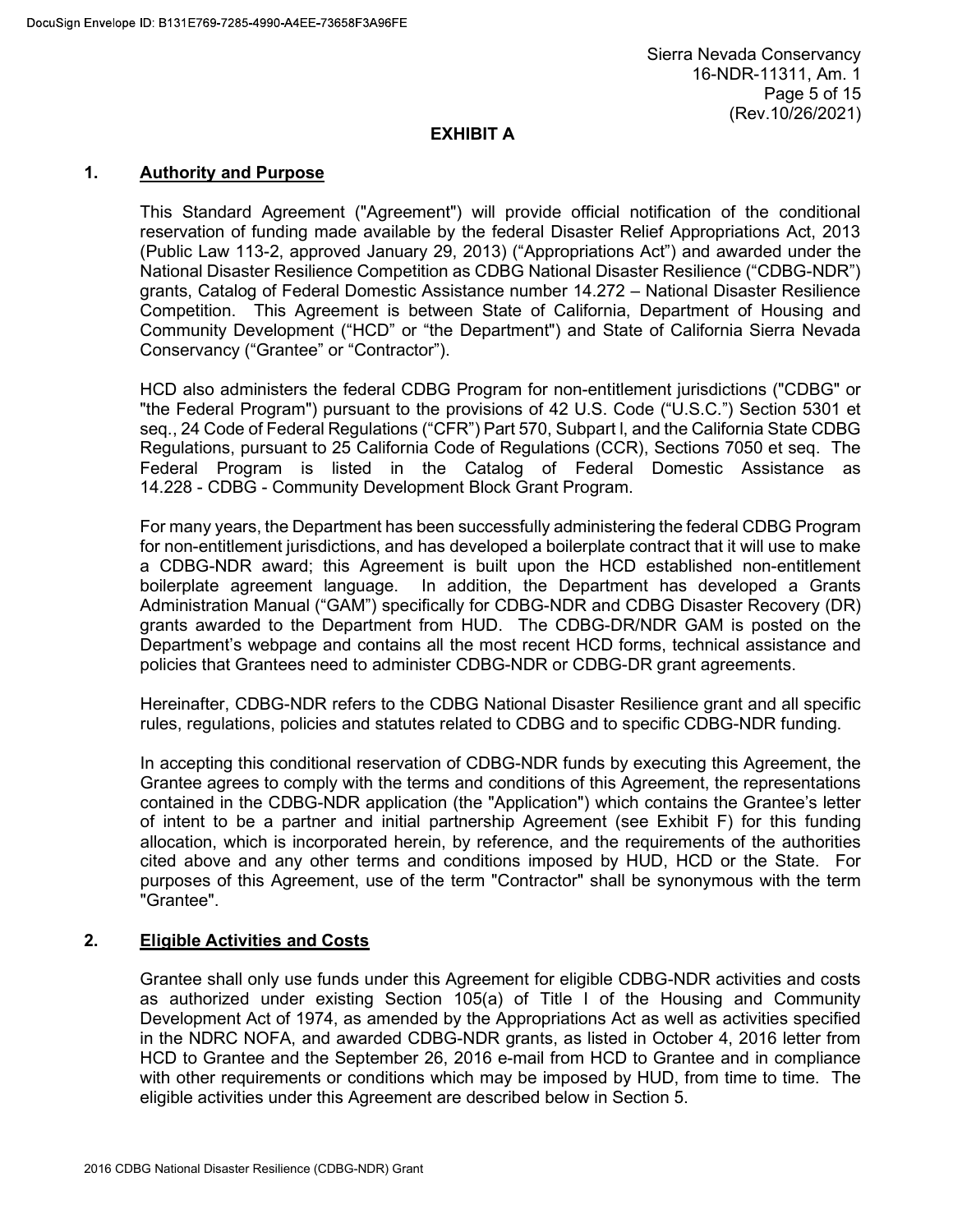Sierra Nevada Conservancy 16-NDR-11311, Am. 1 Page 6 of 15 (Rev.10/26/2021)

# EXHIBIT A

Eligible costs for General Administration and project activities under this Agreement must comply with the provisions of federal Office of Management and Budget ("OMB") regulations in 2 CFR Part 200, subpart E, as may be amended from time to time. The total amount of funds drawn during the entire Agreement term must be for actual and reasonable costs incurred according to the United States Office of Management and Budget's Uniform Guidance (issued December 26, 2013). Source documentation for all time, materials and services costs must be maintained in the Grantee's administration files.

Eligible costs are also defined in HUD CPD Memo 13-07. Eligible planning costs are defined in 42 U.S.C. 5305(a) (12).

The OMB Uniform Guidance will supersede requirements from OMB Circulars A-87, A-133 and A-122. OMB Uniform Guidance, "Uniform Administrative Requirements, Cost Principles, and Audit Requirements for Federal Awards" is located at 2 CFR Chapter I and Chapter II, Part 200. OMB Circular A-122, "Cost Principles for Non-Profit Organizations" is located at 2 CFR, Part 230.

If Grantee wishes to be reimbursed for indirect costs, then HCD must receive a copy of an approval letter from the appropriate cognizant agency, or HCD can act as a cognizant agency and approve an indirect cost rate plan.

#### 3. Meeting CDBG National Objective

General Administration activities and Planning Activities funded under this Agreement are assumed to meet a National Objective. Grantee must document all eligible staff time and materials used to conduct General Administration and Planning Activities funded under this Agreement but does not need to document CDBG-NDR National Objective compliance.

Project activity costs expended by the Grantee as part of facilitating implementation of the activities under this Agreement will require documentation of eligible costs for the Work described in Section 5, however per the NDRC application, National Objective compliance is not achieved until the project activity is completed and primarily county residents are receiving benefits from the project. Therefore, for each project activity funded under this Agreement, the Grantee must assist USFS and RCAC with documenting completion of the project and documenting proposed benefits are provided by meeting Urgent Need or by assisting low moderate income persons. National Objective compliance is further outlined in Exhibit D, Section 4, of this Agreement.

### 4. Public Benefit Standards for Economic Development (ED)

For BUF projects that trigger compliance with public benefit standards, per 24 CFR 570.482(f) and (g) and 570.483(b)(4), the Grantee is responsible for assisting RCAC in documenting fulfillment of the public benefit standards on each CDBG Economic Development (ED) activity under Sections 105(a)(2), (14) and (17) of the Act. Federal Register Notice FR 5936-N-01 waives the public benefit subsidy requirements for CDBG-NDR projects. However, documentation of public benefit, creating new permanent full time equivalent job positions as a direct result of the BUF development, must be documented through the end of the HUD grant term. The FWHP will not be required to meet public benefit standards because it is not considered a CDBG economic development activity. Additional information on public benefit is included in Exhibit D, Section 6. Economic Development activities under Section 105(a)(17) and (14) must also comply with CDBG's six underwriting standards, pursuant to 24 CFR Part 570.482(e).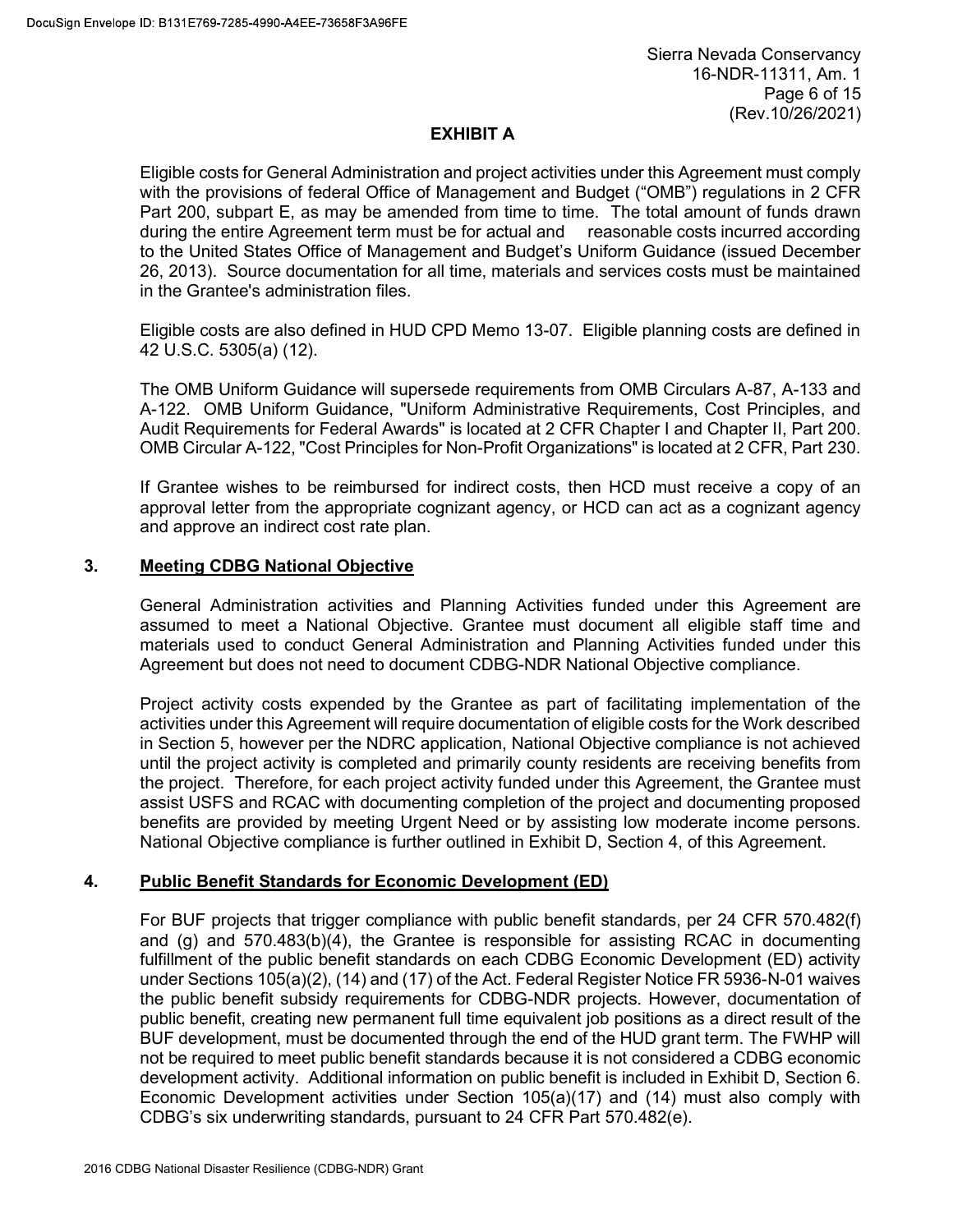Sierra Nevada Conservancy 16-NDR-11311, Am. 1 Page 7 of 15 (Rev.10/26/2021)

# EXHIBIT A

## 5. Scope of Work and Contract Amount

- A. Grantee shall perform oversight coordination and management of FWHP and BUF funded activities as described in the Scope of Work (Work) below. The FWHP and BUF activities were included in the State of California's NDRC Application to HUD, which is on file with the Department of Housing and Community Development, Division of Financial Assistance, 2020 West El Camino Avenue, Suite 200, Sacramento, California, 95833, and which is incorporated herein by reference. All written materials or alterations submitted as addenda to the original Application and which are approved in by HUD are hereby incorporated as part of the Application. HCD reserves the right to require the Grantee to modify any or all parts of the Work to comply with CDBG-NDR requirements. HCD reserves the right to review and approve all Work to be performed by the Grantee, its contractors, and subrecipients under this Agreement. Any proposed revision to the Work by the Grantee must be submitted in writing for review and approval by the Department and may require an amendment to this Agreement. Approval shall not be presumed unless such approval is made by HCD in writing.
- B. For the purposes of performing the Work, HCD agrees to reimburse Grantee up to the amounts identified below in Section 6. Unless amended, HCD shall not be liable for any costs for Work more than these amounts, nor any unauthorized or ineligible costs.
- C. The grant General Administration activity, as described in the Application, shall consist of:
	- 1) General Administration activities include Agreement file management, reporting, payment processing, audit/monitoring, grant closeout, and compliance with federal overlays not specific to any project activity, for example, citizen participation, fair housing, equal opportunity and others. Grantee shall work closely with HCD staff and HCD's technical assistance consultant as part of implementing General Administration activities.

Grantee shall be responsible for producing and maintaining any reports and reviewing and processing all payment requests required for activities under this Agreement. Grantee shall establish and maintain adequate record keeping systems in accordance with all CDBG and OMB regulations cited in this Agreement, which may include or be in addition to the grant management software being used by HCD, which the Grantee is required to use as part of carrying out the CDBG-NDR funded work. Files shall allow for compliance monitoring by outside agencies, as well as for annual audit purposes.

- D. The FWHP and BUF coordination and management activities to be performed by Grantee, as generally described in the NDRC Application, Action Plan and in NDR Agreement scope of work, shall consist of items 1-2 below for FWHP activities and items 3-5 for BUF activities:
	- 1) Grantee shall manage and coordinate the Forest and Watershed Health Project (FWHP), which consists of the following activities: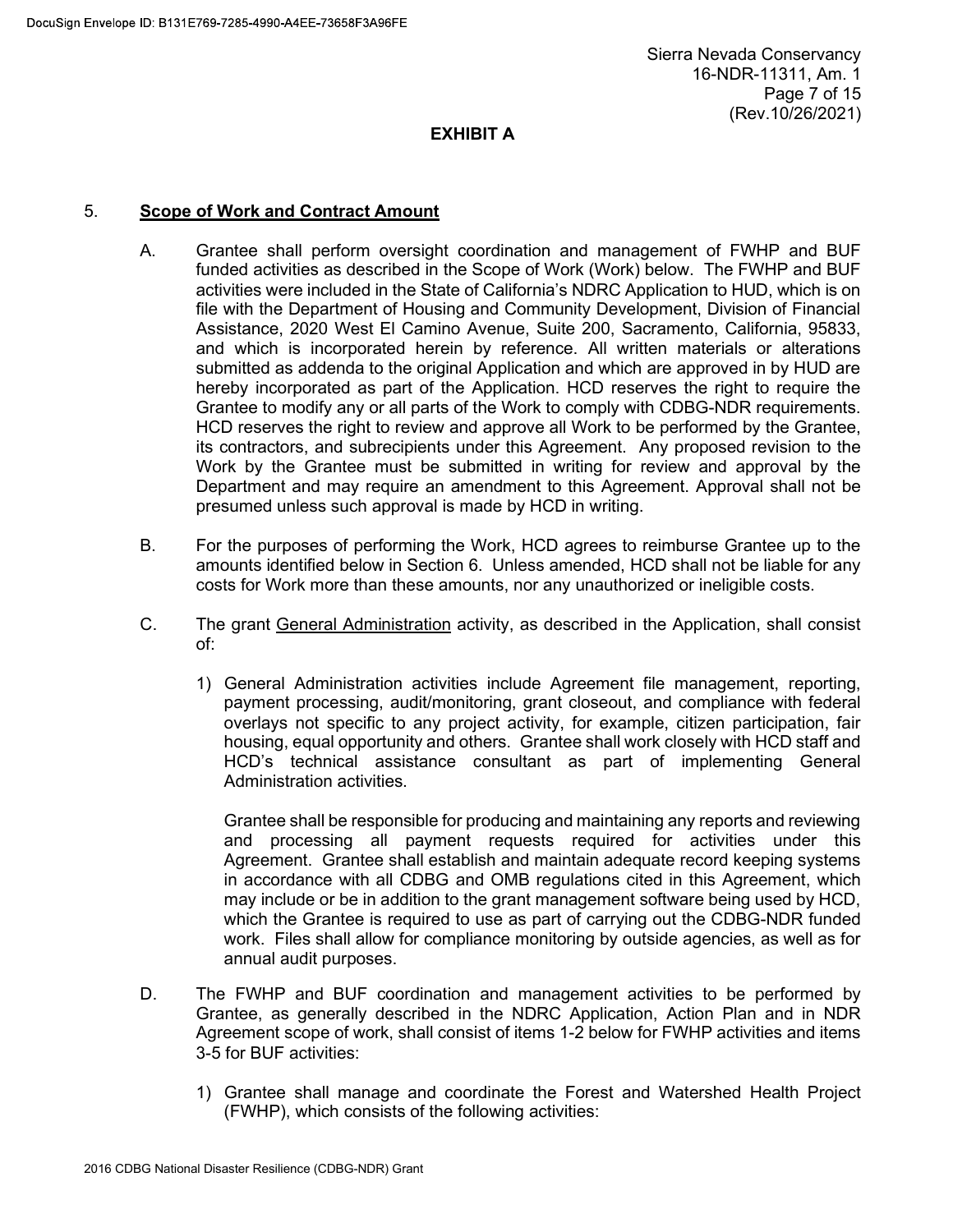Sierra Nevada Conservancy 16-NDR-11311, Am. 1 Page 8 of 15 (Rev.10/26/2021)

# EXHIBIT A

- a) Restoration: site preparation, tree planting and release treatments.
- b) Biomass removal and fuels reduction.
- c) Expanding fuel breaks.
- d) Rangeland improvements; and,
- e) Noxious weed treatment.
- 2) With respect to the FWHP activities described in Item 1, above, HCD will enter into a three-party agreement with USFS and SNC. USFS will be responsible for performing most of the activities and SNC will support them in those implementation efforts. Approved funding for implementing the FWHP activities will flow directly from HCD to USFS. Grantee will not have any funding under the third-party agreement. USFS will be responsible for either performing or contracting for implementation of most FWHP activities.

With respect to Item 1.c), above, HCD will enter into a several three party agreements. One with USFS and SNC, one with CAL FIRE and SNC and with other entities need for completing this work. CAL FIRE will be responsible for obtaining landowner approvals for accessing private lands, assisting in completing environmental reviews for strategic fuel break expansion and coordinating access and reviewing work during construction. Approved funding for these supportive activities will flow directly from HCD to CAL FIRE. CAL FIRE and SNC will be responsible for facilitating the fuel break expansion work that will be implemented by the USFS and any other qualified entity chosen by HCD. In addition, for fuel break expansions, HCD will hire a third party consultant to conduct the necessary environmental reviews. Grantee will not be a party to the HCD consultant contract. However, Grantee will coordinate with all parties (BLM, USFS, HELIX) on completing all state and federal environmental review processes. Grantee will also confirm final environmental documents completed by consultant are reasonable and facilitate public noticing and release of funds.

With respect to item 1.d), above, HCD will enter into a three-party agreement with California Conservation Corps (CCC) and SNC. CCC shall be responsible for completing the designated rangeland fence replacement work and SNC shall coordinate their implementation efforts with USFS and HCD. Grantee shall not have any funding under the CCC three party agreement. Approved funding for fence replacement activities will flow directly from HCD to CCC. CCC will also have a separate agreement with USFS to allow them to work on the Stanislaus National Forest and to meet USFS fence building standards.

In general, Grantee will perform the following FWHP coordination and management activities:

- a) Assist in development of annual implementation plans and endure federal compliance for proposed work is addressed and present each annual plan to Core Team for review.
- b) Track, review, and document that FWHP activities are completed as planned.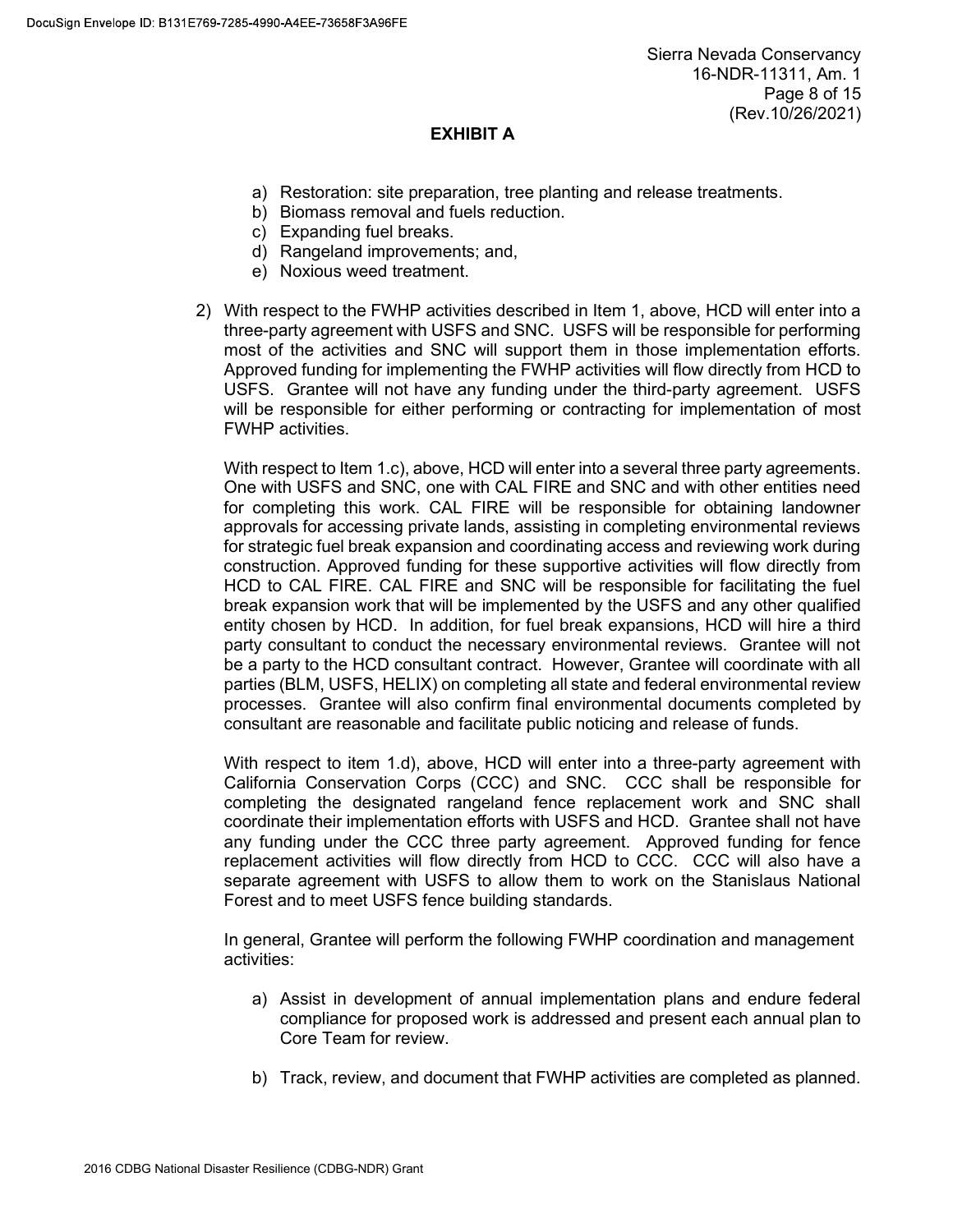- c) Review and approve for submission to HCD all invoices submitted by USFS, CAL FIRE, CCC and third-party consultants.
- d) Advise and support USFS in its reporting on implementation activities.
- e) Serve as local liaison for affected stakeholders, including conducting public meetings to seek input regarding proposed activities and to build consensus for finalized plan.
- f) Coordinate roles and responsibilities for various FWHP activity partners including USFS, CAL FIRE, CCC, etc.
- g) Work with USFS, CCC and CAL FIRE to identify and document match funding; and,
- h) Work with and be assisted by HCD's technical assistance consultant on federal overlay compliance.
- i) Support USFS, CCC and CAL FIRE during HCD, HUD or other third-party monitoring/audit.
- j) Review USFS construction and service contract bid documents for CDBG-NDR compliance.
- 3) Grantee shall coordinate and help manage the Biomass Utilization Fund planning, administration and implementation work with HCD, the Core Team and BUF administrator (RCAC). These activities will be completed in two phases:
	- a) Phase 1 Feasibility Study:
		- i. Feedstock assessment report.
		- ii. Economic viability report.
		- iii. Assisting HCD with procurement processes.
		- iv. Review and provide comments on draft and final reports.
	- b) Phase 2 Economic Development (ED) Tool Kit Development and Implementation of BUF activities:
		- i. Oversee build-out of ED Tool Kit that will contain appropriate roles and responsibilities for state agencies and partners along with sample marketing plan, program guidelines with financing origination policies and procedures, standard application forms and disclosures, along with other documents that facilitate replication of the BUF activity in other areas of the state.
		- ii. Oversee BUF development from start-up application marketing and outreach through project application review and project feasibility process and final approval with build out to full operations. Oversee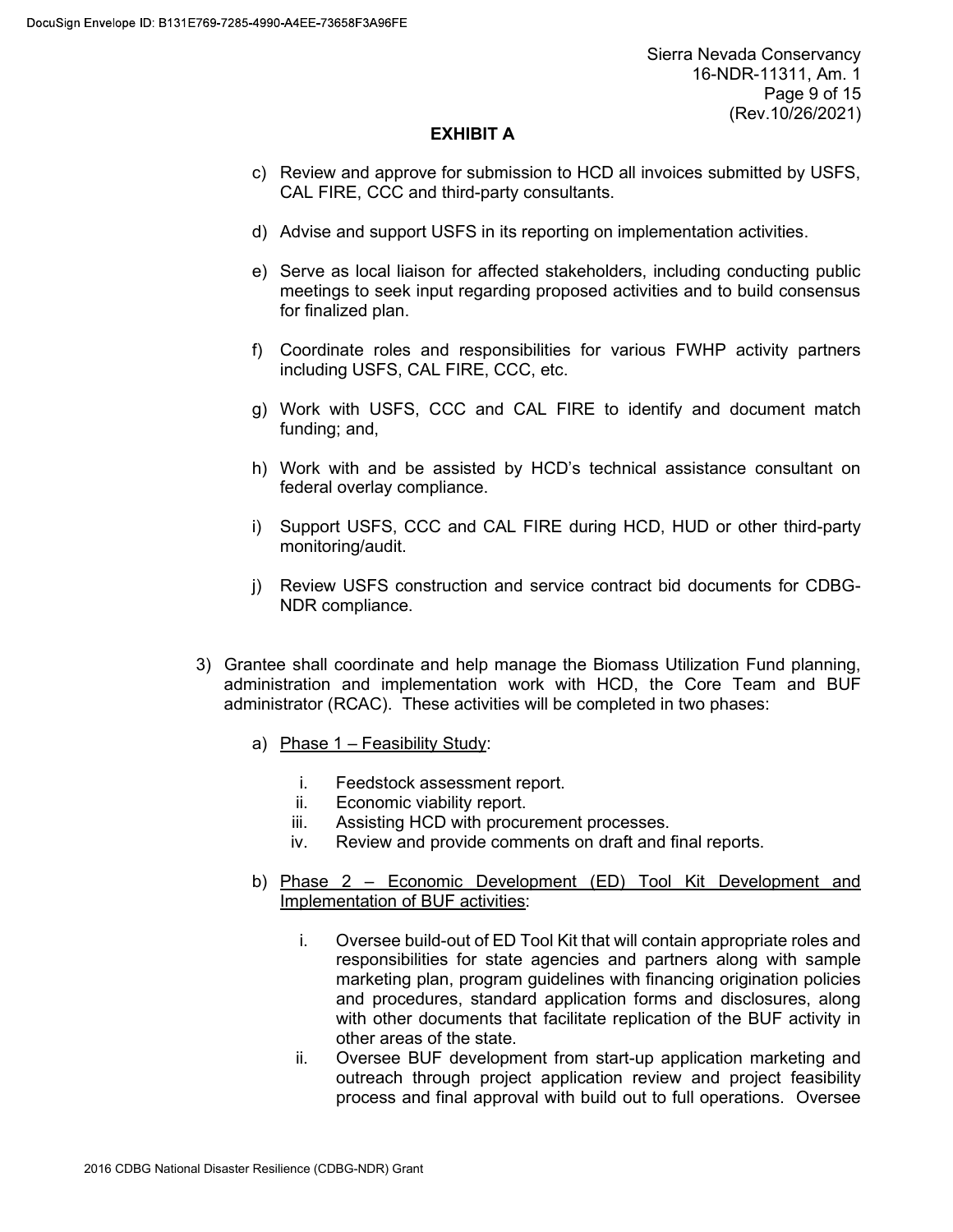public facility alternative energy financial assistance program development and implementation.

- 4) With respect to the Phase 1 BUF activities described in Item 3a, above, HCD will conduct a procurement for the feasibility studies. HCD will contract directly with the successful bidder. Approved funding will flow directly from HCD to the consultant. Grantee will assist HCD with the procurement process and perform the following management and coordination activities:
	- a) BUF Initial Feasibility Study:
		- i. Assist HCD in the development of a Request for Proposals (RFP) for a feasibility study to evaluate feedstock and business models for wood products or biomass utilization projects.
		- ii. Assist HCD in awarding a contract to develop the feasibility study.
		- iii. Oversee the contractor engaged to develop the feasibility study; and,
		- iv. Inspect and approve all draft and final reports.
- 5) With respect to the activities described in Item 3.b), above, HCD will enter into a threeparty agreement with RCAC, which is responsible for implementing the BUF pillar activities. Approved funding will flow directly from HCD to RCAC for eligible BUF costs. Grantee will be a party to this agreement. RCAC shall be responsible for performing or contracting for successful administration and implementation of BUF activities.

Grantee will perform the following BUF coordination/management activities:

- a) Tool Kit Development:
	- i. Assist RCAC in Tool Kit development; and
	- ii. Review all RCAC Tool Kit Drafts and final products.
- b) BUF Administration and Project Implementation:
	- i. Coordinate economic development and public facility financial assistance program development with RCAC.
	- ii. Assist RCAC with outreach to stakeholders and interested parties.
	- iii. Provide technical review of proposed projects.
	- iv. Assist RCAC and HCD with environmental review processes.
	- v. Review RCAC reimbursement requests prior to HCD payment.
	- vi. Review RCAC BUF documents and processes for federal and state overlay compliance.
	- vii. Work with RCAC to identify and document matching funds; and
	- viii. Support RCAC during HCD, HUD or another third-party monitoring/audit.
- 6) With respect to the FWHP and BUF activities described above, Grantee shall perform the following general administrative activities, which may/will also be described in the USFS and RCAC three-party agreements:
	- a) Facilitate the reporting and payment processes used by recipients of CDBG-NDR funding.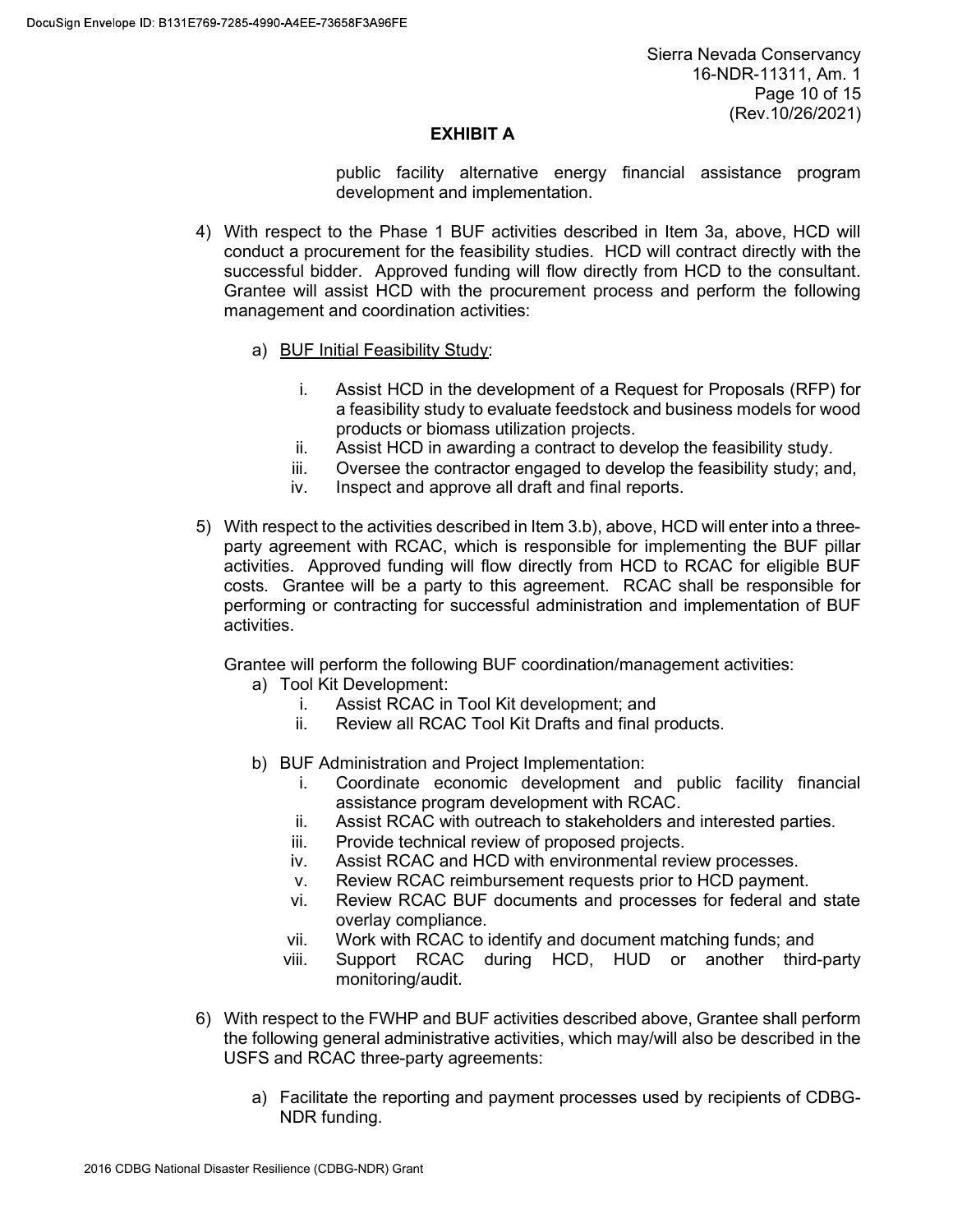- b) Facilitate and coordinate tracking of match funds, beneficiaries and accomplishments for submittal in required monthly and annual reports.
- c) Review, approve and coordinate submittal of require reports and payment requests by recipients of CDBG-NDR funding.
- d) Monitor systems used by implementing agencies to determine their sufficiency to verify eligible use of funding.
- e) Establish and maintain Grantee's recordkeeping systems to allow monitoring by other agencies and for annual audit purposes.
- f) Work closely with HCD technical assistance consultant to ensure that contractors, grantees, subgrantees, or subrecipients are in compliance with applicable requirements of federal and state laws, regulations, rules, and guidelines regarding: contracts, grants, or agreements awarded by HCD; appropriate accounting processes and policy review; procurement processes; reporting requirements; timeframes and performance measures; and developing an outreach plan.
- g) Inspect and monitor grant activities to verify completed tasks and determine compliance with federal and state laws, regulations, rules, and guidelines relative to use of CDBG-NDR grant funds.
- h) Review all agreements with contractors, grantees, subgrantees, and subrecipients to ensure compliance with applicable federal and state requirements.
- i) Coordinate and review drafts and final state and federal Environmental Review Record (ERR) documents for FWHP and BUF projects prior to HCD execution and release of HUD funds. The ERR will be completed prior to any project implementation.
- j) In coordination with HCD or other grantee's contracted Labor Consultant, support monitoring of all contractors and subcontractors for compliance with applicable provisions of federal and state labor laws.
- k) Review and approve for submission to HCD for final review and approval of all invoices submitted by subgrantees/contractors for reimbursement.
- l) Forward all invoices, after compliance review, to HCD for approval and processing by HUD.
- m) Provide monthly and other reports that include:
	- i. Monthly Accomplishment Reports.
	- ii. Annual Grantee Performance Reports.
	- iii. Wage Compliance Reports prepared by Labor Consultant; and,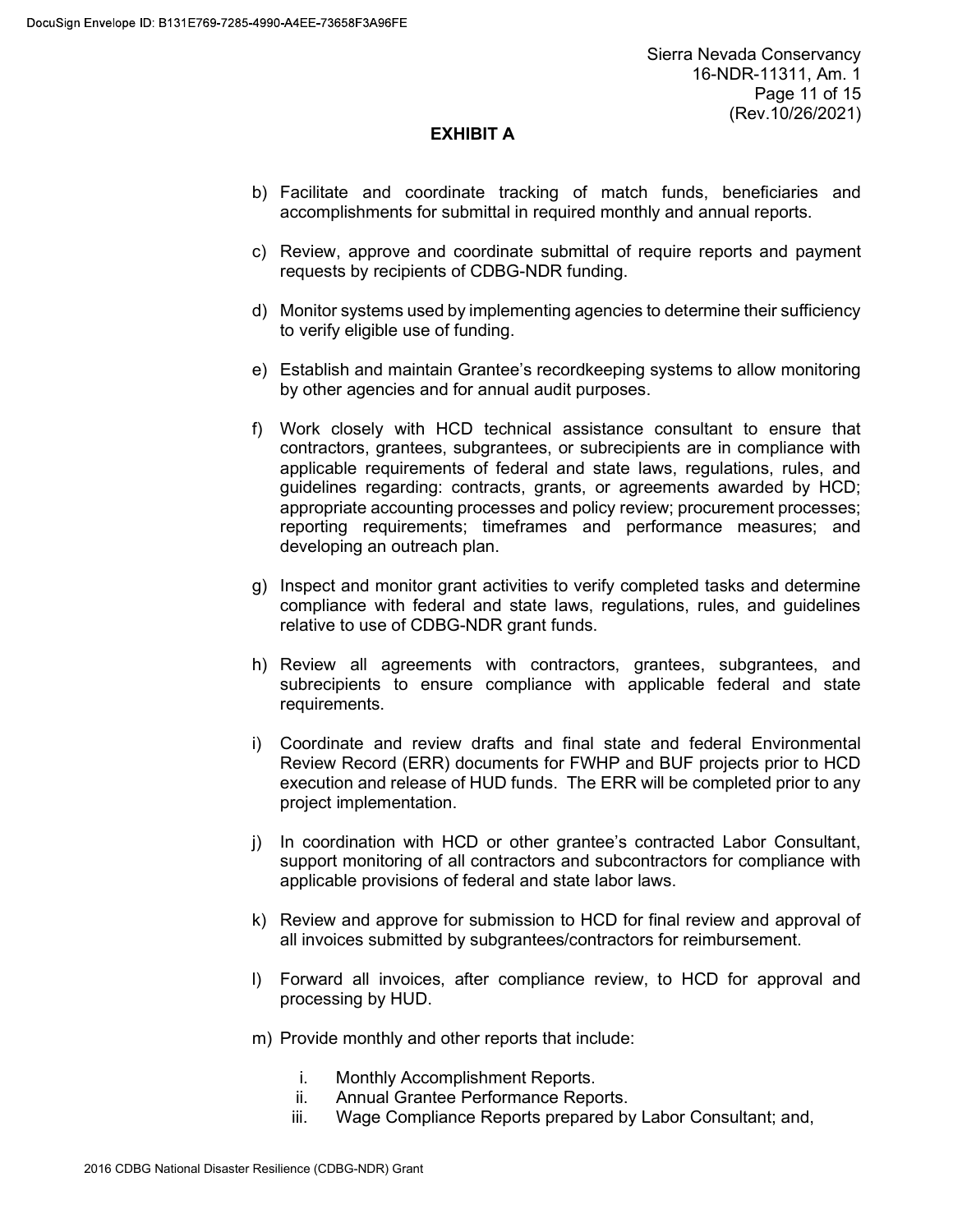Sierra Nevada Conservancy 16-NDR-11311, Am. 1 Page 12 of 15 (Rev.10/26/2021)

# EXHIBIT A

- iv. Other reports that provide necessary information to HCD.
- 7) In addition to working with procured consultants associated with the FWHP and BUF development/implementation, Grantee and all procured consultants shall work with and be assisted by HCD staff and HCD's technical assistance consultant as part of implementing FWHP and BUF project activities. Grantee is responsible for and shall ensure the completion of the Work in accordance with the criteria set forth above. HCD reserves the right to review and approve all performed or contracted Work in relation to this Agreement. Any proposed revisions to the Work shall be submitted in writing for review and approval by HCD in their discretion. If approved, Grantee shall sign an amendment to this Agreement.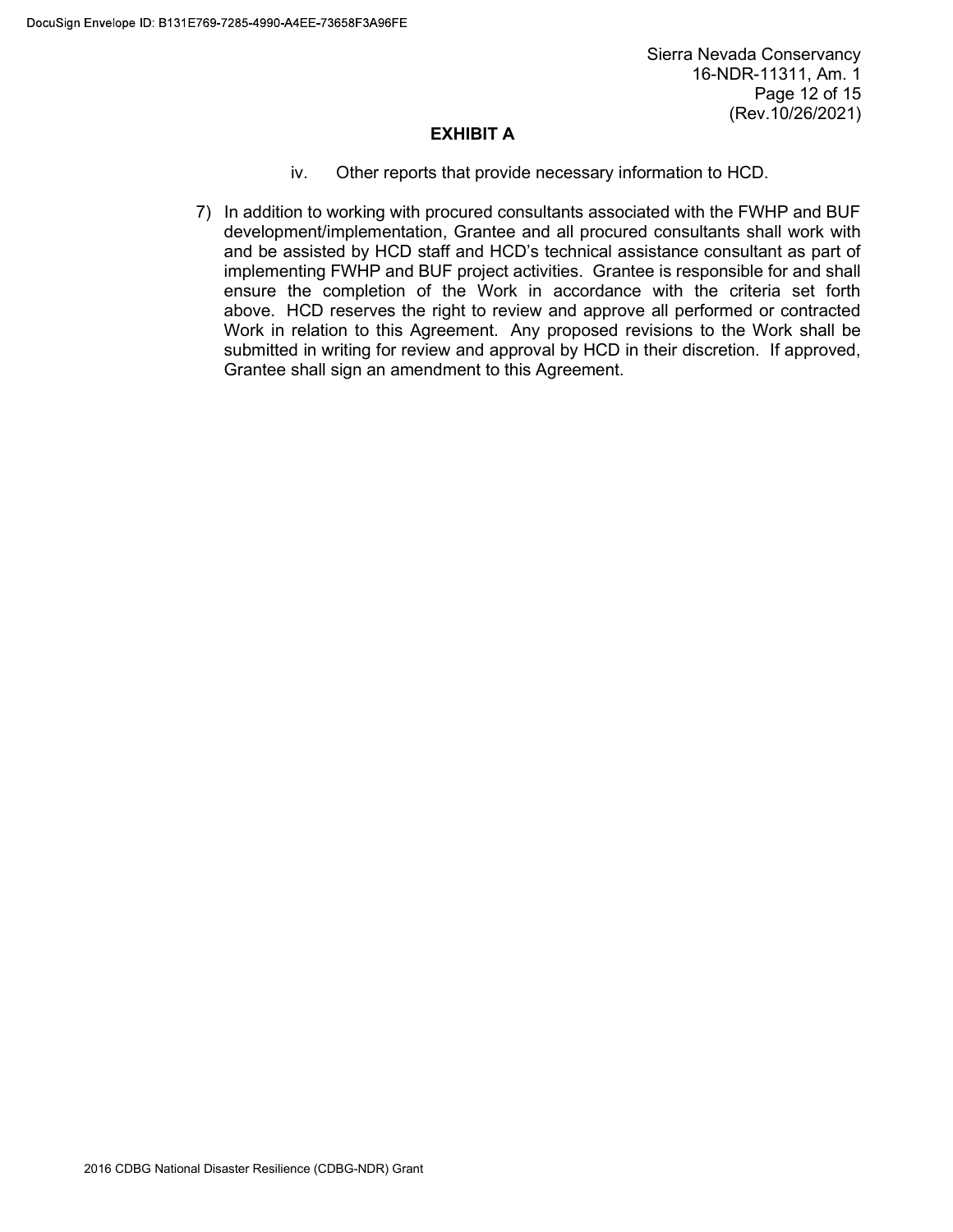#### 6. Budget

General Administration and Project Management amounts cannot exceed: \$1,518,134.

#### NDR General Administration Costs

| <b>General Administration</b> | \$1,129,383 |
|-------------------------------|-------------|
| <b>Total Costs</b>            | \$1,129,383 |
|                               |             |

### BUF Planning and Activity Costs

| <b>Total Costs</b>                                  | \$210,334 |
|-----------------------------------------------------|-----------|
| <b>Commercial Facility and Economic Development</b> | \$107,234 |
| Planning for BUF Pre-Development and Tool Kit       | \$103,100 |

#### FWHP Activity Costs

| <b>Public Improvement FWHP</b> | \$178,417 |
|--------------------------------|-----------|
| <b>Total Costs</b>             | \$178,417 |

#### 7. Budget Line Item Adjustments

Line item adjustments made in accordance with the following:

A. The Department may approve a request from the Grantee to reallocate funds between the authorized activities and itemized amounts stated in Section 6 of this Exhibit A, except that no additional grant funds moved into General Administration given five percent (5%) cap on administration funding required by HUD and the Stafford Act. Any changes in budget line items during the term of this Agreement can be made only with the Department's prior written approval in its sole discretion.

In the event that there are excess funds remaining in the budget after the completion of the approved activities, all such excess funds shall be retained by or returned to HCD, as the case may be, so that HCD may reallocate such funds to other CDBG-NDR project activities if HUD so approves.

B. If HUD changes an activity matrix code(s) or if there is an error in recording the activity code, the HCD will inform the Grantee in writing and the correction shall not require an amendment to this Agreement.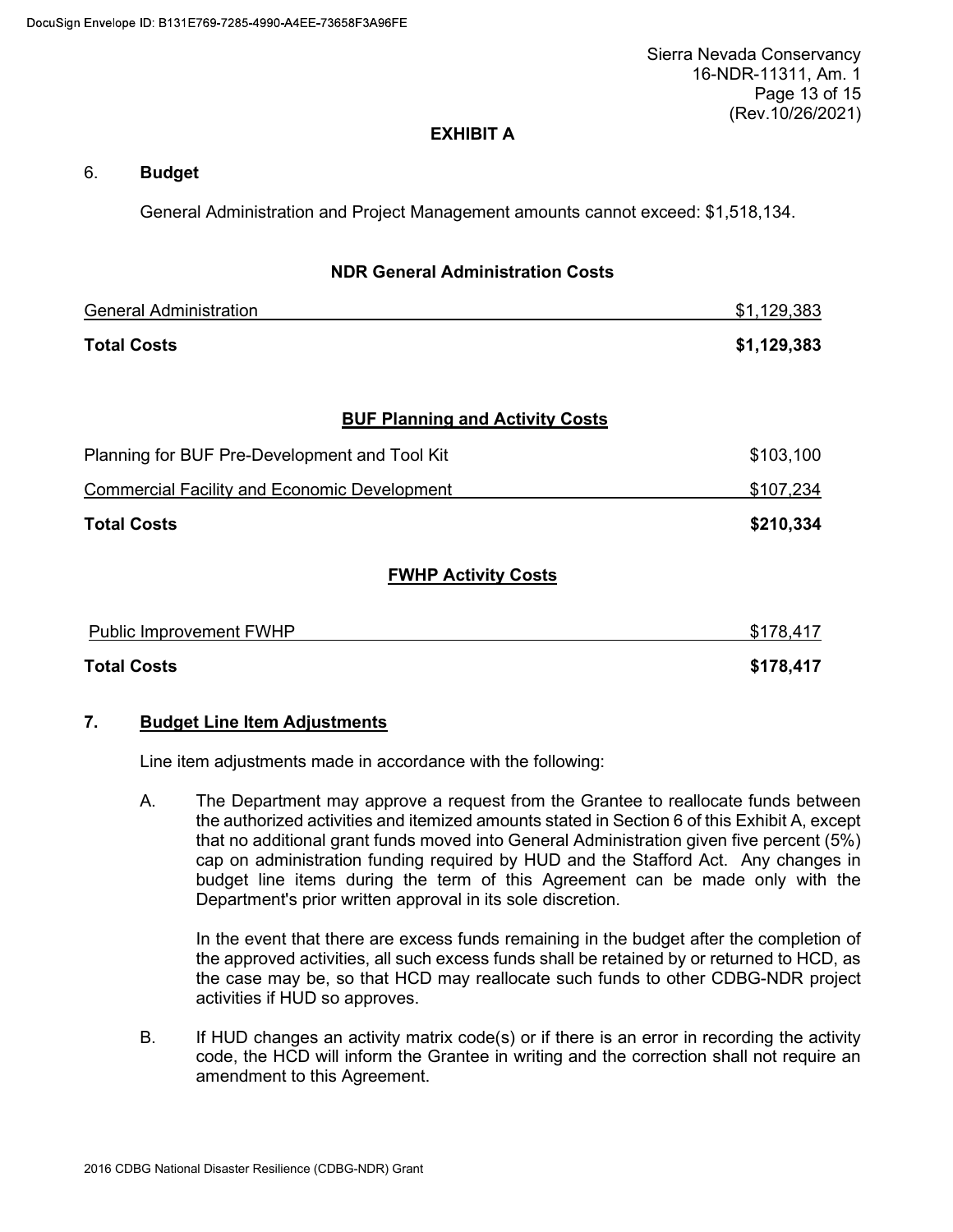#### 8. Limitation on Repayment of Ineligible Costs

A. In no event shall the Grantee's monetary liability to HCD arising from or on account of Grantee authorizing, incurring or paying for ineligible costs hereunder exceed the Budget amount set forth in Exhibit A, Section 6 (i.e., \$1,518,134), as such amount may be adjusted from time to time.

#### 9. Other Funding Sources

Grantee shall report on the value of other funding contributions included as match for each project activity via the Project Set-Up/Completion Report. The Project Set-Up/Completion Report is the report, which conveys the information needed to establish a project-specific account in the DRGR system. This information may also be entered into the NDR web-based grant management software system, pursuant to data entry instruction from HCD's technical advisory consultant, by the Grantee. Grantee shall validate eligibility of leverage with HCD's CDBG-NDR technical assistance provider. The Project Set-up/Completion Report is used to convey any changes to the project-specific accounts, and report the final project-specific information into DRGR.

#### 10. Term of Agreement, Period of Performance and Deadlines, Date of Completion

The term of this Agreement will begin upon date of execution by HCD and end on the date listed on the first page of this Agreement. With the exception of the Grant Closing Requirements set forth in Exhibit B, Section 6, the Grantee shall complete the FWHP, BUF and general administration activities as set forth below.

#### Biomass Utilization Fund (BUF):

- A. BUF projects shall be completed and operational by: 06/30/2023.
- B. HUD federal expenditure date requires project funds to be expended by: 06/30/2023.
- C. HUD federal expenditure date requires general administration funds to be expended by: 07/31/2023.

### Forest and Watershed Health Project (FWHP):

- A. FWHP project activities shall be completed by: 06/30/2023.
- B. HUD federal expenditure date requires project funds to be expended by: 06/30/2023.
- C. HUD federal expenditure date requires general administration funds be expended by: 07/30/2023.

Final Funds Request shall be submitted 30 days after the expenditure date listed in above subparagraphs.

This Agreement will expire on: 09/30/2023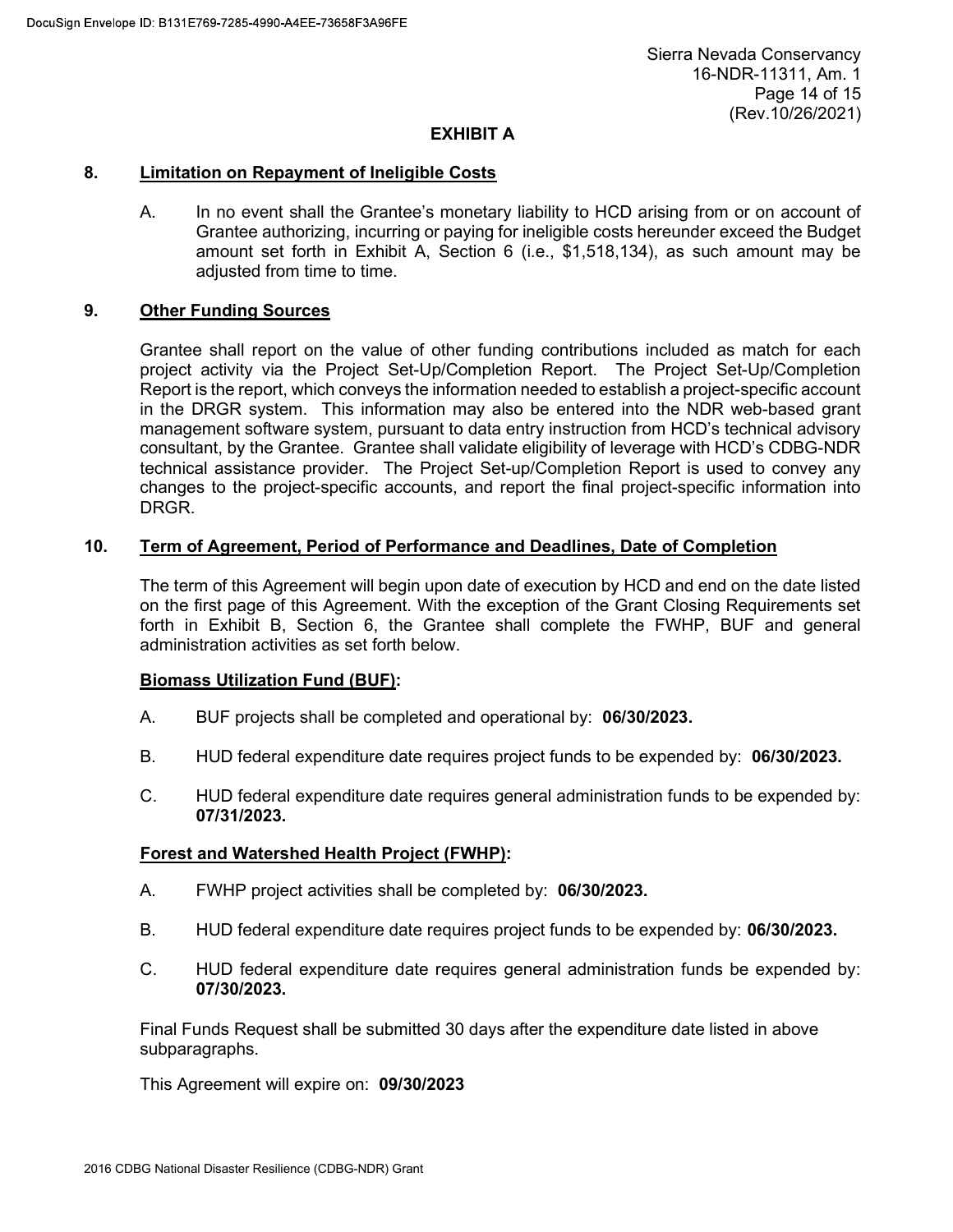Sierra Nevada Conservancy 16-NDR-11311, Am. 1 Page 15 of 15 (Rev.10/26/2021)

## EXHIBIT A

Performance measure requirement deadlines during the period of performance are provided in Exhibit B, Section 8. This Section also includes language relating to penalties for nonperformance.

#### 11. State Contract Manager

The State Contract Manager for this Agreement represents the Department and its Division of Financial Assistance. Unless otherwise informed, any notice, report, or other communication required by this Agreement shall be in writing and sent via first class mail to the State Contract Manager at the following address:

> Contract Manager, CDBG-NDR Division of Financial Assistance, Suite 200 Department of Housing and Community Development P.O. Box 952054 Sacramento, California 94252-2054

#### 12. Grantee Contract Administrator

The Grantee's Contract Administrator (must be a Grantee employee) for this Agreement is listed below. Unless otherwise informed, any notice, report, or other communication required by this Agreement shall be sent by first class mail to the following address:

| Grantee:                     | State of California, Sierra Nevada<br>Conservancy (SNC)                                                       |
|------------------------------|---------------------------------------------------------------------------------------------------------------|
| Contract  <br>Administrator: | Mr. Elliott Vander Kolk<br>Policy and Outreach Division<br>11521 Blocker Drive, Suite 205<br>Auburn, CA 95603 |
| Phone:                       | (530) 823-4692                                                                                                |
| Email:                       | Elliott. VanderKolk@sierranevada.ca.gov                                                                       |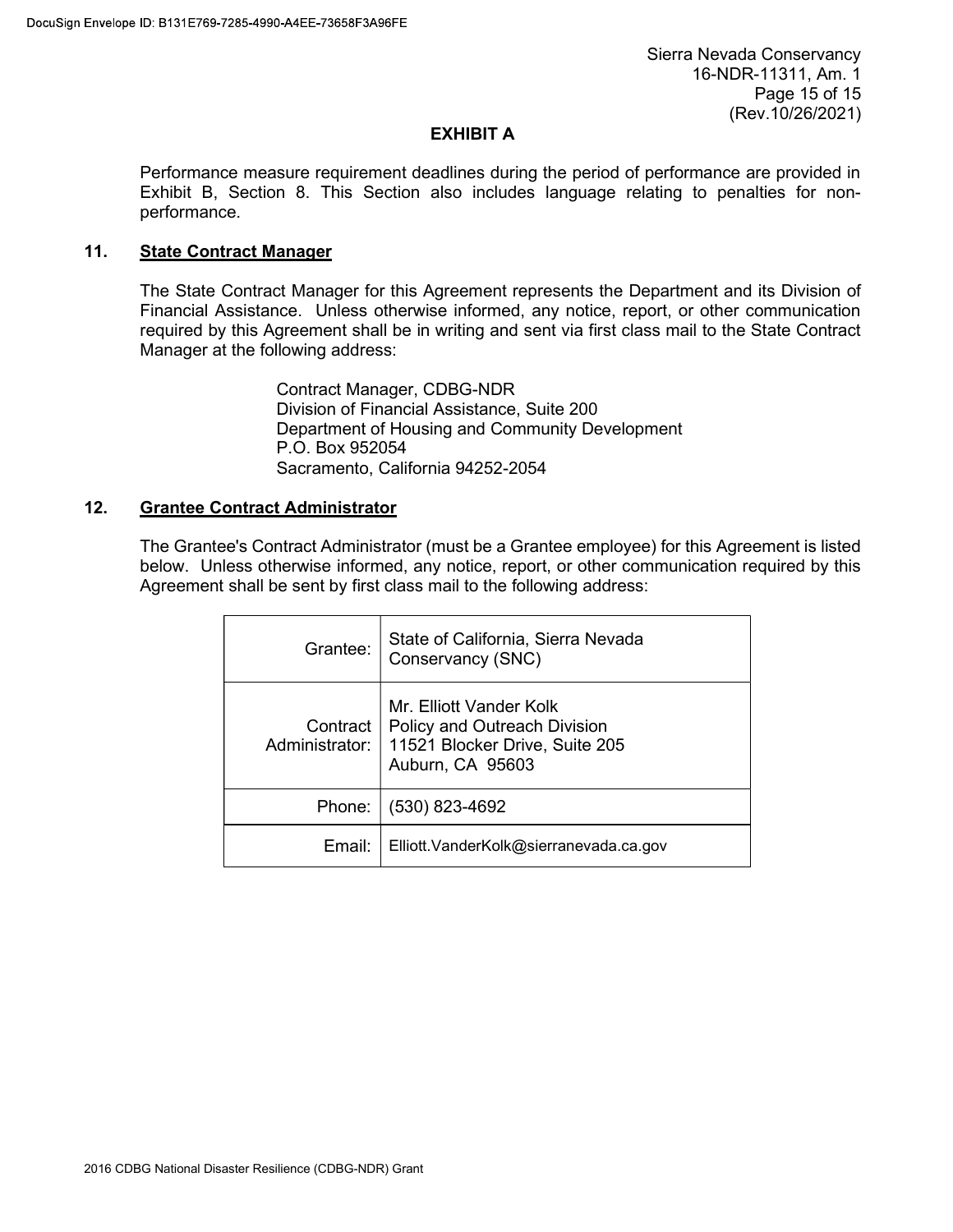Sierra Nevada Conservancy 16-NDR-11311, Am. 1 Page 1 of 7 (Rev. 10/26/2021)

## EXHIBIT B

### SET-UP/COMPLETION AND PAYMENT PROVISIONS

#### 1. Definitions

- A. "Activity" includes, without limitation, the following HUD eligible activities as per the Act:
	- 1) Business Financial Assistance (Section 105(a)(17))
	- 2) Planning (Section 105(a)(14)
	- 3) Public Improvements/Facilities (Section 105(a)(2))
- B. "General Administration" refers to eligible administrative expenses as provided in Sections 105(a)(13) of The Act [42 USC 5305(a)(12).]
- C. "Funds Disbursement" refers to the forms and processes required to request the drawdown of CDBG-NDR funds (Funds Requests must be a minimum of \$1,000).
- D. "State Program" means the Community and Watershed Resilience Program (CWRP) as outlined in Phase 1 and Phase 2 of the NCRC application submitted by HCD on behalf of the State of California.
- E. "Project" means the HUD approved, CDBG-NDR eligible activity carried out at an approved site with an approved scope of work.
- F. "Project Set-Up" refers to the forms and processes required to reserve funds associated with specific Projects for CDBG-NDR funds in DRGR.
- G. "Project Completion" refers to the form and processes required to report a Project as "complete." The Project Completion Report must be submitted to the Department with, or prior to, the final funds disbursement request. If the Activity is not completed, such that a national objective is not met and a Project Completion Report for the full amount drawn cannot be filed, all CDBG-NDR activity funds for the Project must be repaid to the Department.

Each Project Activity must meet a National Objective, pursuant to 24 CFR 570.483 and CDBG-NDR regulations to be considered eligible.

### 2. General Conditions Clearance and Set-Up Requirements

Grantee shall submit the following for the Department's approval, prior to Project Set-Up:

- A. The "General Conditions Clearance Checklist" for each funded activity, on a form provided by the Department, and any required supporting documentation.
- B. Any other documents, certifications, or evidence deemed necessary by the Department prior to Project Activity Set Up.

#### 3. Individual Project or Activity Set Up/Completion Requirements Grantee shall submit the following documentation to the Department: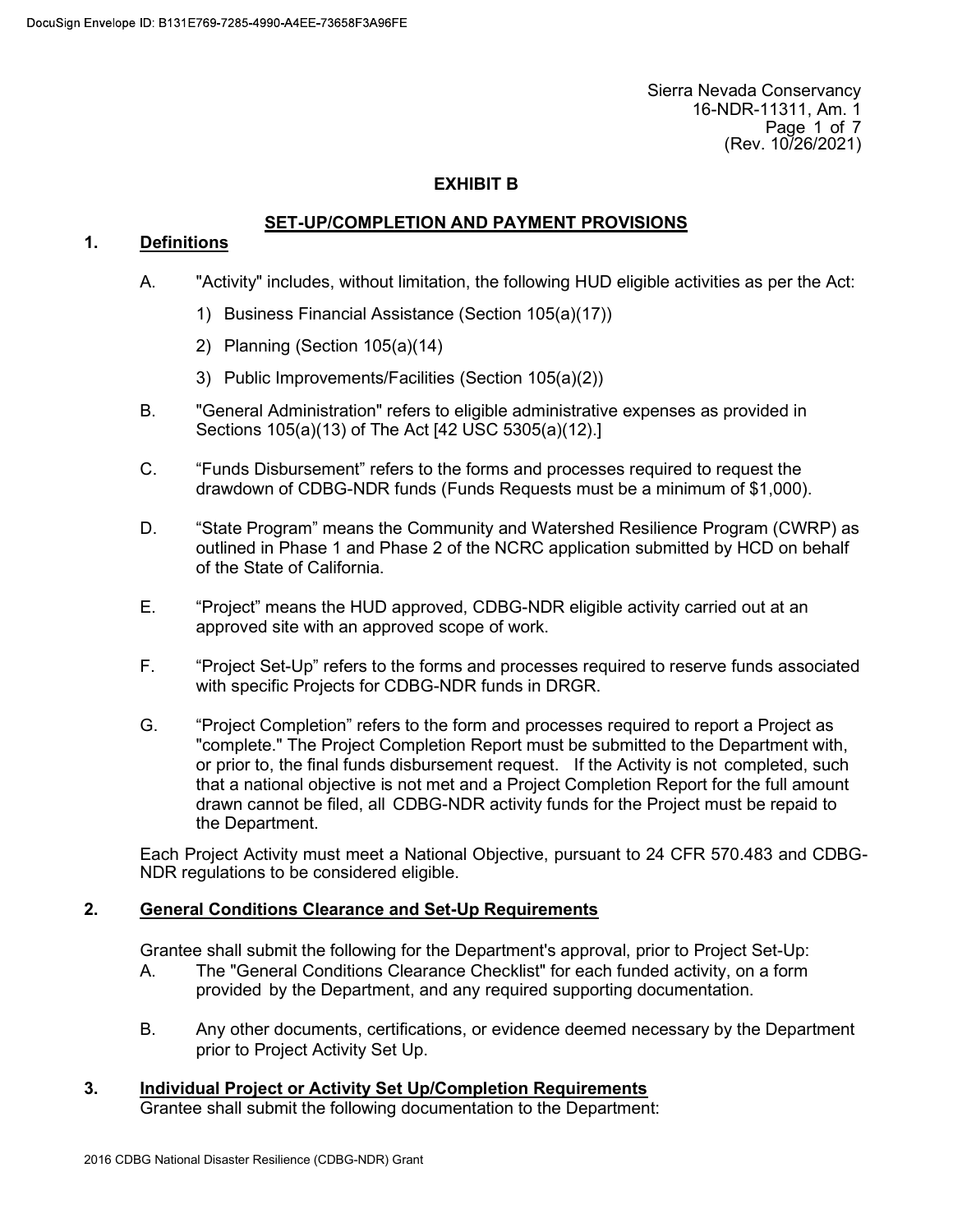Sierra Nevada Conservancy 16-NDR-11311, Am. 1 Page 2 of 7 (Rev. 10/26/2021)

## EXHIBIT B

- A. Project Set-Up Report for each individual project activity.
- B. Any other documents, certifications, or evidence deemed necessary by the Department prior to Project Set Up and Completion.
- C. Project Set Up Report must contain a DUNS number for each entity involved in implementation of CDBG-NDR activities.

#### 4. Expenditure of Funds

#### A. General Administration

Costs for general administration may neither be incurred nor funds expended until execution of this Agreement by the Department, unless the Grantee has received prior written approval from the Department. Department certified that Grantee may incur costs pursuant to October 4, 2016 letter from HCD to Grantee which identifies HUD-approved pre-agreement costs incurred after January 21, 2016, in compliance with FR 5936-N-01 and the e-mail communication from HUD to HCD received by HCD on September 28, 2016.

#### B. Compliance with the Federal Office of Management and Budget (OMB) OMB Uniform

Funds will not be disbursed to any Grantee identified by the State Controller's Office (SCO) as non-compliant with the Federal Single Audit Act, as described in the OMB Circular A-133, (audits of state, local governments and non-profit organizations), OMB 2 CFR 200. 501, 505, and 511 and OMB Uniform Guidance, until such compliance is demonstrated to the satisfaction of the Department

#### C. Grant Administration

The Grantee shall administer this Agreement in accordance with the provisions of Section 7097 through and including Section 7126 of Title 25 of the California Code of Regulations (CCR). Grantee shall also ensure all grant administration costs are eligible per Exhibit A, Section 2 of this Agreement.

### 5. Method of Payment

 The Grantee shall submit a Financial Report and fill in all information required by Grants Network, the Department's web based system, also called Grant Management Software (GMS). When submitting a Financial Report in GMS, all required supporting documents for proving eligible costs must also be uploaded for HCD staff review. The GMS will notify HCD Contract Manager, as specified in Exhibit A, Section 11, and that staff will review and process the Financial Report for payment. The Department shall not authorize payments unless it has determined the activity costs have been incurred, the represented work has been satisfactorily performed, reasonable and completed, and the costs are eligible and in compliance with the terms of this Agreement.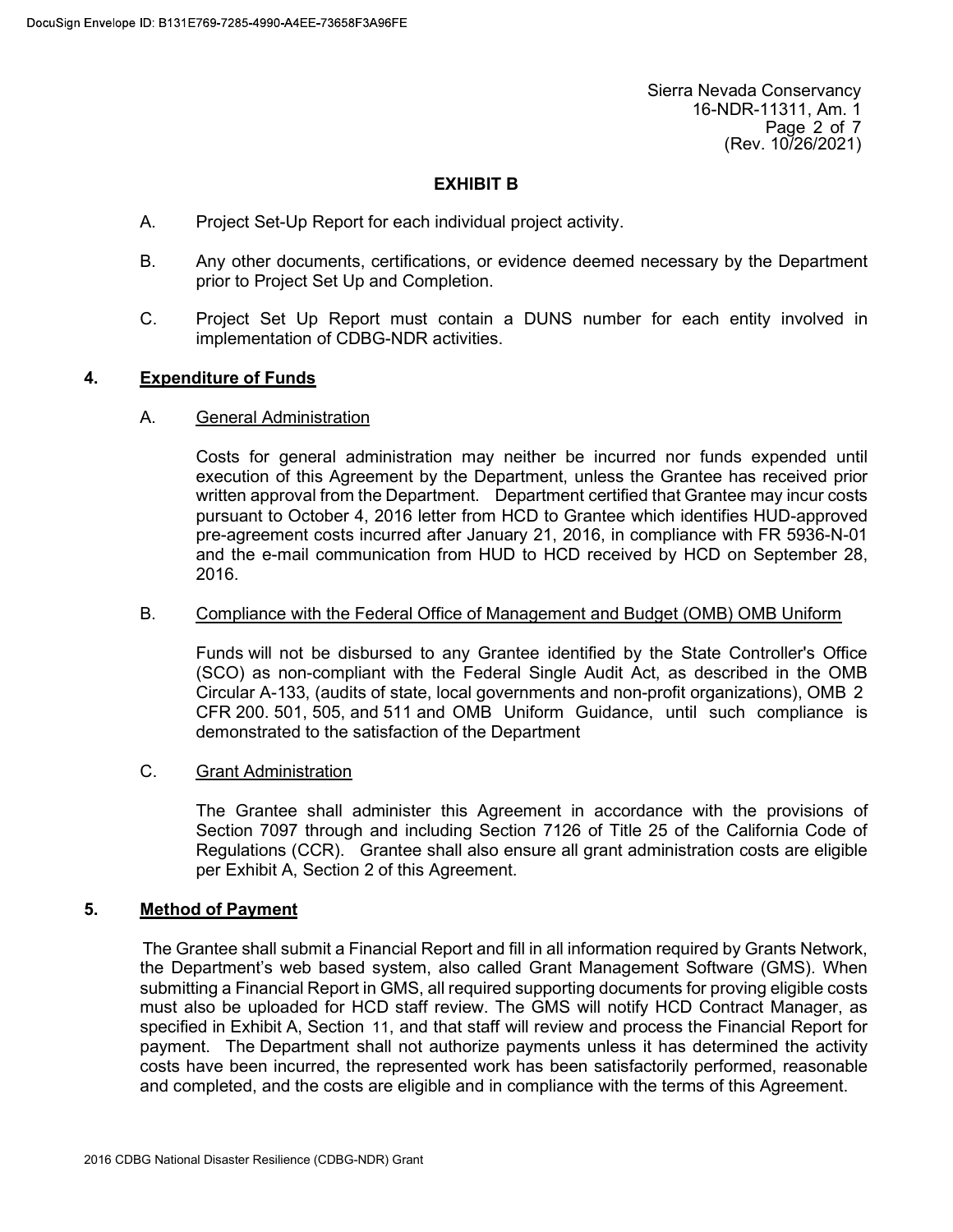Sierra Nevada Conservancy 16-NDR-11311, Am. 1 Page 3 of 7 (Rev. 10/26/2021)

# EXHIBIT B

## A. Reimbursements

- 1) Grantee shall work with HCD's technical assistance consultant to set up accounting and recordkeeping systems for themselves and other agencies involved in CDBG-NDR activity implementation to ensure documentation of all eligible costs is on file prior to submitting a funds request.
- 2) All CDBG-NDR Program Income ("PI") on deposit must be expended first, prior to requesting grant funds under this Agreement.
- 3) Payment shall be made as progress payments for work completed. Grantee shall request payment for Work completed on forms provided by the Department and subject to such documentation as the Department may require.
- 4) The Department shall not authorize payments unless it determines that the CDBG-NDR funds were expended in compliance with the terms and provisions of the CDBG-NDR NOFA, Federal Register Notice FR-5936-N-1 and this Agreement.
- B. Advance Payments HCD will not allow for any advances under this agreement. Funds requests for reimbursement of eligible costs are the sole method of payment.
- C. Timing Final Payment Requests
	- 1) Grantee's Final Reimbursement Request: Grantee shall submit a final funds request for reimbursement (no advance allowed) of final costs no later than sixty (60) calendar days after expenditure deadlines of this Agreement, shown in Exhibit A, Section 10.
	- 2) Return of Unexpended Funds: All funds received by the Grantee but not expended by the expenditure deadline of this Agreement must be accounted for and returned. Funds shall be returned in accordance with the current State CDBG GAM. All returned funds will be disencumbered.
	- 3) All Funds Not Previously Requested: If the final funds disbursement request for activity costs expended during the term of this Agreement has not been received by the Department by expenditure deadline shown in Exhibit A, Section 10, the Department shall disencumber any funds remaining and grant funds will no longer be available for the Grantee. Thus, time is of the essence with respect to the Grantee's submittal of the final payment request.

# 6. Grant Closing Requirements

- A. Grantee shall work with HCD's technical assistance consultant, at HCD's direction, to ensure all agencies as well as Grantee submits the following no later than 90 days after expiration of this Agreement.
	- 1) Final Set-Up and Completion Reports, received and approved by the Department.
	- 2) Closeout Certification Letter.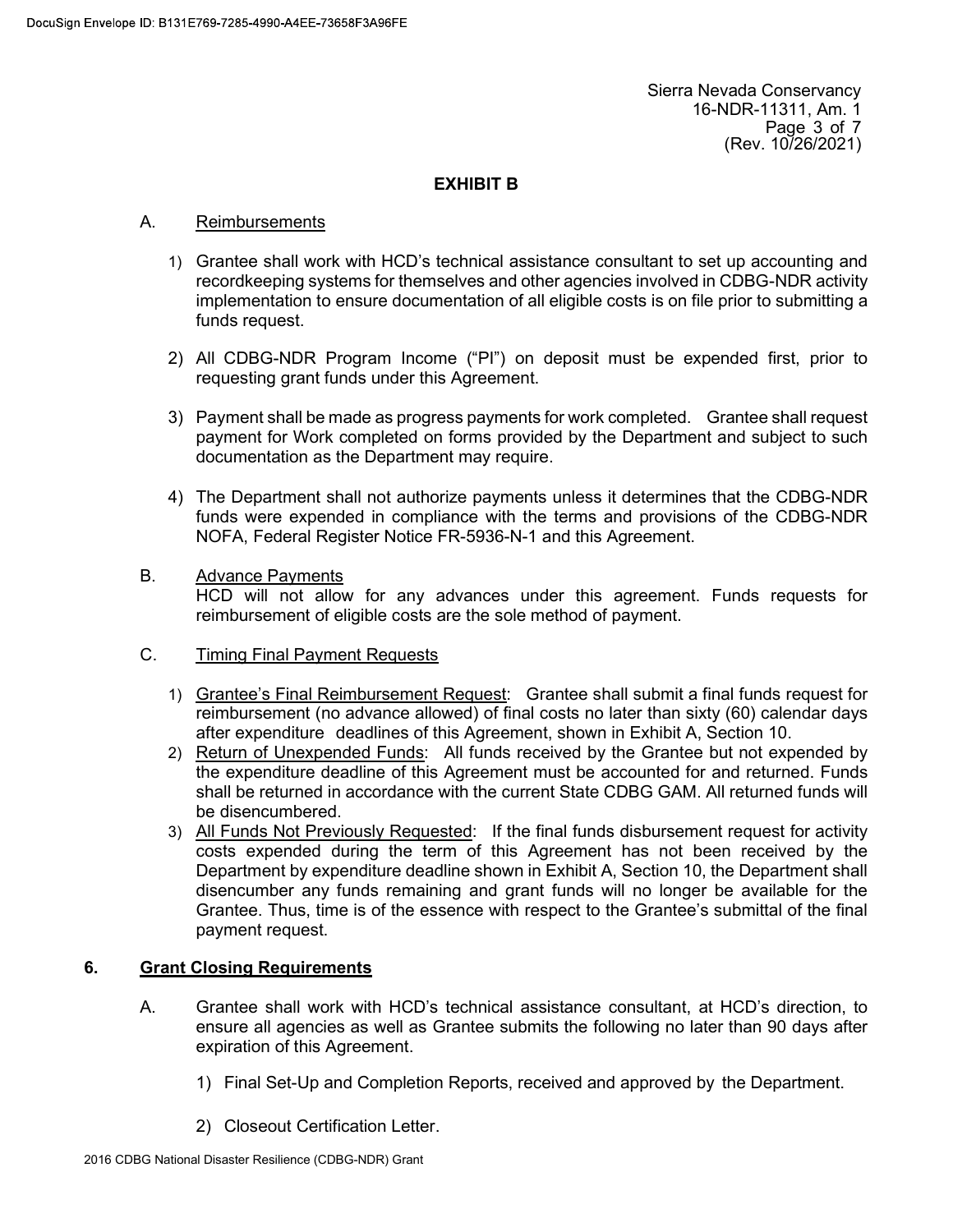Sierra Nevada Conservancy 16-NDR-11311, Am. 1 Page 4 of 7 (Rev. 10/26/2021)

# EXHIBIT B

- 3) Final Monthly Report (QPER);
- 4) Final Annual Performance Report (APR);
- 5) Final Labor Standards Report, if applicable;
- 6) Evidence, satisfactory to the Department, of compliance with any other Social Conditions or compliance requirements of this Agreement.

### 7. Grantee Requirement to use Performance Measures and Penalty Language

Under Federal Register Notice FR-5936-N-01, all agreements that are paid for with CDBG-NDR funding must have performance measure and penalty language. Grantee agrees to include this language in each contract or agreement that is paid for with CDBG-NDR funds. The performance measure language is used to ensure that work under the agreement is done in a timely fashion.

### 8. Performance Measures and Penalties for Forest and Watershed Health Project (FWHP)

- A. Per Federal Register Notice FR-5936-N-01, all agreements which are paid for with CDBG-NDR funding must have performance measures and penalties. Grantee is responsible for project management and implementation under the three-party agreements with USFS, CCC and CAL FIRE. If there are circumstances that arise where the performance measures cannot be met, then Grantee must work closely with HCD to ensure the FWHP proceeds to completion prior to expiration of the Agreement. The following performance measures are included in this Agreement and in the three-party agreements between HCD/SNC and USFS/CAL FIRE/CCC:
	- 1) No later than six (6) months after execution of this agreement, two three party agreements will be executed, one with USFS and one with CAL FIRE to implement the forest and watershed health activities. SNC will be a party to those agreements.
	- 2) No later than six (6) months after clearance of CEQA and HUD execution of authority to use grant funds on the NEPA environmental review record(s), Grantee will take steps to ensure that USFS and CAL FIRE have procured and entered into agreements with qualified subcontractors to conduct eligible work on the Forest.
	- 3) No later than six (6) months after USFS, CAL FIRE and CCC enter into implementation agreements to perform the forest and watershed health activities, pursuant to the NDR Action Plan and any amendments thereto, work shall begin.
	- 4) Per Exhibit A, Section 10, all FWHP work will be completed by June 30, 2023.
- B. Penalties: If any FWHP performance measures listed above is not met, as a penalty (within 30 days of being missed), Grantee shall work with USFS, CCC or CAL FIRE as appropriate to submit to the Department a mitigation plan specifying the reason for the delay, the actions to be taken to complete the task that is the subject of the missed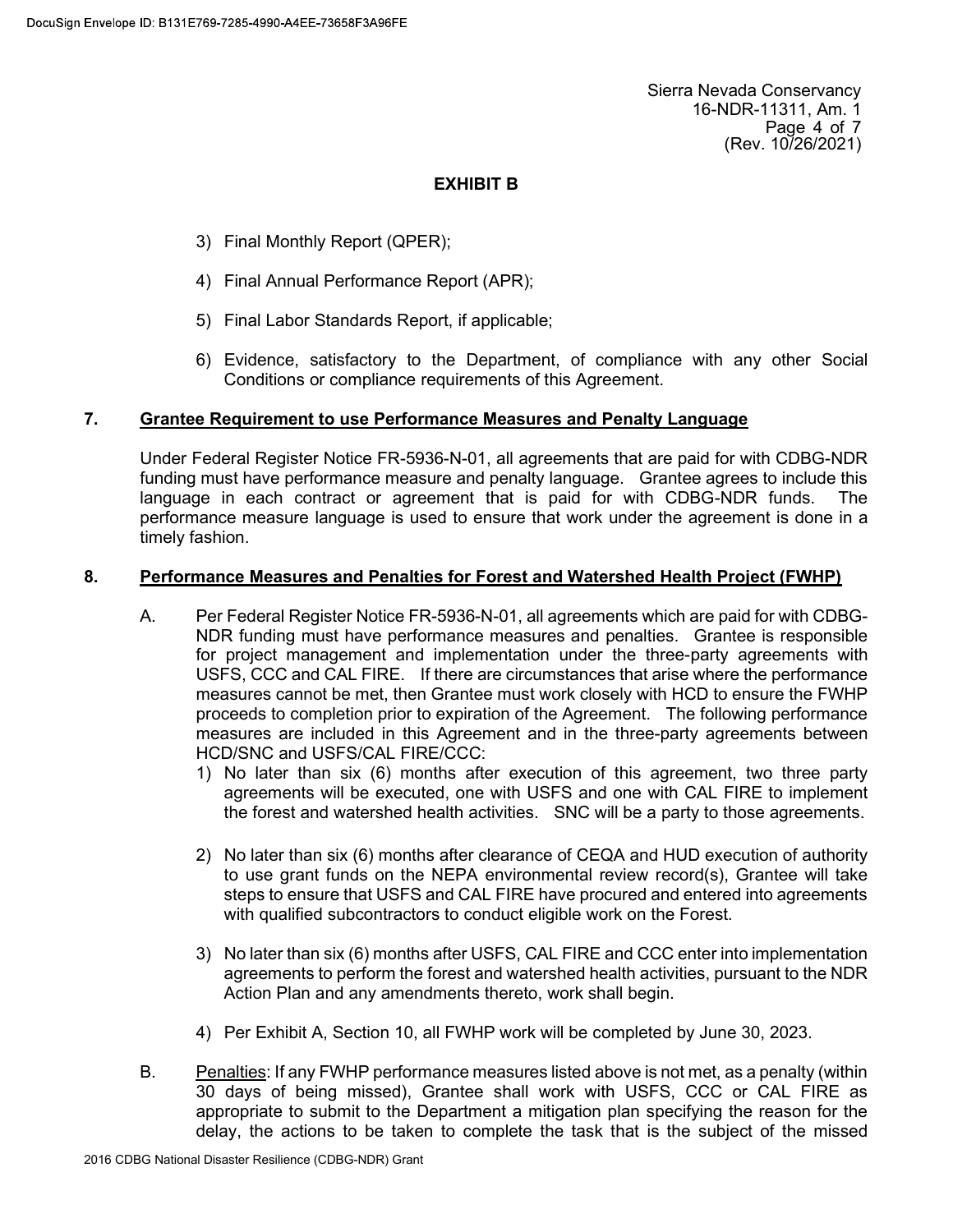Sierra Nevada Conservancy 16-NDR-11311, Am. 1 Page 5 of 7 (Rev. 10/26/2021)

## EXHIBIT B

deadline, and the date by which the completion of said task will occur. The Department reserves the right to withhold further payments to Grantee until such time as satisfactory progress is made, per subsection C below. HCD reserves all rights and remedies available to it in case of a default by Grantee of its responsibilities and obligations under the terms of this Agreement.

C. Delays: The Department acknowledges that Grantee's ability to meet the various performance measures deadlines referenced in Section 7A above is in part based on the timely performance by USFS, CCC and CAL FIRE of their respective obligations under the three-party agreements. In the event that USFS, CCC, CAL FIRE or other partner or subrecipient of HCD fails to timely perform their obligations and the direct result of such failure results in the missing of a measure deadline, then the deadline for Grantee to meet such performance measures shall be extended on a day for day basis for a period of time equal to the number of days of delay in performance by USFS, CCC or CAL FIRE. This extension applies solely to delays caused by USFS, CCC or CAL FIRE, as applicable, and shall not apply to any delays on the part of the Grantee, or any delays caused, in whole or in part, by Grantee. Grantee shall use all reasonable efforts to ensure timely completion of obligations under the three-party agreements. Grantee shall notify HCD immediately upon acknowledgement of delays to performance measure deadlines. Grantee shall do everything within its control to ensure delays are minimized.

### 9. Performance Measures and Penalties for Biomass Utilization Fund (BUF)

- A. Per Federal Register Notice FR-5936-N-01, all agreements which are paid for with CDBG-NDR funding must have performance measures and penalties. Grantee is responsible for project management and implementation, so these measures apply to them as well as implementation agencies under three party agreements. If there are circumstances that arise where the performance measures cannot be met, then Grantee must work closely with HCD to ensure the BUF projects proceed to completion prior to expiration of the Agreement. The following performance measures are included in this Agreement for Phase One and Phase two of the BUF activities and will be included in all future three party agreements related to BUF development. Performance measures for Phase One and Phase Two consist of:
	- 1) Phase One: No later than six (6) months after execution of this Agreement, to carry out the implementation of the Biomass Utilization Fund (BUF) activity, pursuant to the NDR Action Plan and any amendments there to, as posted on the NDR website, Grantee shall start assisting HCD in completing a Request for Proposal (RFP) procurement of consultant services to analyze feedstock availability and the economic feasibility of the BUF. These consultants will be hired by HCD using federal and state procurement standards.
	- 2) The biomass consultant's final feasibility analysis will be used to determine if one large project should be proposed or if smaller multiple scattered site projects should be developed. This decision will be made no later than 18 months after the HCD BUF feasibility consultant contract is executed.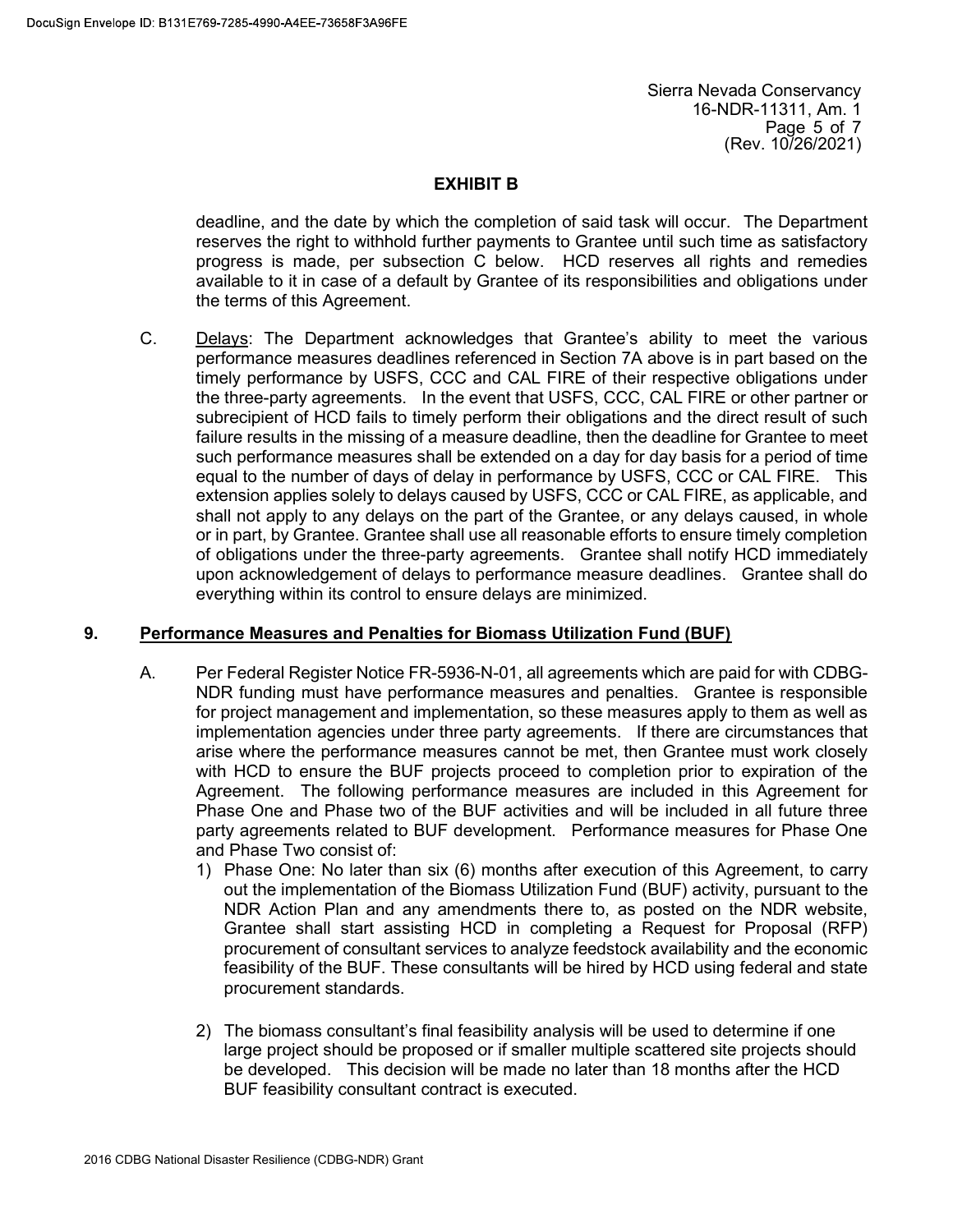Sierra Nevada Conservancy 16-NDR-11311, Am. 1 Page 6 of 7 (Rev. 10/26/2021)

## EXHIBIT B

- 3) Phase Two: Based on results of the feasibility study, the Core Team agreed to move forward with the BUF activity, not as a single campus project, as proposed in the NDRC application, but to administer the activity as economic development Revolving Loan Fund ("RLF") so that small scattered site projects could be developed. No later than six (6) months after completion of initial feedstock and economic development feasibility analysis, Grantee shall assist HCD in conducting a review of different nonprofit regional/state wide economic lenders, Community Development Finance Institutions (CDFI), to determine which have the best capacity and ability to implement the BUF RLF and to complete a BUF Tool Kit planning activity ("Tool Kit"). Grantee will also assist in getting Core Team approval of CDFI and assist HCD in entering into a three-party agreement. This process was completed and Rural Community Assistance Corporation services were secured with a three party agreement Based on that RCAC agreement the following performance measures will be enforced:
- 4) No later than six (6) months after Grantee and HCD enter into a BUF agreement with RCAC, Grantee shall assist RCAC in releasing Request for Qualifications ("RFQ") to develop a list of qualified consultants to conduct NEPA and CEQA reviews of BUF projects.
- 5) No later than nine (9) months after Grantee and HCD enter into a BUF agreement with RCAC, Grantee shall assist RCAC in releasing Request for Proposals ("RFP") to hire a qualified consultant to conduct NEPA and CEQA reviews of BUF projects.
- 6) No later than two (2) months after Grantee and HCD enter into a BUF agreement with RCAC, Grantee shall take steps to ensure the RCAC shall develop, with input from SNC and HCD and submit to the Department the BUF RFL program manual ("Manual").
- 7) No later than one month after completing the Manual, Grantee will take steps to ensure that RCAC begins marketing, accepting and screening BUF project applications from developers.
- 8) No later than December 31,2020, Grantee will take steps to ensure that RCAC shall have one BUF project approved by Core Team for regulatory compliance.
- 9) No later than March 31, 2022, Grantee will take steps to ensure that RCAC shall have one BUF project that receives full release of NDR funds from HCD and the project can close on all necessary financial assistance to begin development process.
- 10) No later than June 30, 2022, Grantee will enter into an separate agreement with RCAC to administer the Healthy California Forest program. These program funds shall be used for future investment in biomass or wood processing infrastructure or enterprise to increase forest resilience, primarily in the Sierra Nevada Region of California.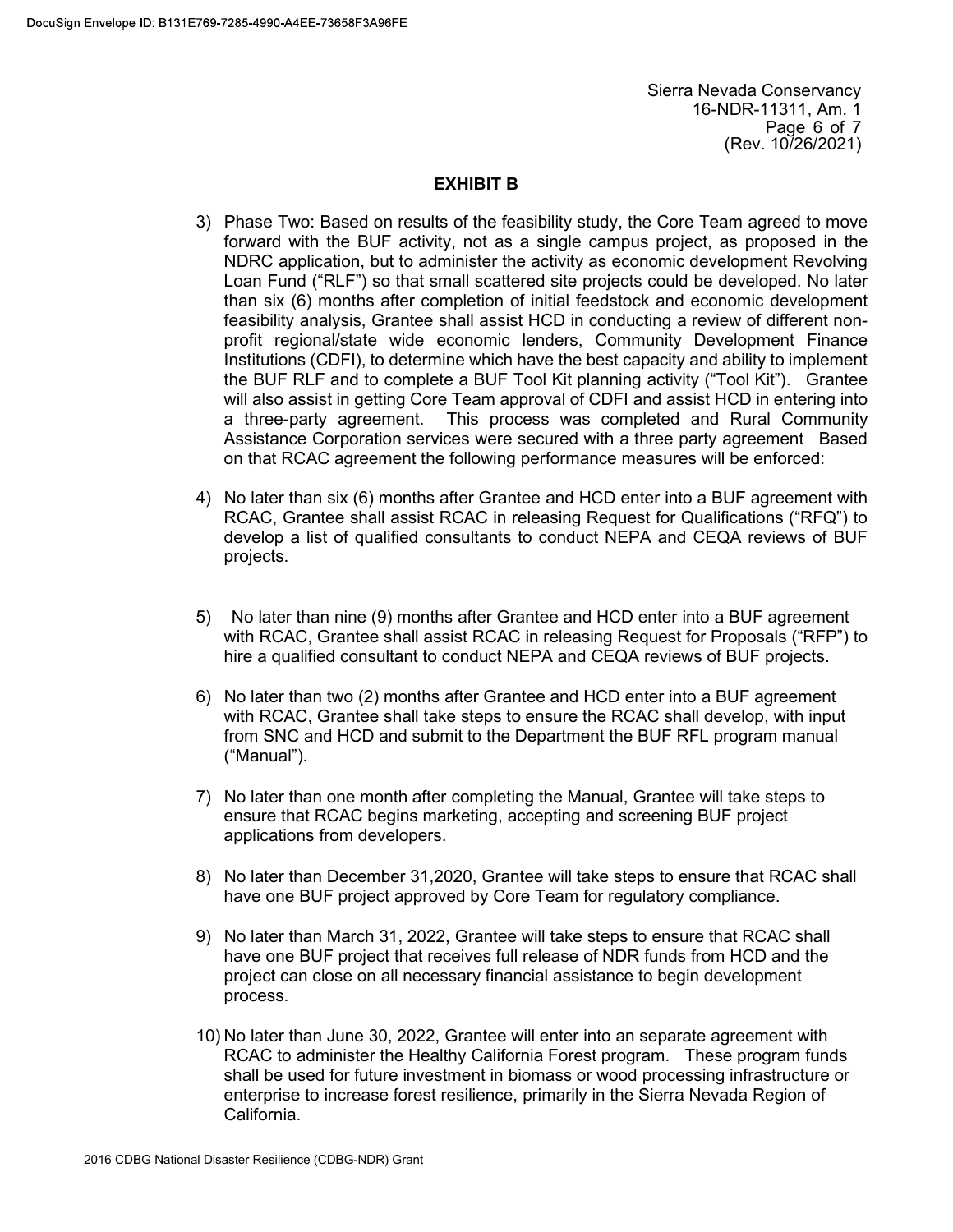Sierra Nevada Conservancy 16-NDR-11311, Am. 1 Page 7 of 7 (Rev. 10/26/2021)

## EXHIBIT B

- 11) No later than July 31, 2023, Grantee will take steps to ensure that RCAC shall have provided Completion Reports for all NDR BUF funded projects with required federal compliance documentation.
- 12) Per Exhibit A, Section 10, by June 30, 2023, BUF projects will be operational and final project funds disbursed by June 30, 2023, the HUD NDR expenditure deadline.
- B. Penalties: If any BUF performance measure listed above is not met, as a penalty (within 30 days of being missed), Grantee shall work with RCAC to submit to the Department a mitigation plan specifying the reason for the delay, the actions to be taken to complete the task that is the subject of the missed deadline, and the date by which the completion of the said task will occur. The Department reserves the right to withhold further payment to Grantee until such time as a satisfactory mitigation plan is approved. Furthermore, the Department shall reserve all rights and remedies available to it on account of a default by Grantee under the terms of this Agreement.
- C. Delays: The Department acknowledges that Grantee's ability to meet the various performance measures deadlines referenced in Section 8A above is in part based on the timely performance by third party consultants that are tasked with the feasibility planning of the BUF in Phase one as well as by RCAC implementation of the BUF in Phase two. In the event that either feasibility consultant or RCAC fail to conduct timely performance of their obligations under their agreements with HCD and the direct result of such failure results in the missing of a measure date in this Agreement, then the date for Grantee to meet such measure shall be extended on a day for day basis for a period of time equal to the number of days of delay in performance by BUF third party feasibility consultants and/or RCAC. This extension applies solely to delays caused by BUF third-party consultants, as applicable, and shall not apply to any delays on the part of the Grantee, or any delays caused, in whole or in part, by Grantee. Grantee shall use all reasonable efforts to ensure timely completion of obligations under BUF third-party consultants and any three-party agreement with RCAC associated with BUF activities. Grantee shall notify HCD immediately upon acknowledgement of delays to performance measure deadlines. Grantee shall do everything within its control to ensure delays are minimized.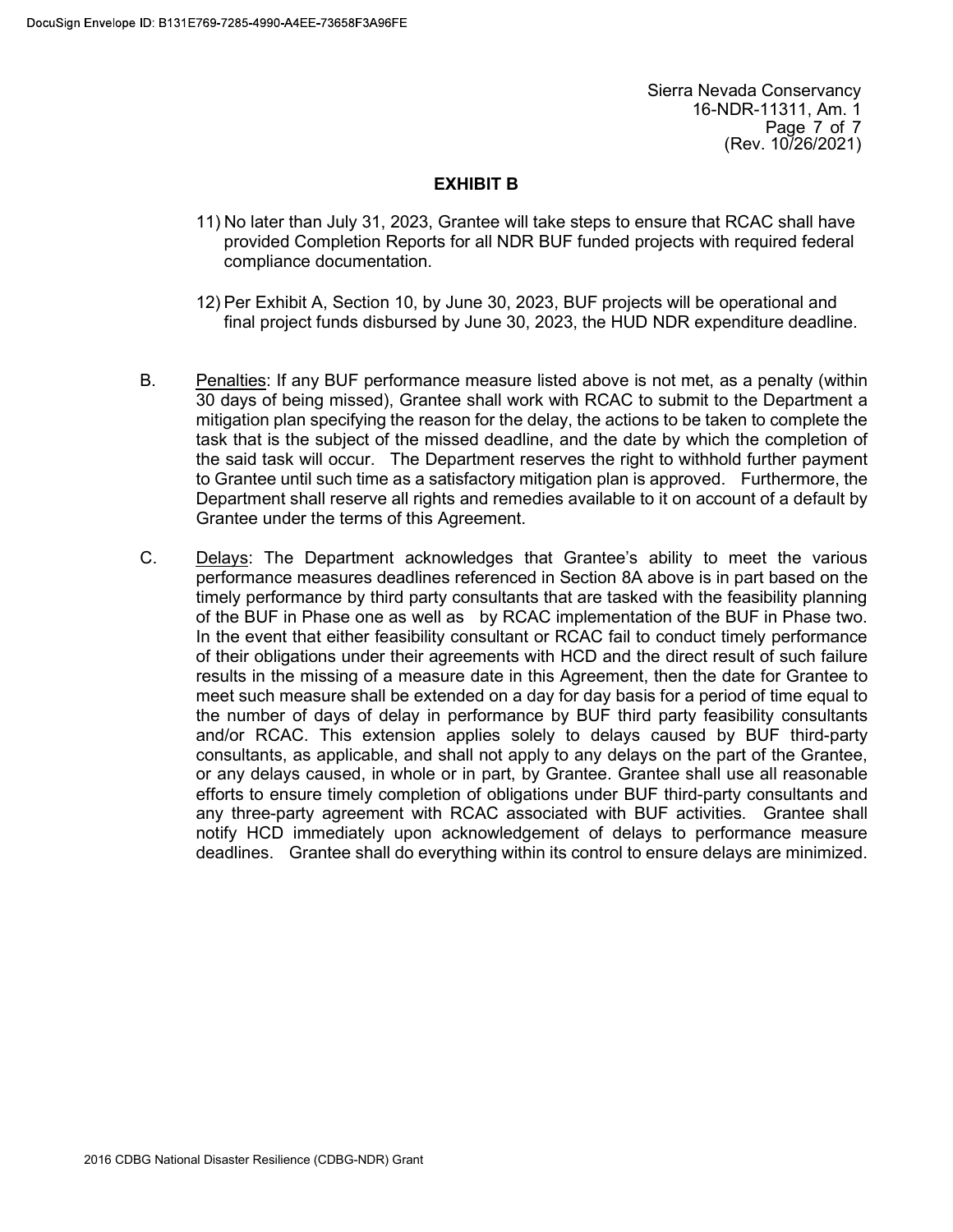Sierra Nevada Conservancy 16-NDR-11311, Am. 1 Page 1 of 25 (Rev. 10/26/2021)

## EXHIBIT D

## CDBG TERMS AND CONDITIONS

#### 1. Effective Date and Commencement of Work

This Agreement is effective upon approval by the Department.

- A. Grantee cannot incur any costs until the execution of this Agreement unless prior written approval has been given by HCD. Written approval for Grantee to incur pre-agreement administrative costs is contained in a letter from HCD to Grantee dated October 4, 2016, pursuant to an e-mail from HUD to HCD dated September 28, 2016, authorizing certain work to be performed after January 21, 2016 in compliance with FR-5936-N-01.cannot incur any costs until the execution of this Agreement, unless prior written approval has been given by HCD.
- B. For certain project activities, HCD must receive the Authority to Use Grant Funds from HUD prior to the commitment and/or commencement of project acquisition or construction work.
- C. Grantee cannot be reimbursed for any project costs until the Department has issued written clearance of all general conditions and any special conditions required.

#### 2. Sufficiency of Funds

- A. It is mutually understood between the parties that this Agreement may have been written before ascertaining the availability of congressional appropriation of funds, for the mutual benefit of both parties in order to avoid program and fiscal delays which would occur if this Agreement were executed after the determination was made.
- B. As noted in Section 38 below, this Agreement is valid and enforceable only if sufficient funds are available to the Department by the United States Government for the purposes of the CDBG-NDR Program. In the event there is a withdrawal of, or any limitation on, the Department's expenditure authority or any funding of the Program, the Department may elect to terminate this Agreement, in whole or in part, in its sole discretion and upon ten (10) days written notice to Grantee. In addition, this Agreement is subject to any additional restrictions, limitations, conditions or statute enacted by the Congress or State Legislature, promulgated in State or federal regulations or any State or federal statute, as now in effect and as may be amended from time to time which may affect the provisions, terms, or funding of this Agreement in any manner.

### 3. Litigation

- A. If any provision of this Agreement, or an underlying obligation, is held invalid by a court of competent jurisdiction, such invalidity, at the sole discretion of the Department, shall not affect any other provisions of this Agreement and the remainder of this Agreement shall remain in full force and effect. Therefore, the provisions of this Agreement are, and shall be, deemed severable.
- B. Grantee shall notify the Department immediately of any claim or action undertaken by or against it which affects or may affect this Agreement or the Department, and shall take such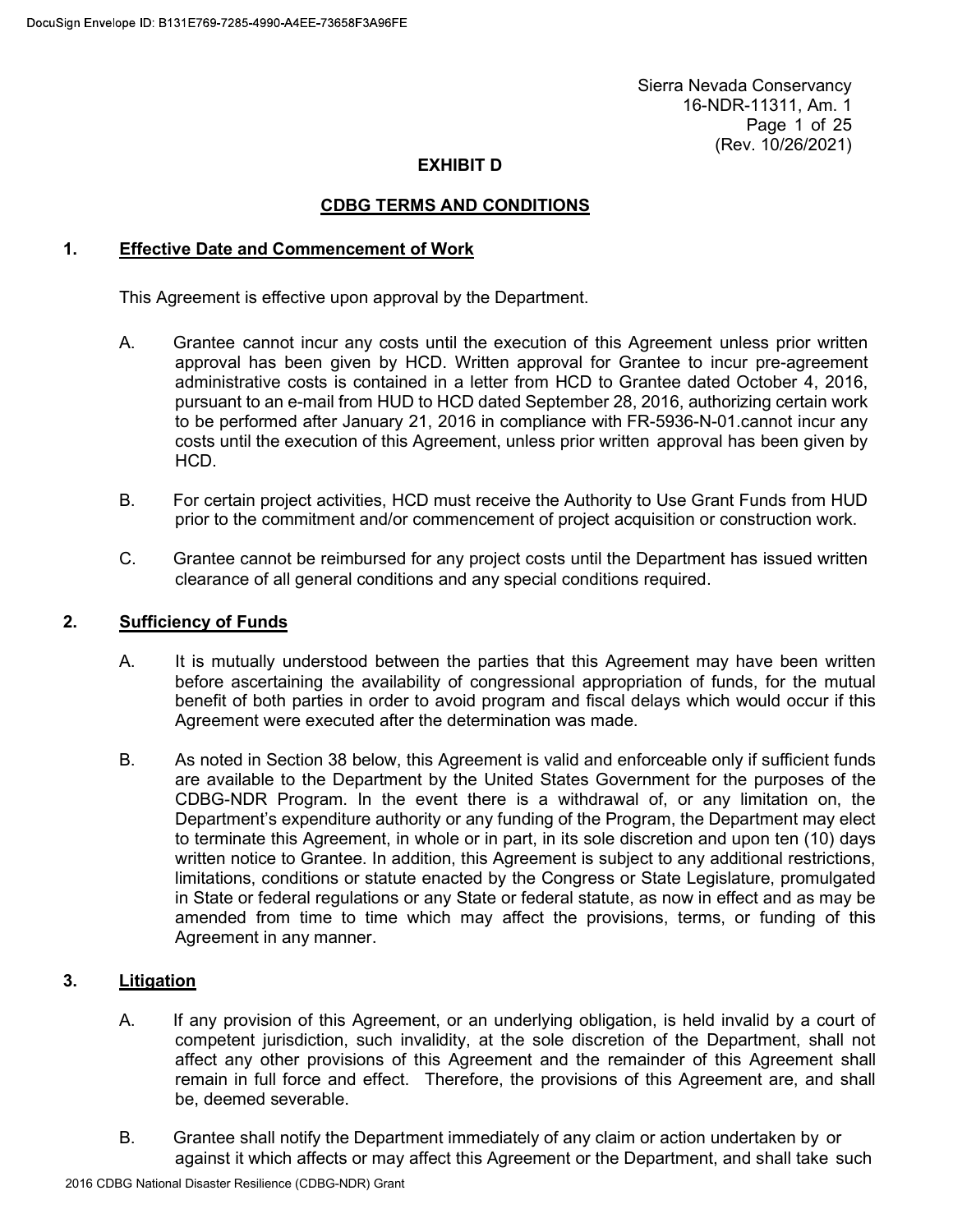Sierra Nevada Conservancy 16-NDR-11311, Am. 1 Page 2 of 25 (Rev. 10/26/2021)

## EXHIBIT D

action with respect to the claim or action as is consistent with the terms of this Agreement and the interests of the Department.

C. In the event that any legal or administrative claim or action ("Claim") is taken, filed, or asserted by or against any party to this Agreement, or any contractor or subcontractor thereof, or with respect to the NDR project(s), the Department may, in its sole and absolute discretion, and in addition to any other rights or remedies it may have hereunder, elect to either suspend or terminate this Agreement, in whole or in part, or to proceed forward under this Agreement. The Department shall have a period of ninety (90) days from its receipt of notice of a Claim to notify Grantee in writing of its decision to either suspend, terminate, or proceed forward. In the event the Department elects to terminate this Agreement, Grantee shall promptly submit its final Funds Request, together with those of its contractors and subcontractors, to the Department for processing, and upon payment thereof, the parties shall have no further rights or obligations under this Agreement, except for those rights and obligations which are expressly stated as surviving such a termination. Grantee shall ensure that all contracts or agreements with its contractors or subcontractors shall contain a provision similar to this section 3(C).

### 4. National Objectives

All grant project activities performed under this Agreement must be CDBG-NDR eligible, have eligible and reasonable costs, and be documented as meeting one of the National Objectives of the HUD regulations, as included in the NDRC Application authorized by HUD. For BUF projects, the eligible activity is Economic Development and the National Objective associated with that eligible activity is benefit to low- and moderate-income persons. Low income benefit for economic development is typically achieved by providing jobs or services from the assisted business to low income persons or service areas. National Objective standards are found under Title I of the Housing and Community Development Act of 1974. For NDR funding, waivers related to National Objective are published over the course of the CDBG-NDR program in Federal Register Notices. For the purposes of the NDR grant, General Administration and Planning Activities are assumed to meet a CDBG National Objective.

- A. Activity primarily benefits HUD defined low- or moderate-income ("LMI") person(s) or household(s)/family. The term low- or moderate-income is defined by HUD as a person whose family / household has an annual income of no more than 80% of the current median area income on a county level. These income limits are annually determined by HUD, per 24 CFR, Part 570.483(b). LMI benefit may also be determined on an area basis (LMA), for project activities that provide a service and have a defined service area. To be LMA, a service area must contain a concentration of LMI families/households. For this NDR award of funds to the Department, HUD has granted a waiver reducing the minimum area benefit percentage from fifty one percent (51%) to thirty eight percent (38%). So if a project provides a service to an area that is documented as 38% or greater LMI, then it will meet this National Objective is met as via LMA status.
- B. Activity eliminates conditions of Slum or Blight (on a spot or area basis) is an eligible CDBG National Objective. Slum and Blight's definition is found in 24 CFR, Part 570.483(c). The use of Slum or Blight is not eligible under CDBG-NDR without prior Departmental written approval.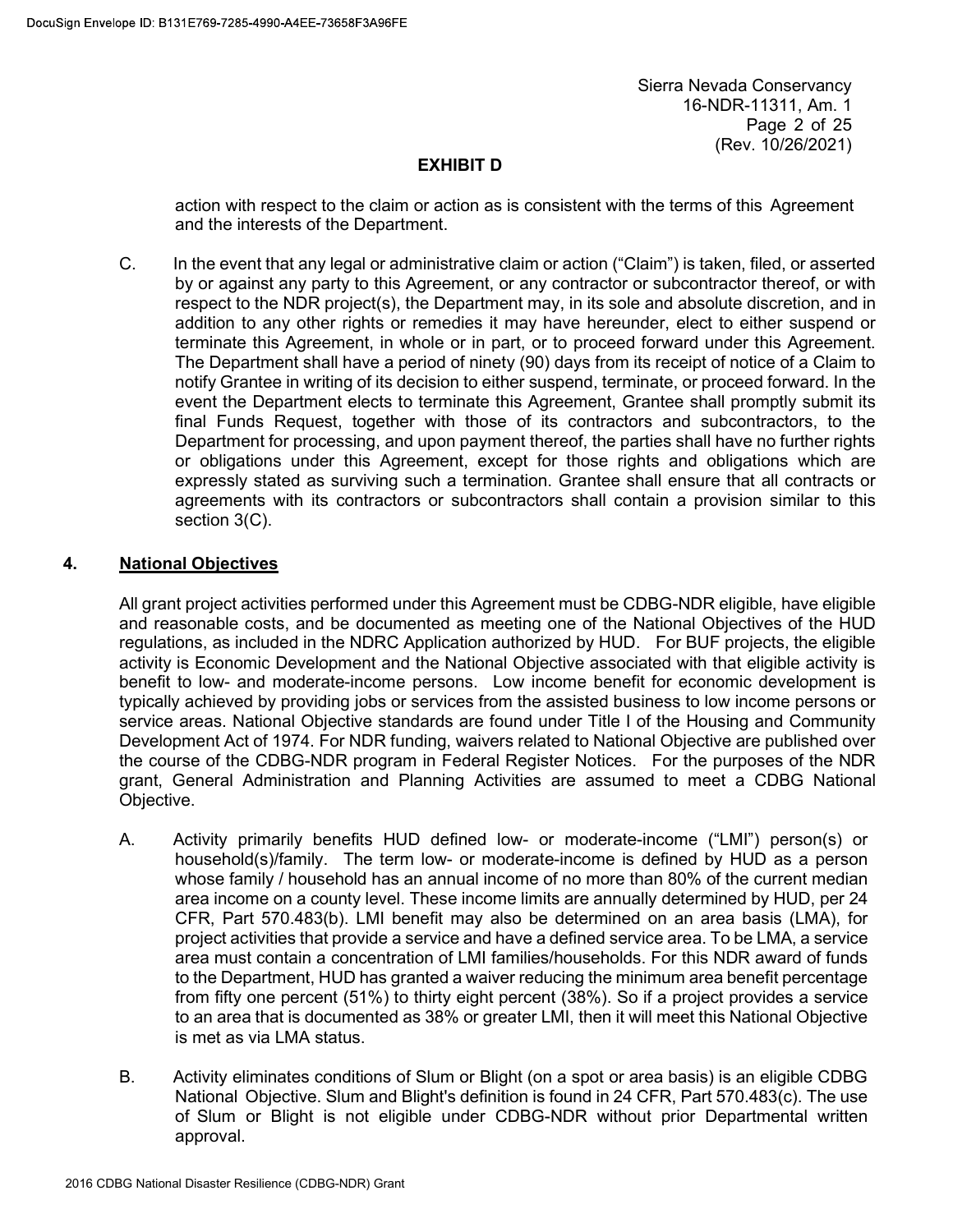Sierra Nevada Conservancy 16-NDR-11311, Am. 1 Page 3 of 25 (Rev. 10/26/2021)

## EXHIBIT D

C. Meeting an Urgent Need is an eligible CDBG National Objective under 24 CFR, Part 570.483(d). This National Objective was provided a waiver under Federal Register Notice FR-5936-N-01, Section V. A. 1. d. for activities using Urgent Need.

#### 5. Public Benefit Standards for Certain Economic Development (ED) Activities

Per 24 CFR 570.482(f), (g) and 570.483(b)(4), the Grantee is responsible for providing fulfillment of HUD required public benefit standards when activities under this Agreement qualify as special ED activities. The NDRC NOFA and Federal Register Notice FR-5936-N-01 waives the public benefit subsidy standards at 42 U.S.C. 5305(e)(3), 24 CFR 570.482(f)(1), (2), (3), (4)(i), (5), and (6), and 570.209(b)(1), (2), (3)(i), (4), for economic development activities designed to create or retain jobs when assisting for profit businesses (including, but not limited to, long-term loans, short-term loans, and grants for infrastructure projects).

Grantee shall endure public benefit standards are reported and source documentation is maintained on compliance with these standards. An example of public benefit is creation or retention of jobs, so documentation of the jobs resulting from investment of NDR funds would be maintained. In addition, documentation of jobs within certain salary ranges; the average amount of assistance provided per job, by activity or program; the North American Industry Classification System (NAICS) code for each business assisted; and the types of jobs must be on file. HUD is also waiving 570.482(g) and 570.209(c) and (d) to the extent these provisions are related to public benefit.

These Economic Development (ED) activities must also comply with CDBG's six (6) underwriting standards, per 24 CFR Part 570.482(e).

### 6. Waivers

No waiver or any breach of this Agreement shall be held to be a waiver of any prior or subsequent breach. The failure of the Department to enforce at any time the provisions of this Agreement or to require at any time performance by the Grantee of these provisions shall in no way be construed to be a waiver of such provisions nor to affect the validity of this Agreement or the right of the Department to enforce these provisions.

### 7. Uniform Administrative Requirements

The Grantee and all other recipients of grant funds shall comply with the policies, guidelines and requirements of OMB Uniform guidance at 2 CFR 200 the Uniform Administrative Requirements, effective July 1, 2015.

#### 8. Non-Performance

In the event that the National Objective requirements are not met due to any action or inaction of Grantee, the Department may, in its sole discretion, require reimbursement of part or all project funding disbursed to Grantee under this Agreement, whether before or after the date of noncompliance.

Prior to closing out this Agreement, the Department will review the actual National Objective and/or Public Benefit achievements of the project activities with Grantee.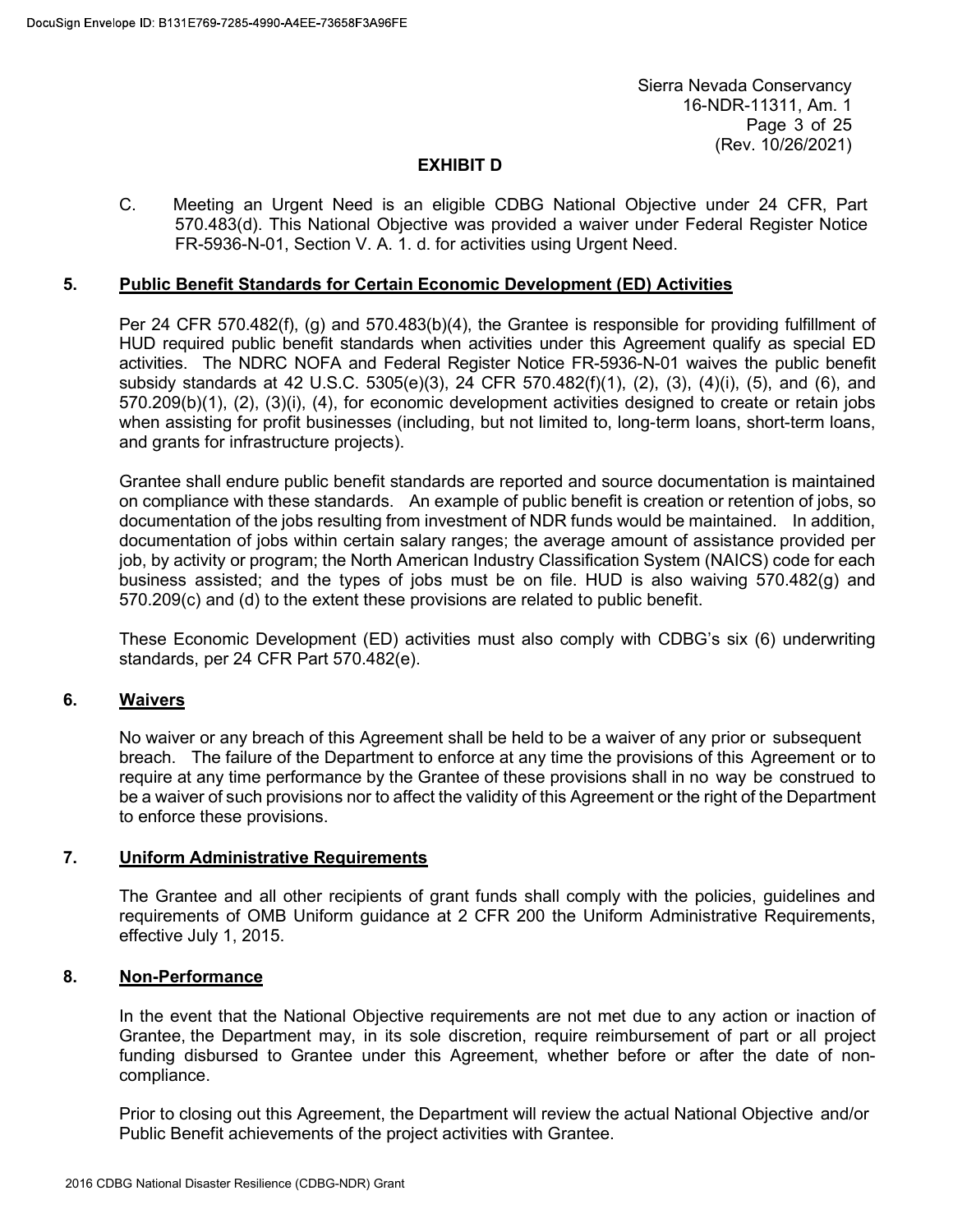Sierra Nevada Conservancy 16-NDR-11311, Am. 1 Page 4 of 25 (Rev. 10/26/2021)

# EXHIBIT D

## 9. Affirmatively Furthering Fair Housing

 Per Federal Register Notice FR-5936-N-01, Section 3: V.C.1.b., all activities under this Agreement and under all associated three party agreements, shall be carried out in a manner that affirmatively furthers fair housing, as required by section 808 (e) (5) of the Fair Housing Act, as amended (42 U.S.C. 3608 (e) (5)).

## 10. Equal Opportunity Requirements and Responsibilities

Grantee and its contractors and subrecipients shall comply with all of the following:

- A. Title VI of the Civil Rights Act of 1964: This act provides that no person shall be excluded from participation, denied program benefits, or subject to discrimination based on race, color, and/or national origin under any program or activity receiving federal financial assistance.
- B. Title VII of the Civil Rights Act of 1968 (The Fair Housing Act): This act prohibits discrimination in housing on the basis of race, color, religion, sex and/or national origin. This law also requires actions which affirmatively promote fair housing. Grantee will meet all civil rights related requirements pursuant to 24 CFR 570.503(b)(5).
- C. Restoration Act of 1987: This act restores the broad scope of coverage and clarifies the application of the Civil Rights Act of 1964. It also specifies that an institution which receives federal financial assistance is prohibited from discriminating on the basis of race, color, national origin, religion, sex, disability or age in a program or activity which does not directly benefit from such assistance.
- D. Section 109 of Title 1 of the Housing and Community Development Act of 1974 [42 U.S.C. 5309]: This section of Title 1 provides that no person shall be excluded from participation (including employment), denied program benefits, or subject to discrimination on the basis of race, color, national origin, or sex under any program or activity funded in whole or in part under Title 1 of the Act.
- E. The Fair Housing Amendment Act of 1988: This act amended the original Fair Housing Act to provide for the protection of families with children and people with disabilities, strengthen punishment for acts of housing discrimination, expand the Justice Department jurisdiction to bring suit on behalf of victims in federal district courts, and create an exemption to the provisions barring discrimination on the basis of familial status for those housing developments that qualify as housing for persons age 55 or older.
- F. The Housing for Older Persons Act of 1995 (HOPA): Retained the requirement that the housing facilities must have one person who is 55 years of age or older living in at least 80% of its occupied units. The act also retained the requirement that housing facilities publish and follow policies and procedures that demonstrate intent to be housing for persons 55 or older.
- G. The Age Discrimination Act of 1975: This act provides that no person shall be excluded from participation, denied program benefits, or subject to discrimination on the basis of age under any program or activity receiving federal funding assistance. Effective January 1987, the age cap of 70 was deleted from the laws. Federal law preempts any State law currently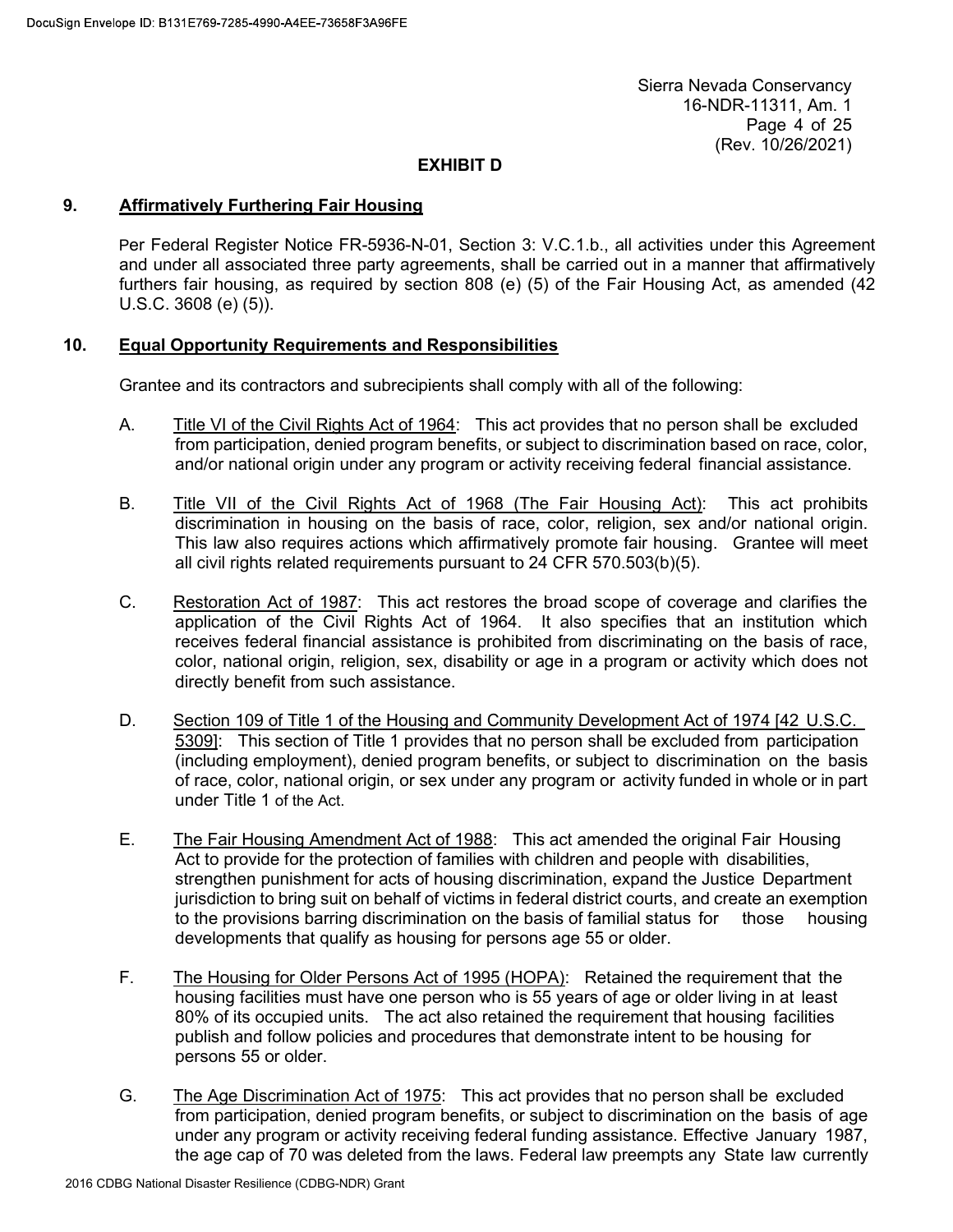Sierra Nevada Conservancy 16-NDR-11311, Am. 1 Page 5 of 25 (Rev. 10/26/2021)

## EXHIBIT D

in effect on the same topic including: KRS 18A.140; KRS 344.040; 101 KAR 1:350 Paragraph 11; 101 KAR 1:375 Paragraph 2(3); 101 KAR 2:095 Paragraphs 6 and 7.

- H. Section 504 of the Rehabilitation Act of 1973: It is unlawful to discriminate based on disability in federally assisted programs. This Section provides that no otherwise qualified individual shall, solely by reason of his or her disability, be excluded from participation (including employment), denied program benefits, or subjected to discrimination under any program or activity receiving federal funding assistance. Section 504 also contains design and construction accessibility provisions for multi-family dwellings developed or substantially rehabilitated for first occupancy on or after March 13, 1991.
- I. Americans with Disabilities Act of 1990 (ADA): This act modifies and expands the Rehabilitation Act of 1973 to prohibit discrimination against "a qualified individual with a disability" in employment and public accommodations. The ADA requires that an individual with a physical or mental impairment who is otherwise qualified to perform the essential functions of a job, with or without reasonable accommodation, be afforded equal employment opportunity in all phases of employment.
- J. Executive Order 11063: This executive order provides that no person shall be discriminated against on the basis of race, color, religion, sex, or national origin in housing and related facilities provided with federal assistance and lending practices with respect to residential property when such practices are connected with loans insured or guaranteed by the federal government.
- K. Executive Order 11259: This executive order provides that the administration of all federal programs and activities relating to housing and urban development be carried out in a manner to further housing opportunities throughout the United States.
- L. Equal Employment Opportunity Act: This act empowers the Equal Employment Opportunity Commission (EEOC) to bring civil action in federal court against private sector employers after the EEOC has investigated the charge, found "probable cause" of discrimination, and failed to obtain a conciliation agreement acceptable to the EEOC. It also brings federal, state, and local governments under the Civil Rights Act of 1964.
- M. Immigration Reform and Control Act (IRCA) of 1986: Under IRCA, employers may hire only persons who may legally work in the U.S., i.e., citizens and nationals of the U.S. and aliens authorized to work in the U.S. The employer must verify the identity and employment eligibility of anyone to be hired, which includes completing the Employment Eligibility Verification Form (1-9).
- N. Uniform Guidelines on Employee Selection Procedures adopted by the Equal Employment Opportunity Commission in 1978: This manual applies to employee selection procedures in the areas of hiring, retention, promotion, transfer, demotion, dismissal and referral. It is designed to assist employers, labor organizations, employment agencies, licensing and certification boards in complying with the requirements of federal laws prohibiting discriminatory employment.
- O. Vietnam Era Veterans' Readjustment Act of 1974 (revised Jobs for Veterans Act of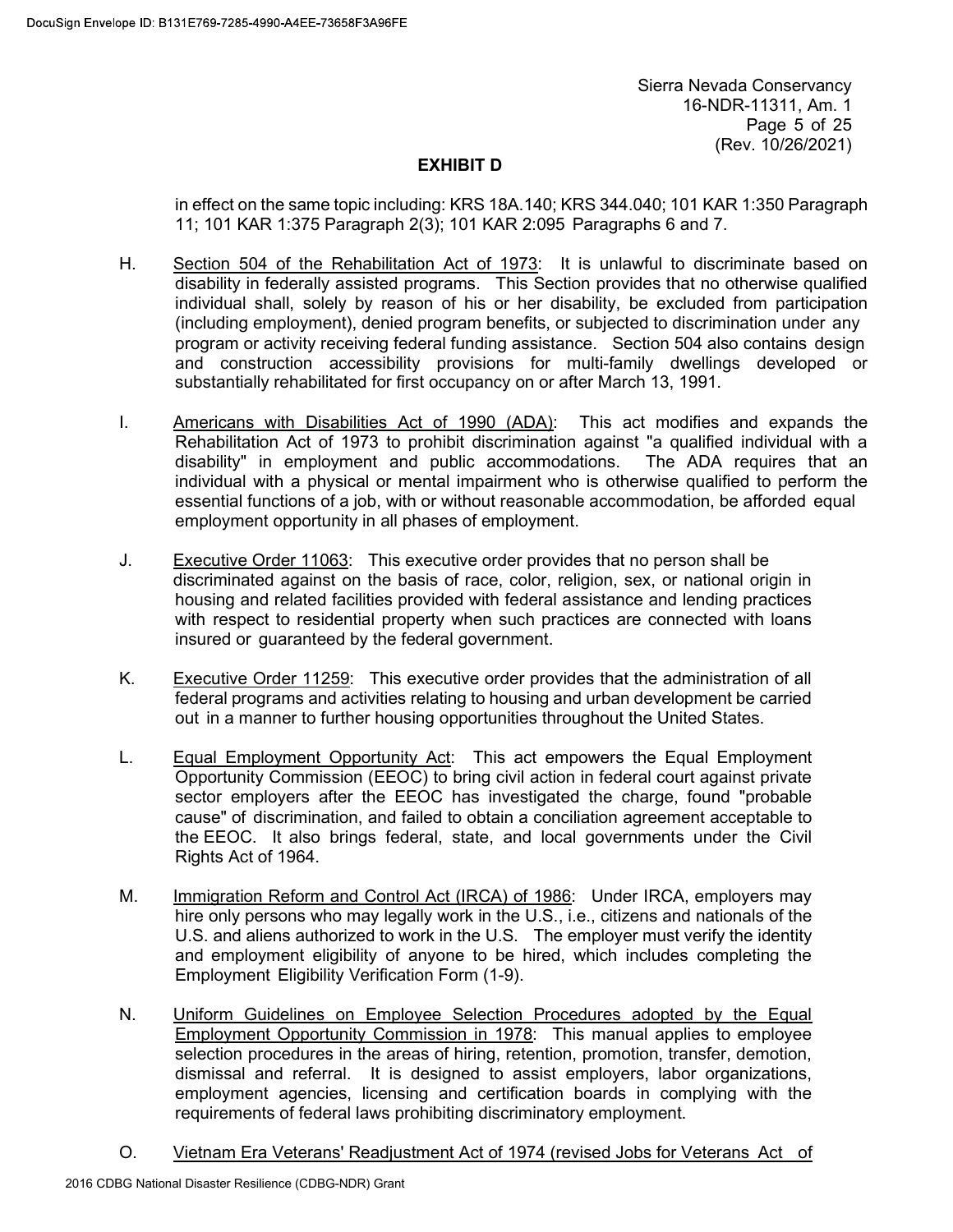Sierra Nevada Conservancy 16-NDR-11311, Am. 1 Page 6 of 25 (Rev. 10/26/2021)

## EXHIBIT D

2002): This act was passed to ensure equal employment opportunity for qualified disabled veterans and veterans of the Vietnam War. Affirmative action is required in the hiring and promotion of veterans.

P. Executive Order 11246: This executive order applies to all federally assisted construction contracts and subcontracts. It provides that no person shall be discriminated against on the basis of race.

#### 11. Training, Employment, and Contracting Opportunities for Business and Lower-Income Persons Assurance of Compliance ("Section 3"):

The Grantee will comply with Section 3 of the Housing and Urban Development Act of 1968 (12 U.S.C. 1701u), and implementing 24 CFR, Part 75. The responsibilities of the Grantee are outlined in 24 CFR Part 75.19 as follows:

- A. Implementing procedures designed to notify Section 3 workers about training and employment opportunities generated by Section 3 covered assistance and Section 3 business concerns about contracting opportunities generated by Section 3 covered assistance.
- B. Notifying potential contractors for Section 3 covered projects of the requirements of this Part 75, Subpart C and incorporating the Section 3 clause set forth below in all solicitations and contracts in excess of \$100,000 are required by 24 CFR 75.27.

### Section 3 Clause

The work to be performed under this contract is subject to the requirements of Section 3 of the Housing and Urban Development Act of 1968, as amended, 12 U.S.C. 1701u (Section 3). The purpose of Section 3 is to ensure that employment and other economic opportunities generated by HUD assistance or HUD-assisted projects covered by Section 3, shall, to the greatest extent feasible, be directed to low- and very low-income persons, particularly persons who are recipients of HUD assistance for housing.

The parties to this contract agree to comply with HUD's regulations in 24 CFR. Part 75, which implement Section 3. As evidenced by their execution of this contract, the parties to this contract certify that they are under no contractual or other impediment that would prevent them from complying with the Part 75 regulations.

The contractor agrees to send to each labor organization or representative of workers with which the contractor has a collective bargaining agreement or other understanding, if any, a notice advising the labor organization or workers' representative of the contractor's commitments under this Section 3 clause, and will post copies of the notice in conspicuous places at the work site where both employees and applicants for training and employment positions can see the notice. The notice shall describe the Section 3 preference, shall set forth minimum number and job titles subject to hire, availability of apprenticeship and training positions, the qualifications for each; the name and location of the person(s) taking applications for each of the positions; and the anticipated date the work shall begin.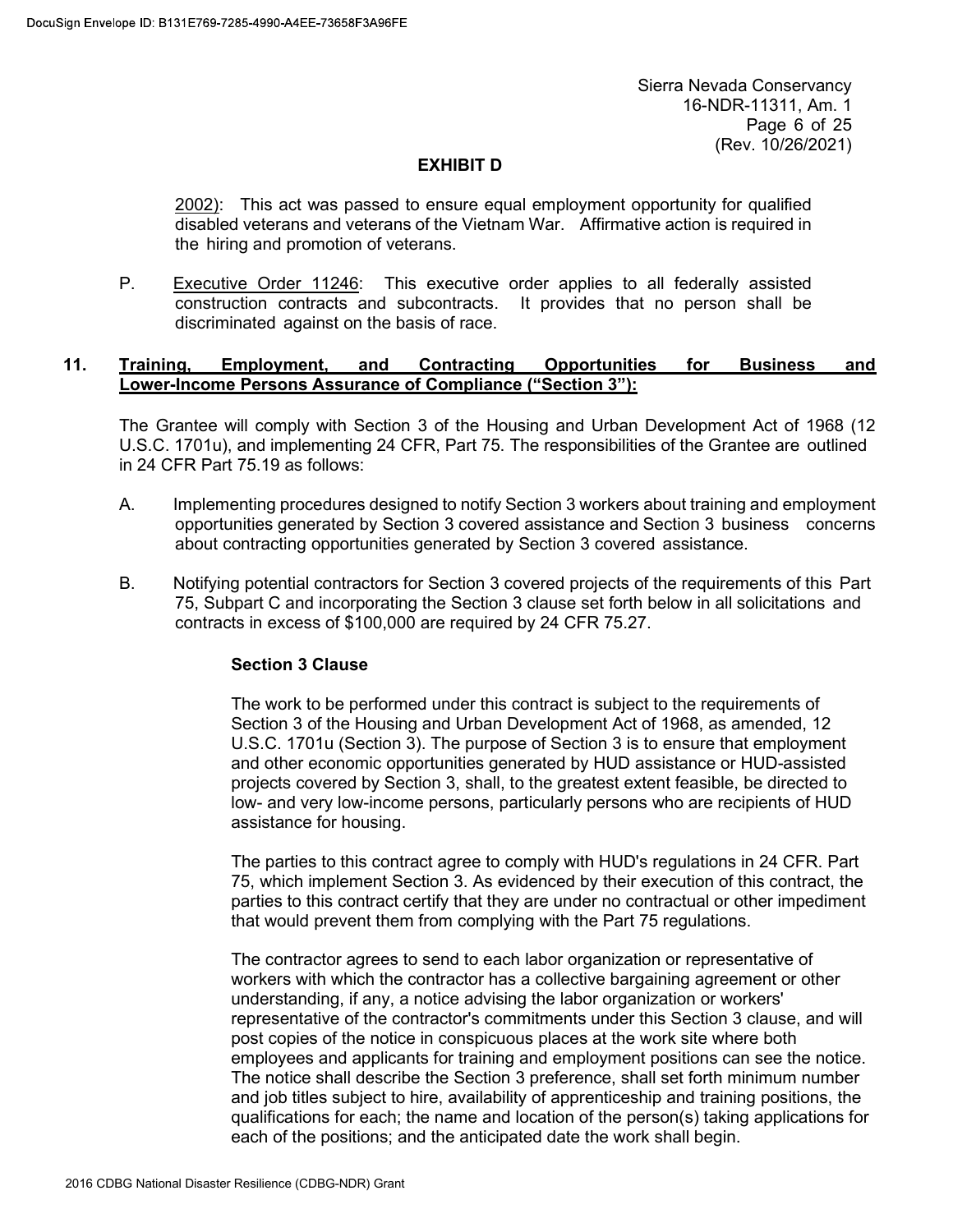Sierra Nevada Conservancy 16-NDR-11311, Am. 1 Page 7 of 25 (Rev. 10/26/2021)

## EXHIBIT D

The contractor agrees to include this Section 3 clause in every subcontract subject to compliance with regulations in 24 CFR Part 75 and agrees to take appropriate action, as provided in an applicable provision of the subcontract or in this Section 3 clause, upon a finding that the subcontractor is in violation of the regulations in 24 CFR Part 75. The contractor will not subcontract with any subcontractor where the contractor has notice or knowledge that the subcontractor has been found in violation of the regulations in 24 CFR Part 75.

The contractor acknowledges that subrecipients, contractors, and subcontractors are required to meet the employment, training, and contraction requirements of 24 CFR 75.19, regardless of whether Section 3 language is included in recipient or subrecipient agreements, program regulatory agreements, or contracts.

The contractor will certify that any vacant employment positions, including training positions, that are filled (1) after the contractor is selected but before the contract is executed, and (2) with persons other than those to whom the regulations of 24 CFR Part 75 require employment opportunities to be directed, were not filled to circumvent the contractor's obligations under 24 CFR Part 75.

Noncompliance with HUD's regulations in 24 CFR Part 75 may result in sanctions, termination of this contract for default, and debarment or suspension from future HUD assisted contracts.

The contractor agrees to submit, and shall require its subcontractors to submit to them, annual reports detailing the total number of labor hours worked on the Section 3 Project, the total number of labor hours worked by Section 3 Workers, and the total number of hours worked by Targeted Section 3 Workers, and any affirmative efforts made during the quarter to direct hiring efforts to low- and very low-income persons, particularly persons who are Section 3 workers and Targeted Section 3 workers.

- C. Facilitating the training and employment of Section 3 workers and the award of contracts to Section 3 business concerns by undertaking activities such as described in Section 75.25(b), as appropriate, to reach the goals set forth in Section 75.23 and in Federal Register Vol. 85, No. 189, page 60909, until superseded by HUD in a subsequent publication. As of September 29, 2020, the minimum Section 3 benchmark is twenty-five (25) percent or more of the total number of labor hours worked by all workers on a Section 3 project are Section 3 workers; and five (5) percent or more of the total number of labor hours worked by all workers on a Section 3 project are Targeted Section 3 workers.
- D. Documenting actions taken to comply with the foregoing requirements, the results of those actions taken and impediments, if any.

### 12. Environmental Compliance

The Grantee shall work with HCD, HCD's technical assistance consultant, and any environmental compliance consultant/engineer, should one be procured, to ensure that all National Environmental Policy Act (NEPA) requirements and California Environmental Quality Act (CEQA) requirements are met. Grantee shall not assume the role of lead agency for any CEQA review process. Under federal regulations, the Grantee cannot act as Responsible Entity (RE) for NEPA reviews for project activities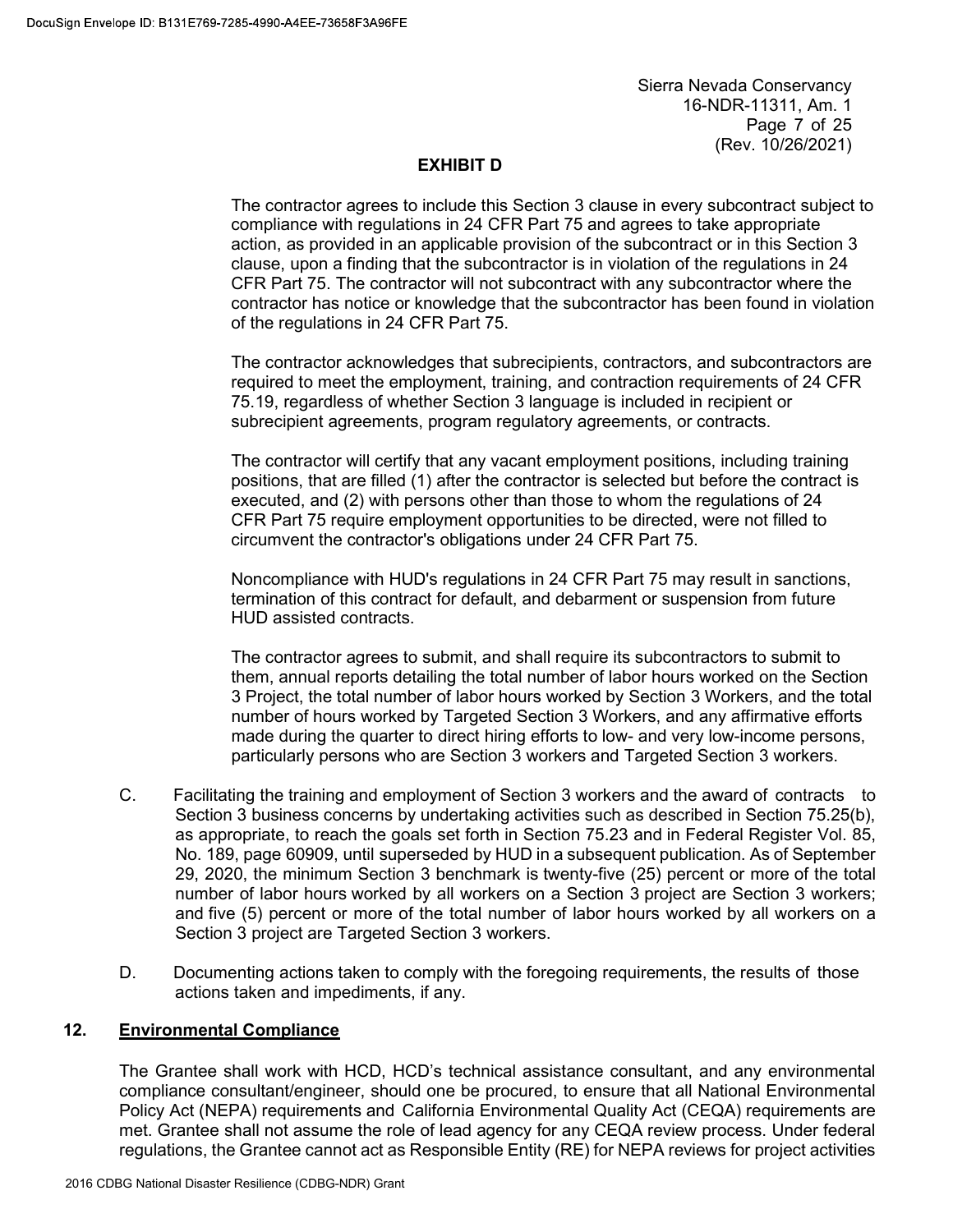Sierra Nevada Conservancy 16-NDR-11311, Am. 1 Page 8 of 25 (Rev. 10/26/2021)

## EXHIBIT D

under this Agreement, as the Department is required to be the RE. The Grantee cannot act as lead agency for CEQA. The Department or other permitting agency shall assume the lead agency role for CEQA. Grantee shall assist the Department in the CEQA/NEPA processes, confirming all environmental clearances have be satisfactory and timely obtained so HCD can obtain Authority to Use Grant funds from HUD staff prior to incurring any project implementation costs.

### 13. Clean Air and Water Acts

This Agreement is subject to the requirements of the Clean Air Act, as amended, 42 U.S.C. 1857 et seq., the Federal Water Pollution Control Act, as amended, 33 U.S.C. 1251 et seq., and the regulations of the Environmental Protection Agency with respect thereto, at 40 CFR, Part 15, as amended from time to time.

#### 14. Relocation, Displacement, and Acquisition

The provisions of the Uniform Relocation Act, as amended, 49 CFR, Part 24, and Section 104(d) of the Housing and Community Development Act of 1974 shall be followed where any assistance is carried out by the Grantee and assisted in whole or in part by funds allocated by CDBG. For projects where there will be temporary or permanent displacement, the Grantee must submit signed General Information Notices from each tenant who was residing in the project at the time of Application submittal.

### 15. Compliance with State and Federal Laws and Regulations

- A. The Grantee, its agencies or instrumentalities, and subrecipients shall comply with the policies, guidelines and requirements of OMB Uniform guidance at 2 CFR 200 the Uniform Administrative Requirements, effective July 1, 2015, as well as all state laws, regulations and Department guidelines applicable to the activities set forth in this Agreement.
- B. Grantee agrees to comply with all state/federal laws and regulations applicable to the CDBG-NDR Program and to the grant activities, and with any other federal provisions as set forth in the Department's agreement with HUD.

### 16. Federal Labor Standards Provisions

- A. Davis-Bacon Act (40 U.S.C. 3141-3148) requires that workers receive no less than the prevailing wages being paid for similar work in their locality. Prevailing wages are computed by the Federal Department of Labor and are issued in the form of federal wage decisions for each classification of work. The law applies to most construction, alteration, or repair contract over \$2,000.
- B. "Anti-Kickback Act of 1986" (41 U.S.C. 51-58) The act prohibits attempted as well as completed "kickbacks," which include any money, fees, commission, credit, gift, gratuity, thing of value, or compensation of any kind. The act also provides that the inclusion of kickback amounts in contract prices is prohibited conduct in itself. This act requires that the purpose of the kickback was for improperly obtaining or rewarding favorable treatment. It is intended to embrace the full range of government contracting.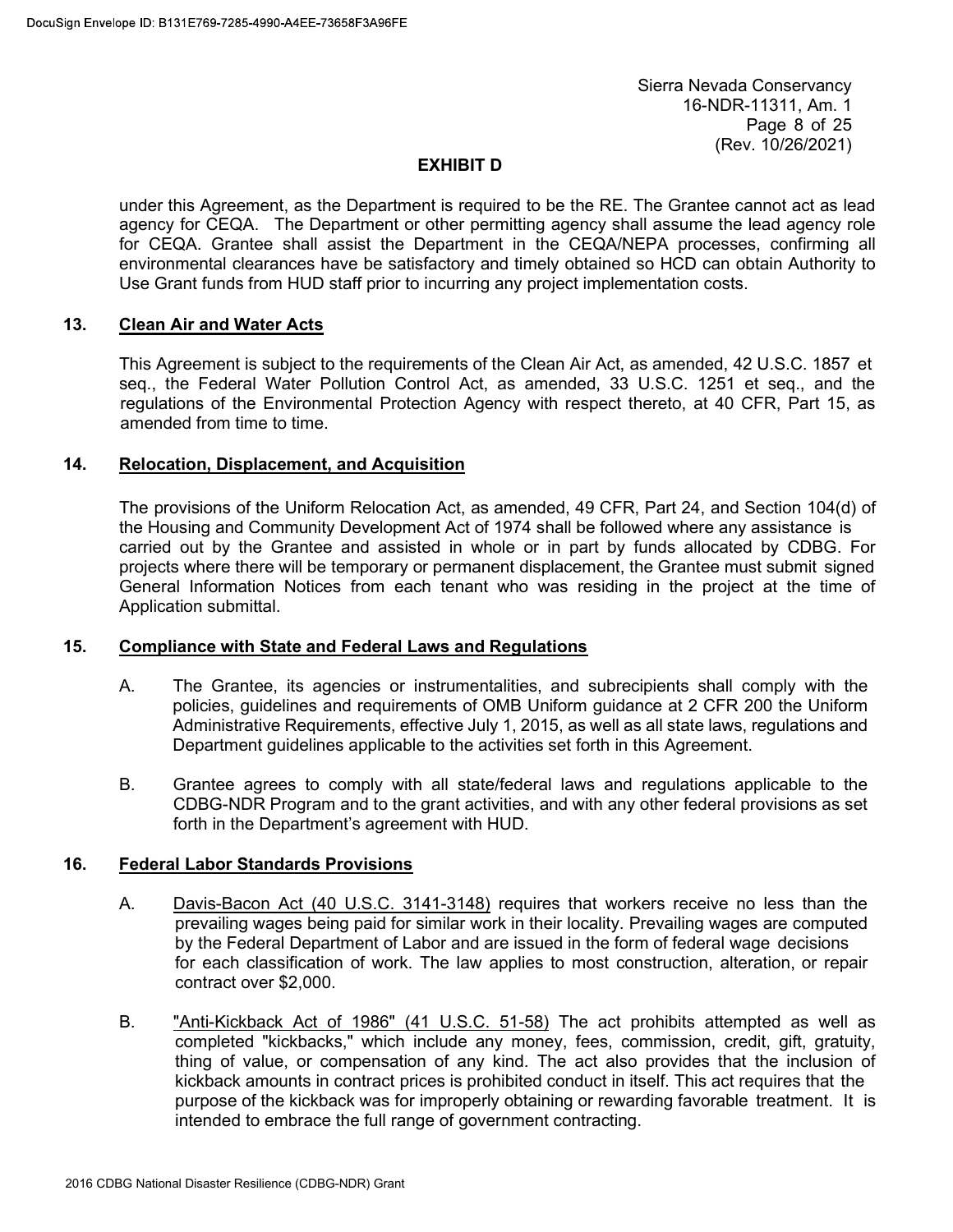Sierra Nevada Conservancy 16-NDR-11311, Am. 1 Page 9 of 25 (Rev. 10/26/2021)

# EXHIBIT D

- C. Contract Work Hours and Safety Standards Act CWHSSA (40 U.S.C. 3702) requires that workers receive "overtime" compensation at a rate of one and one-half (1-1/2) times their regular hourly wage after they have worked forty (40) hours in one week.
- D. Title 29, Code of Federal Regulations CFR, Subtitle A, Parts 1, 3 and 5) are the regulations and procedures issued by the Secretary of Labor for the administration and enforcement of the Davis-Bacon Act, as amended.

### 17. State Labor Standards Provisions

- A. Where funds provided through this Agreement are used for construction work, or in support of construction work, the Grantee shall ensure that the requirements of California Labor Code Section 1720-1743, pertaining to the payment of prevailing wages and administered by the California Department of Industrial Relations are met.
- B. For the purposes of this requirement "construction work" includes, but is not limited to rehabilitation, alteration, demolition, installation or repair done under contract and paid for, in whole or in part, through this Agreement. All construction work shall be done through the use of a written contract with a properly licensed building contractor incorporating these requirements (the "construction contract"). Where the construction contract will be between the Grantee and a licensed building contractor, the Grantee shall serve as the "awarding body" as that term is defined in the LC. Where the Grantee will provide funds to a third party that will enter into the construction contract with a licensed building contractor, the third party shall serve as the "awarding body." Prior to any disbursement of funds, including but not limited to release of any final retention payment, the Department may require a certification from the awarding body that prevailing wages have been or will be paid.

### 18. Lead Based Paint Hazards

Activity(ies) performed with assistance provided under this Agreement are subject to lead-based paint hazard regulations contained in Title 8 (Industrial Relations) and Title 17 (Public Health) of the CCR and 24 CFR, Part 35 (Lead Disclosure). Any grants or loans made by the Grantee with assistance provided under this Agreement shall be made subject to the provisions for the elimination or mitigation of lead-based paint hazards under these regulations. The Grantee shall be responsible for the notifications, inspections, and clearance certifications required under these regulations.

### 19. Conflict of Interest of Members, Officers, or Employees of Contractors, Members of Local Governing Body, or other Public Officials

Pursuant to 24 CFR 570.489(h), no member, officer, or employee of the Grantee, or its designees or agents, no member of the governing body of the locality in which the program is situated, and no other public official of such locality or localities who exercise or have exercised any functions or responsibilities with respect to CDBG-NDR activities assisted under this part, or who are in a position to participate in a decision-making process or gain inside information with regard to such activities, may obtain a financial interest or benefit from a CDBG-NDR-assisted activity, or have a financial interest in any contract, subcontract or agreement with respect to a CDBG-NDR-assisted activity or its proceeds, either for themselves or those with whom they have business or immediate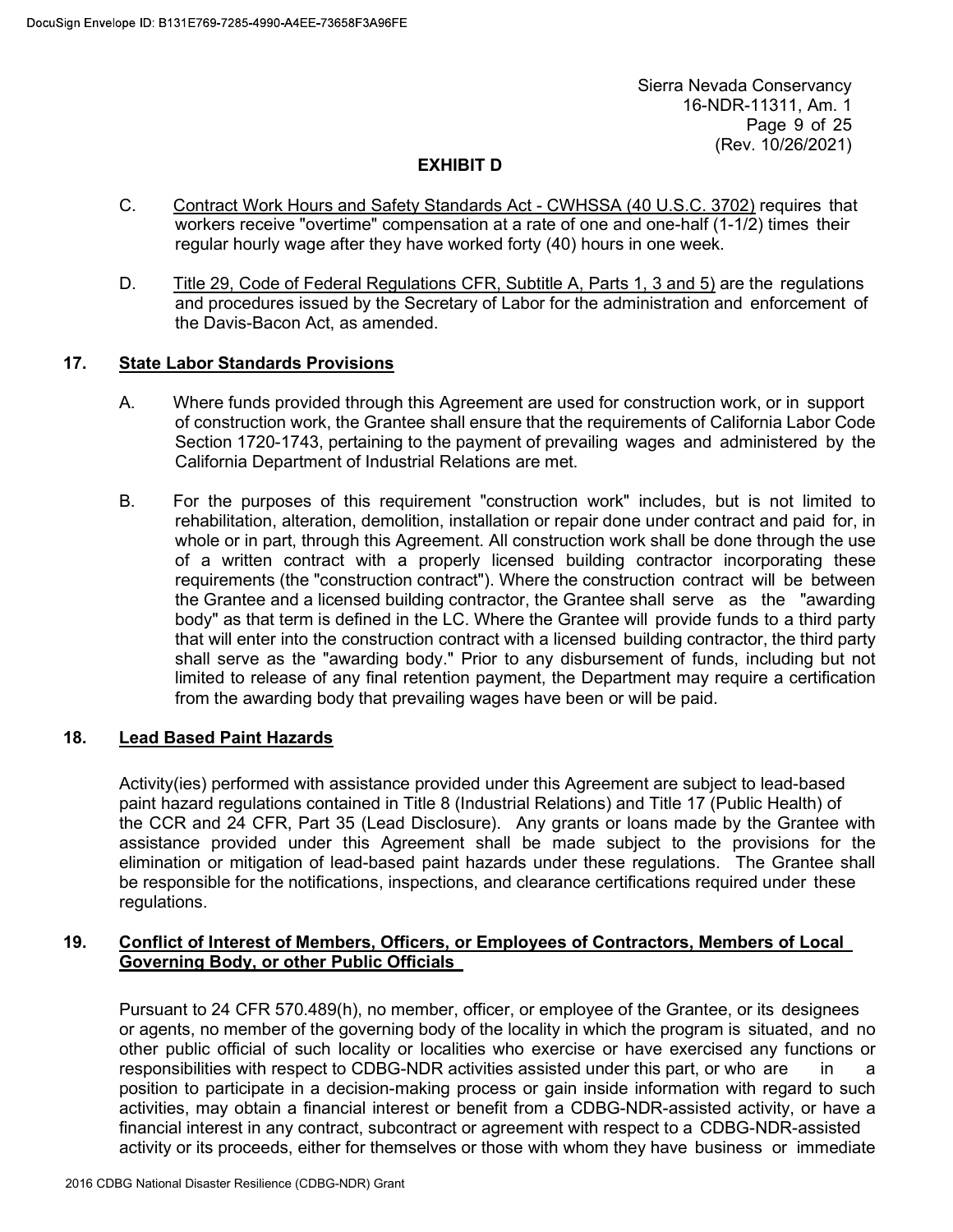Sierra Nevada Conservancy 16-NDR-11311, Am. 1 Page 10 of 25 (Rev. 10/26/2021)

## EXHIBIT D

family ties, during their tenure, or for one (1) year thereafter. The foregoing requirement shall apply to member of the Grantees governing body and all public officials of the locality in which the program is situated, only if Grantee enters into a contract or subcontract with such locality or localities to fund or perform CDBG-NDR assisted activities. The Grantee shall incorporate, or cause to be incorporated, in all such contracts or subcontracts a provision prohibiting such interest pursuant to the purposes of this section.

#### 20. Conflict of Interest of Certain Federal Officials

No member of or delegate to the Congress of the United States, and no resident commissioner, shall be admitted to any share or part of this Agreement or to any benefit to arise from the same. Grantee shall report all perceived, potential, or actual conflicts of interest to HCD for review before entering into any agreements or providing financial assistance.

#### 21. Anti-Job Pirating Certification

Pursuant to 24 CFR 570.482(h) CDBG-NDR funds may not be used to directly assist a business, including a business expansion, in the relocation of a plant, facility, or operation from one labor market area to another labor market area if the relocation is likely to result in a significant loss of jobs in the labor market area from which the relocation occurs. Job loss of more than 500 employees is always considered significant. Job loss of 25 or fewer positions is never considered significant. A waiver has been granted by HUD for this regulation in the Federal Register Notice FR-5936-N-01, but Grantee must request permission to use the waiver in writing from the Department.

### 22. Anti-Lobbying Certification

The Grantee shall require that the language of this certification be included in all contracts or subcontracts entered into in connection with this grant activity(ies) and that all subrecipients shall certify and disclose accordingly. This certification is a material representation of fact upon which reliance was placed when this transaction was made or entered into. Submission of this certification is a prerequisite for making or entering into this transaction imposed by 31 U.S.C. 1352. Any person who fails to file the required certification shall be subject to a civil penalty of not less than \$10,000 and no more than \$100,000 for such failure.

- A. No federal appropriated funds have been paid or will be paid, by or on behalf of it, to any person for influencing or attempting to influence an officer or employee of any agency, a Member of Congress, an officer or employee of Congress, or an employee of a Member of Congress in connection with the awarding of any federal contract, the cooperative agreement, and the extension, continuation, renewal, amendment, or modification of any federal contract, grant, loan, or cooperative agreement.
- B. If any funds other than federal appropriated funds have been paid or will be paid to any person for influencing or attempting to influence an officer or employee of any agency, a Member of Congress, and officer or employee of Congress, or an employee of a Member of Congress in connection with this federal contract, grant, loan, or cooperative agreement, Grantee shall complete and submit Standard Form LLL, "Disclosure Form to Report Lobbying," in accordance with its instructions.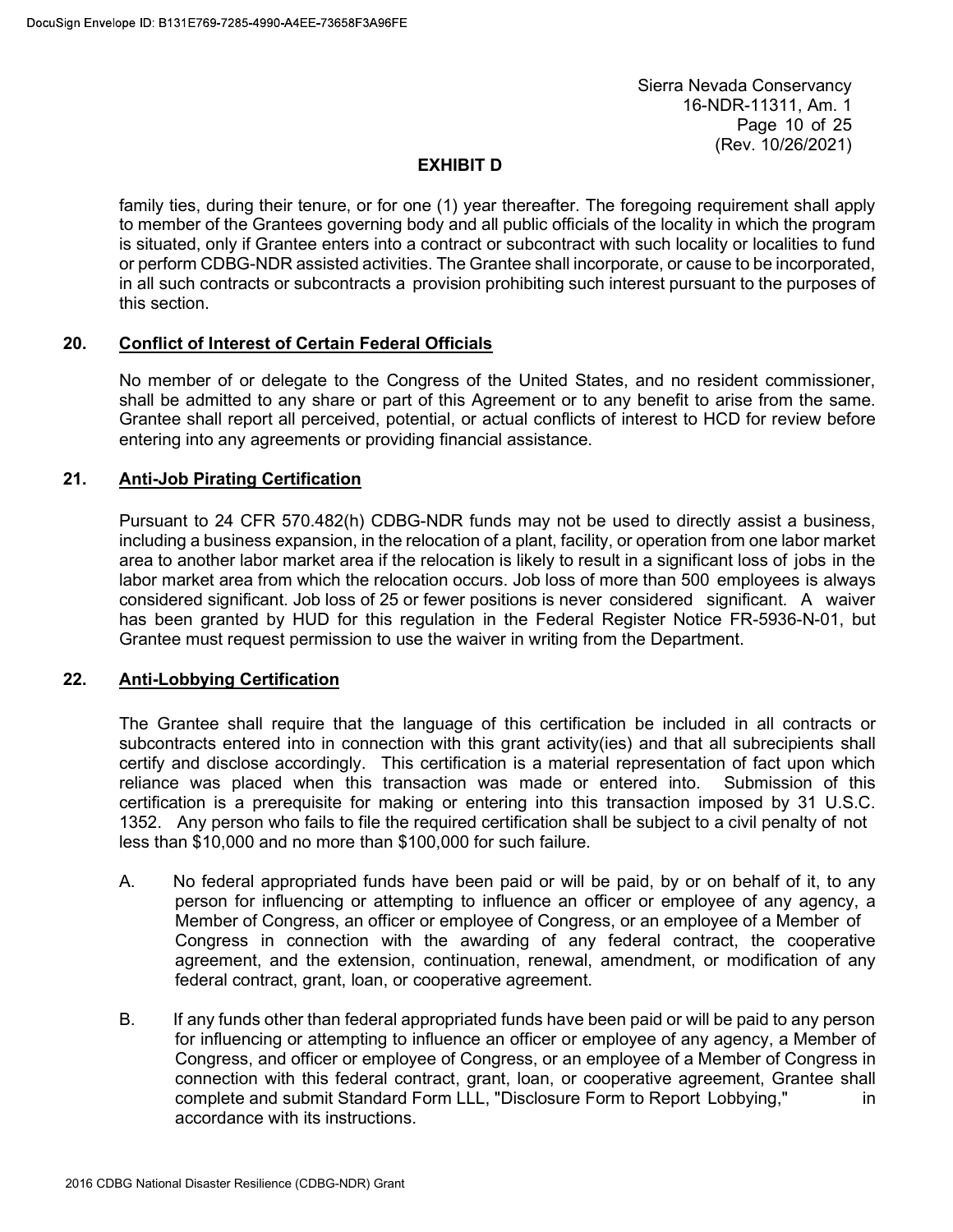Sierra Nevada Conservancy 16-NDR-11311, Am. 1 Page 11 of 25 (Rev. 10/26/2021)

#### EXHIBIT D

#### 23. Bonus or Commission, Prohibition Against Payments of

The assistance provided under this Agreement shall not be used in the payment of any bonus or commissions for the purpose of:

- A. Obtaining the Department's approval of the Application for such assistance; or,
- B. The Department's approval of the Applications for additional assistance; or,
- C. Any other approval or concurrence of the Department required under this Agreement, Title I of the Housing and Community Development Act of 1974, or the State regulations with respect thereto; provided, however, that reasonable fees for bona fide technical, consultant, managerial or other such services, other than actual solicitation, are not hereby prohibited if otherwise eligible as program costs.

#### 24. Contractors and Subrecipients

- A. HCD has certified that state procurement standards meet or exceed federal procurement standards under 2 CFR 200.317. The Grantee shall follow these same standards. In addition, Grantee shall not enter into any agreement, written or oral, with any contractor or subrecipient without the prior determination that the contractor or subrecipient is eligible to receive CDBG-NDR funds and is not listed on the Federal Consolidated List of Debarred, Suspended, and Ineligible Contractors.
	- 1) Contractors are defined as consultants (for-profit or non-profit) or construction contractors who are procured competitively.
	- 2) Subrecipients are defined as public agencies or public/private non-profit agencies or organizations and certain (limited) private for-profit entities who receive CDBG-NDR funds from an awarded subgrantee to undertake eligible activities.
- B. An agreement between the Grantee and any contractor or subrecipient shall require:
	- 1) Compliance with the applicable State and federal requirements described in this Agreement, which pertain to, among other things, procurement, non-discrimination, Americans with Disabilities Act, Equal Employment Opportunity and Drug-Free Workplace; and, compliance with the applicable provisions relating to labor standards and Section 3 as described in Sections 11, 16 and 17 of this Exhibit. In addition to these requirements, all contractors and subcontractors shall comply with the applicable provisions of the California Labor Code.
	- 2) Maintenance of at least the minimum State-required Workers' Compensation Insurance for those employees who will perform the grant activities or any part of it.
	- 3) Maintenance, if so required by law, unemployment insurance, disability insurance and liability insurance, which is reasonable to compensate any person, firm, or corporation, who may be injured or damaged by the contractor, or any subcontractor in performing the grant activity(ies) or any part of it.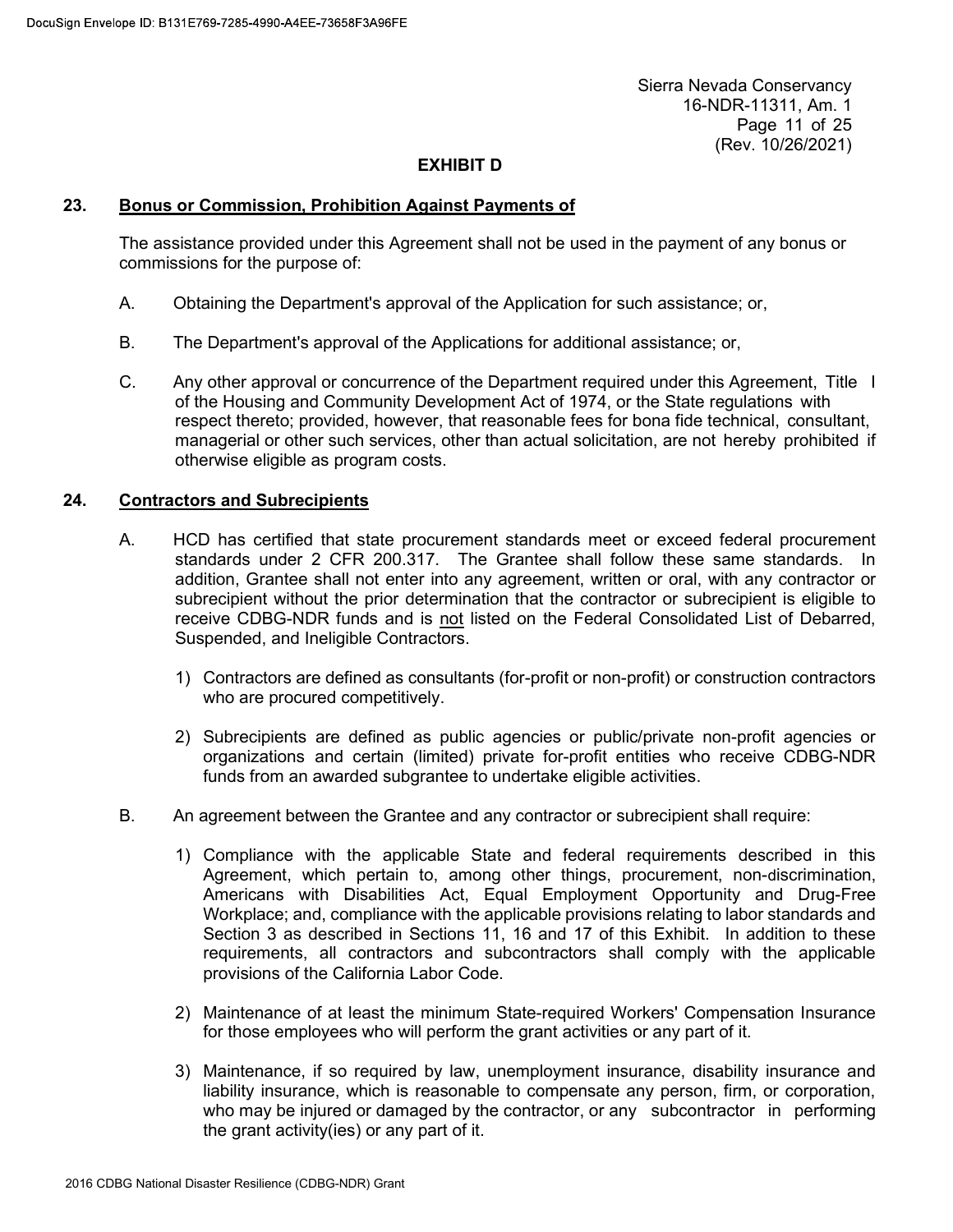Sierra Nevada Conservancy 16-NDR-11311, Am. 1 Page 12 of 25 (Rev. 10/26/2021)

## EXHIBIT D

- 4) Compliance with the applicable Equal Opportunity Requirements described in Exhibit D, Section 10 of this Agreement.
- 5) Compliance with the policies, guidelines and requirements of OMB Uniform guidance at 2 CFR 200 the Uniform Administrative Requirements, as well as all state/federal laws, regulations and Department guidelines applicable to the activities set forth in this Agreement.
- C. Contractors shall:
	- 1) Perform the grant activities in accordance with federal, State and local housing and building codes, as are applicable.
	- 2) Provide to assure completion of the project by furnishing the Grantee borrower and construction lenders with Performance and Payment Bonds, or if other security then it must be approved in advance in writing by the Department.
- D. Subrecipients shall:
	- 1) Retain all books, records, accounts, documentation, and all other materials relevant to this Agreement for a minimum period of five (5) years after the Department notifies the Grantee that the HUD/HCD CDBG-NDR grant agreement has been closed.
	- 2) Permit the State, federal government, the Bureau of State Audits, the Department and/or their representatives, upon reasonable notice, unrestricted access to any or all books, records, accounts, documentation, and all other materials relevant to the Agreement for the purpose of monitoring, auditing, or otherwise examining said materials.
- E. Contractors and Subrecipients: Drug-Free Workplace Act of 1988
	- 1) Publish and give a policy statement to all covered employees informing them that the unlawful manufacture, distribution, dispensation, possession or use of a controlled substance is prohibited in the covered workplace and specifying the actions that will be taken against employees who violate the policy.
	- 2) Establish a drug-free awareness program to make employees aware of a) the dangers of drug abuse in the workplace; b) the policy of maintaining a drug-free workplace; c) any available drug counseling, rehabilitation, and employee assistance programs; and d) the penalties that may be imposed upon employees for drug abuse violations.
	- 3) Notify employees that as a condition of employment on a federal contract or grant, the employee must a) abide by the terms of the policy statement; and b) notify the employer, within (5) five calendar days, if he or she is convicted of a criminal drug violation in the workplace.
	- 4) Notify the contracting or granting agency within 10 (ten) days after receiving notice that a covered employee has been convicted of a criminal drug violation in the workplace.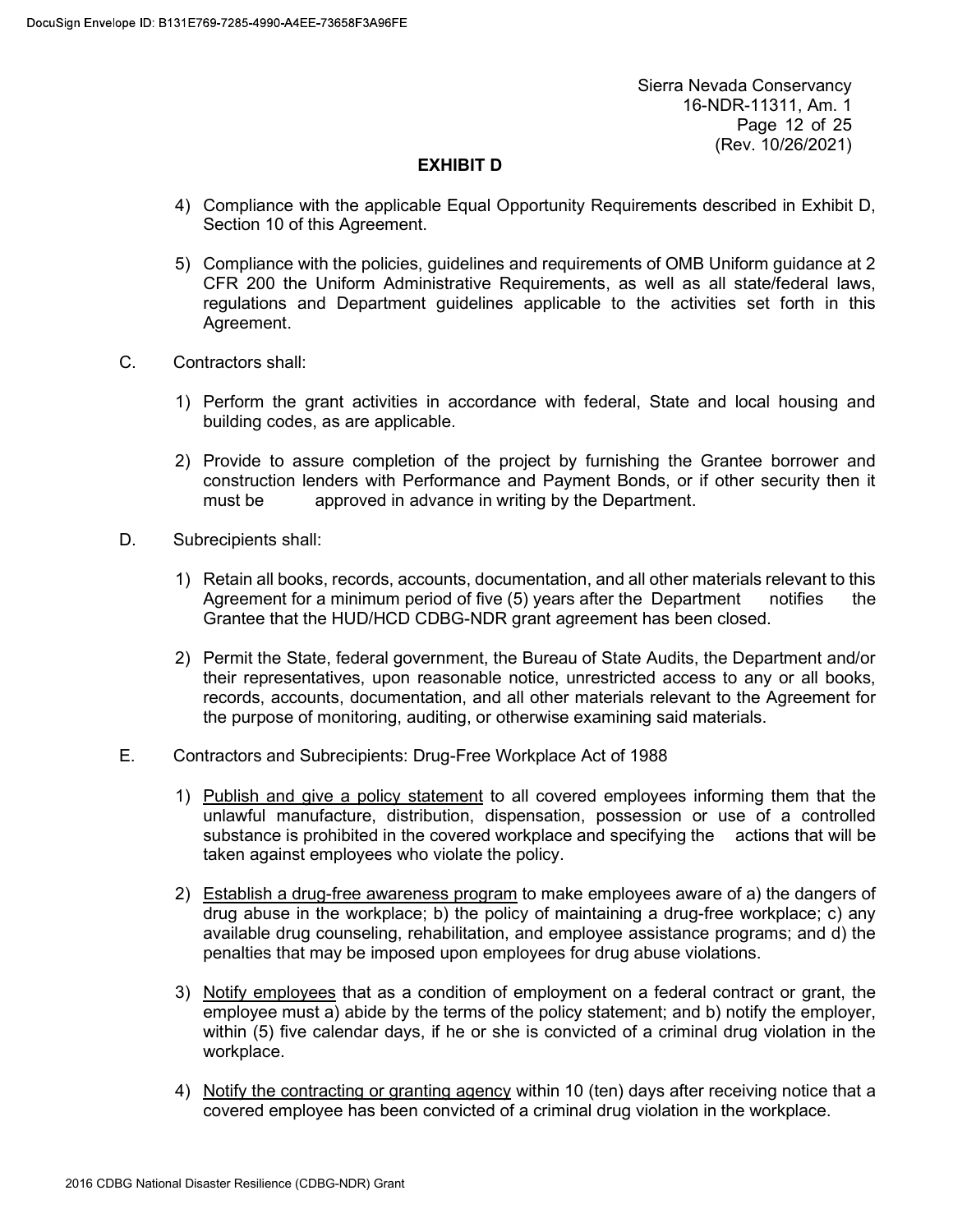Sierra Nevada Conservancy 16-NDR-11311, Am. 1 Page 13 of 25 (Rev. 10/26/2021)

## EXHIBIT D

- 5) Impose a penalty on or require satisfactory participation in a drug abuse assistance or rehabilitation program by any employee who is convicted of a reportable workplace drug conviction.
- 6) Make an ongoing, good faith effort to maintain a drug-free workplace by meeting the requirements of the act.

### 25. Insurance

The Grantee shall have and maintain in full force and effect during the term of this Agreement such forms of insurance, at such levels as may be determined by the Grantee and the Department to be necessary for specific components of the grant activity (ies) described in Exhibit  $A.$  The foregoing insurance requirement shall not apply to any California State entity or jurisdiction which is self-insured.

#### 26. Reporting and Meeting Requirements

During the term of this Agreement, the Grantee must work with HCD, HCD's technical assistance consultant and other partners in submitting the following reports by the dates identified, respectively, or as otherwise required at the discretion of the Department. The Grantee's performance under this Agreement will be based in part on whether it has submitted reports on a timely basis. Grantee and partners must use HCD technical assistance consultant web based grant management software to track grant outcomes, performance and beneficiaries.

- A. Project Set up/Completion Report: Submit Set-up report for review and approval by Department prior to incurring project activity costs. Submit amended reports as needed.
- B. Monthly Accomplishment Reports: Submit by the  $15<sup>th</sup>$  of each month a progress report on the previous month. So for December, a monthly report will be submitted by January 15.
- C. Annual Grantee Performance Report (GPR): Submit by July 31 starting from the contract effective date to subsequent June 30, and for each State fiscal year.
- D. Wage Compliance Reports: Semi-annual Wage Compliance Reports are to be submitted by October 7 and April 7 during the entire construction period. The final Wage Compliance Report is to be submitted thirty (30) days after construction is completed.

The Department reserves the right to request any other periodic reports that may be necessary or desirable, in the opinion of the Department, for the implementation of this Agreement or as may be required by HUD and/or any state or federal agency.

#### 27. Monitoring Requirements

The Department shall perform a monitoring of project activities and/or fiscal monitoring of the grant in accordance with requirements of 42 U.S.C. 5304(e)(2), as amended and as modified by Federal Register Notice FR-5936-N-01. The Grantee shall be required to resolve any monitoring findings to the Department's satisfaction by the deadlines set by the Department. Grantee will work with HCD technical assistance consultant to conduct ongoing monitoring compliance of partners under three party agreements who are implementing CDBG-NDR project activities. Grantee shall assist HCD and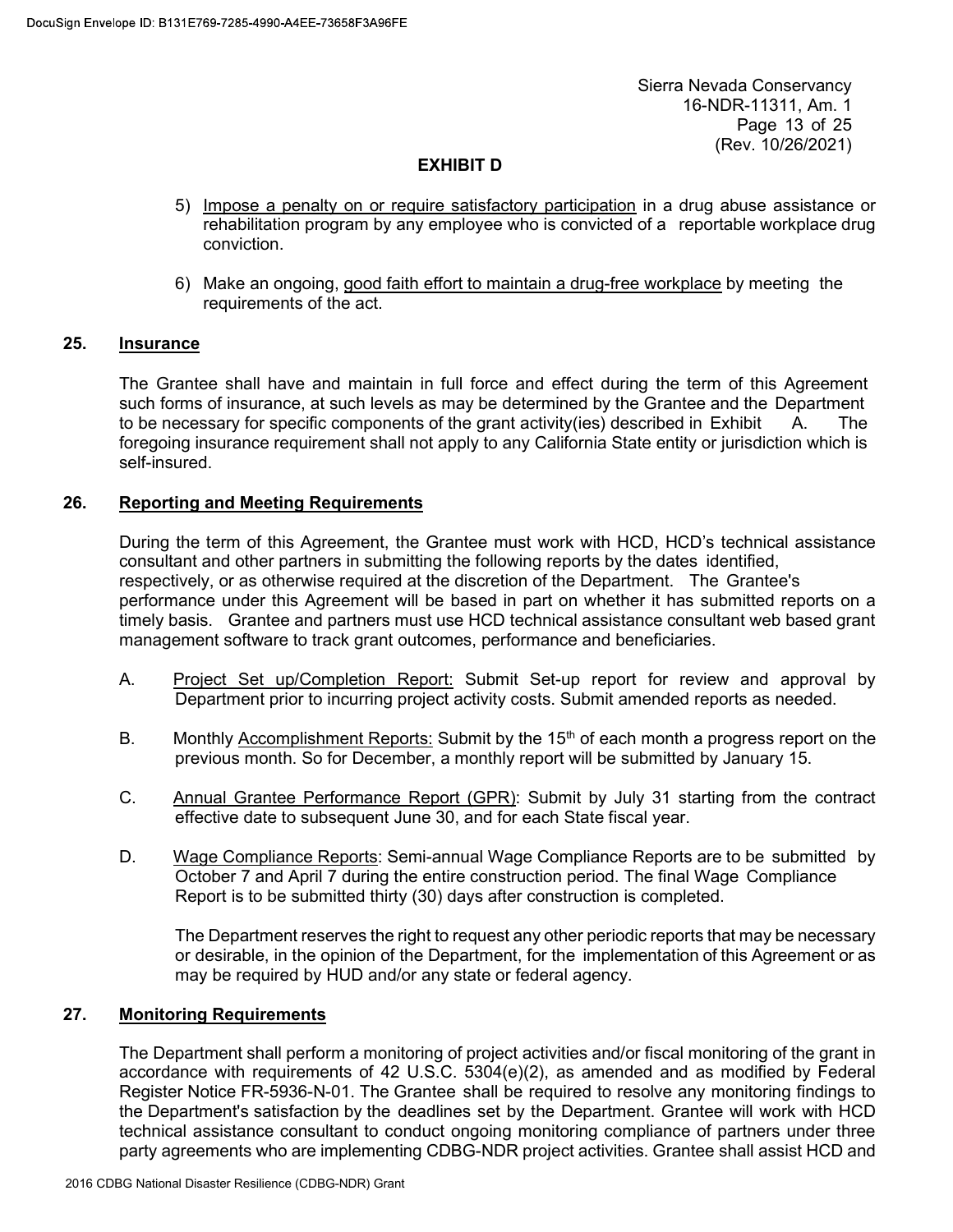Sierra Nevada Conservancy 16-NDR-11311, Am. 1 Page 14 of 25 (Rev. 10/26/2021)

## EXHIBIT D

HCD technical assistance consultant in complying and maintaining recordkeeping files to facilitate HUD audit reviews under 24 CFR 570.493 for all activities under this agreement.

In determining appropriate monitoring for each grant activity, the Department shall consider prior grant administration, audit findings, as well as factors such as complexity of the project and the amount of funding. The Department shall determine the areas to be monitored, the number of monitoring visits, and their frequency. Monitoring shall address program compliance with contract provisions, including to but not limited to eligible activity, eligible costs, meeting a National Objective. In addition, monitoring reviews of financial management, the requirements of Disaster Relief Appropriations Act, 2013 (Public Law 113-2), Title I of Housing Community Development Act (HCDA) of 1974 (42 U.S. C. 5302 et seq.), HCDA regulations 24 CFR, Part 85, 24 CFR 570 Part I, all applicable federal overlay requirements and all CDBG-NDR published Federal Register Notices shall be conducted.

## 28. Inspections of Grant Activity

The Department and/or HUD reserves the right to inspect any grant activity(ies) performed hereunder to verify that the grant activity(ies) is being and/or has been performed in accordance with the applicable federal, state and/or local requirements and this Agreement.

- A. Grantee shall inspect any grant activity performed by contractors and subrecipients hereunder to ensure that the grant activities are being and have been performed in accordance with the applicable federal, state and/or local requirements and this Agreement.
- B. Grantee agrees to require that all grant activities found by such inspections not to conform to the applicable requirements be corrected, and to withhold payment to its contractor or subcontractor, respectively, until it is so corrected.

### 29. Access to Records

Grantee and its contractors and subrecipients shall at all times during the term hereof provide to the Department, HUD, the State, the Comptroller General of the United States, the California State Auditor, or any of their duly authorized representatives to any books, documents, papers, and records of the contractor which are directly pertinent to that specific contract for the purpose of making audit, examination, excerpts, and transcriptions pursuant to 24 CFR 85.36(i)(10).

### 30. Audit/Retention and Inspection of Records

- A. Grantee must have intact, auditable fiscal and program records at all times. If the Grantee is found to have missing audit reports from the California State Controller's Office ("SCO") during the term of this Agreement, the Grantee will be required to submit a plan to the State, with task deadlines, for submitting the audit to the SCO. If the deadlines are not met, the Grantee will be subject to termination of this Agreement and disencumberance of the funds awarded. Grantee's audit completion plan is subject to prior review and approval by the Department.
- B. Grantee agrees that the Department or its designee will have the right to review, obtain, and copy all records pertaining to performance of this Agreement. The Grantee agrees to provide the Department or its designee with any relevant information requested and shall permit the Department or its designee access to its premises, during normal business hours for the purpose of interviewing employees and inspecting and copying such books, records,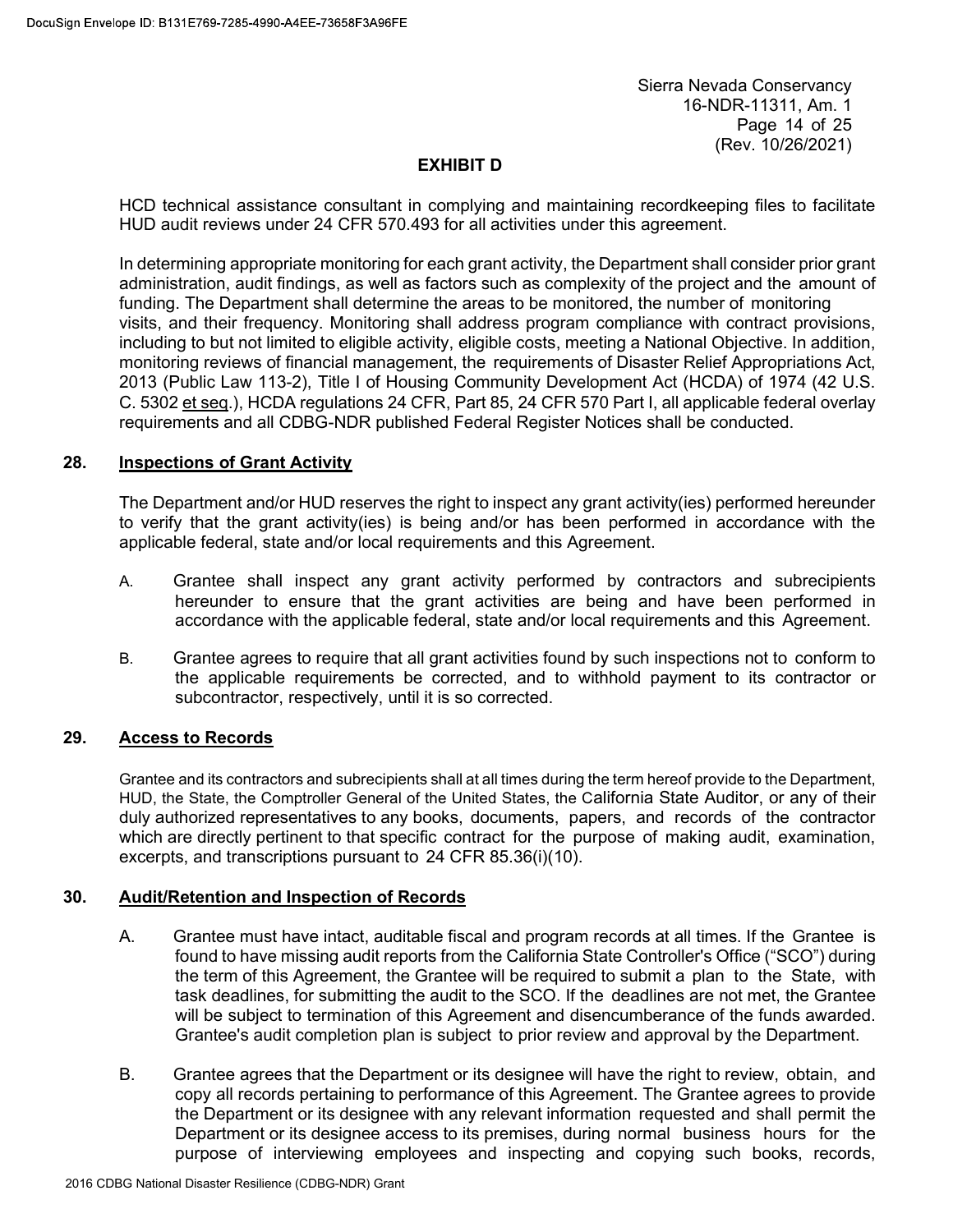Sierra Nevada Conservancy 16-NDR-11311, Am. 1 Page 15 of 25 (Rev. 10/26/2021)

## EXHIBIT D

accounts, and other material that may be relevant to a matter under investigation for the purpose of determining compliance with California Public Contract Code (PCC) Section 10115 et seq., Government Code (GC) Section 8546.7 and 2 CCR 1896.60 et seq. Grantee further agrees to maintain such records for a minimum period of five (5) years after the Department notifies Grantee that the HUD/HCD CDBG-NDR grant contract has been closed. Grantee shall comply with the caveats and be aware of the penalties for violations of fraud and for obstruction of investigation as set forth in PCC 10115.10.

- C. An expenditure which is not authorized by this Agreement or which cannot be adequately documented shall be disallowed. If this determination is made after reimbursement was made to Grantee, then expenditure must be reimbursed to the Department or its designee by the Grantee. Expenditures for grant activity(ies) not described in Exhibit A shall be deemed authorized if the performance of such grant activity(ies) is approved in writing by the Department prior to the commencement of such grant activity(ies).
- D. Absent fraud or mistake on the part of the Department, the determination by theDepartment of the allowability of any expenditure shall be final.
- E. For the purposes of annual audits under OMB Uniform Guidance, Grantee shall use the Federal Catalog number 14.272 for the Community Development Block Grant National Disaster Resilience (CDBG-NDR) Program.
- F. Pursuant to OMB Uniform Guidance 2 CFR 200, the Grantee shall perform an annual audit at the close of each fiscal year in which this Agreement is in effect. Audit costs for this Agreement are a general administration expense and are subject to the general administration expenditure limits associated with this Agreement. The costs of the CDBG-NDR-related portion of the audit may be charged to the program in accordance with Public Law 98-502, Uniform Guidance, and Section 7122 of Title 25 CCR.
- G. Notwithstanding the foregoing, the Department will not reimburse the Grantee for any audit cost incurred after the expenditure deadline of this Agreement, see Exhibit A Section 10.
	- 1) The audit shall be performed by a qualified State, department, local or independent auditor. The agreement/contract for audit shall include a clause which permits access by the Department to the independent auditor's working papers.
	- 2) If there are audit findings, the Grantee must submit a detailed response to the Department for each audit finding. The Department will review the response and, if it agrees with the response, the audit process ends and the Department will notify the Grantee in writing. If the Department is not in agreement, the Grantee will be contacted in writing and informed what corrective actions must be taken. This action may include the repayment of disallowed costs or other remediation.
	- 3) The Department shall not approve reimbursement for any expenditures for the audit, prior to receiving an acceptable audit report.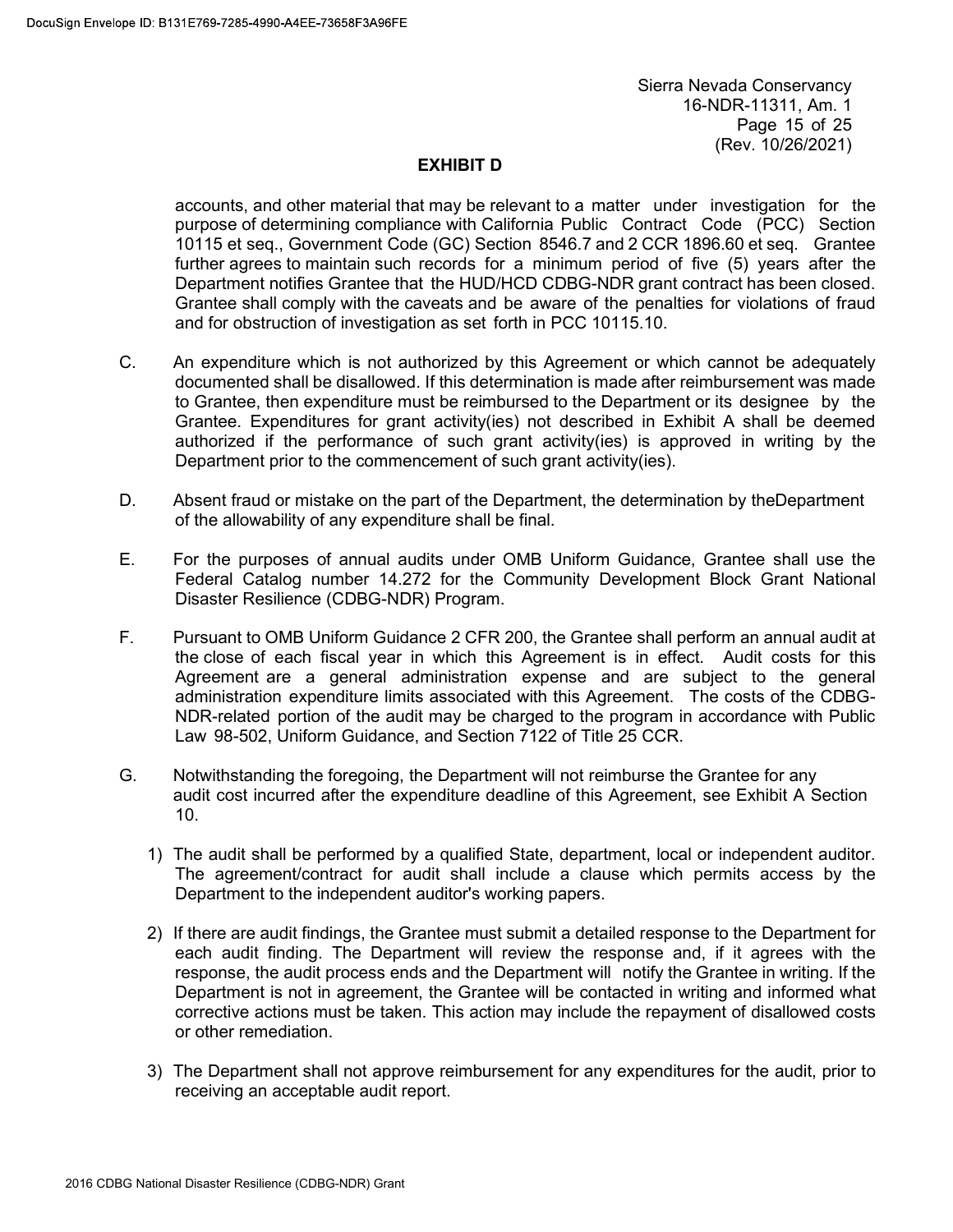Sierra Nevada Conservancy 16-NDR-11311, Am. 1 Page 16 of 25 (Rev. 10/26/2021)

# EXHIBIT D

4) If so directed by the Department upon termination of this Agreement, the Grantee shall cause all records, accounts, documentation and all other materials relevant to the grant activities to be delivered to the Department as depository.

## 31. Signs

If the Grantee places signs stating that the activity is funded with private or public dollars and the Department is also providing financing, it shall indicate in a typeface and size commensurate with the Department's funding portion of the project that the Department is a source of financing through the CDBG-NDR Program.

## 32. Citizen Participation

The Grantee is subject to the requirements concerning citizen participation contained in Federal Regulations at 24 CFR, Part 570.486, Local Government Requirements, Part 91.105 and 91.115. Grantee must follow a detailed citizen participation plan that satisfies 24 CFR, Part 70.486.

## 33. Flood Disaster Protection

- A. This Agreement is subject to the requirements of the Flood Disaster Protection Act (FDPA) of 1973 (Public Law 93-234). No portion of the assistance provided under this Agreement is approved for acquisition or construction purposes as defined under FDPA, Section 3(a) of said act, for use in an area identified by the Secretary of HUD as having special flood hazards which is located in a community not then in compliance with the requirements for participation in the national flood insurance program pursuant to FDPA, Section 102(d) of said act.
- B. The use of any assistance provided under this Agreement for such acquisition or construction in such identified areas in communities then participating in the national flood insurance program shall be subject to the mandatory purchase of flood insurance requirements of FDPA, Section 102(a) of said act.
- C. Any contract or agreement for the sale, lease, or other transfer of land acquired, cleared or improved with assistance provided under this Agreement shall contain certain provisions. These provisions will apply if such land is located in an area identified by the Secretary of HUD as having special flood hazards and in which the sale of flood insurance has been made available under the National Flood Insurance Act of 1968, as amended, 42 U.S.C. 4001 et seq.
- D. These provisions shall obligate the transferee and its successors or assigns to obtain and maintain, during the ownership of such land, such flood insurance as required with respect to financial assistance for acquisition or construction purposes under FDPA, Section 102(s) of the Flood Disaster Protection Act of 1973. Such provisions shall be required notwithstanding the fact that the construction on such land is not itself funded with assistance provided under this Agreement.

### 34. Procurement

The Grantee shall comply with the procurement provisions, administrative requirements for Grants and Cooperative Agreement to State, Local and Federally Recognized Indian tribal governments and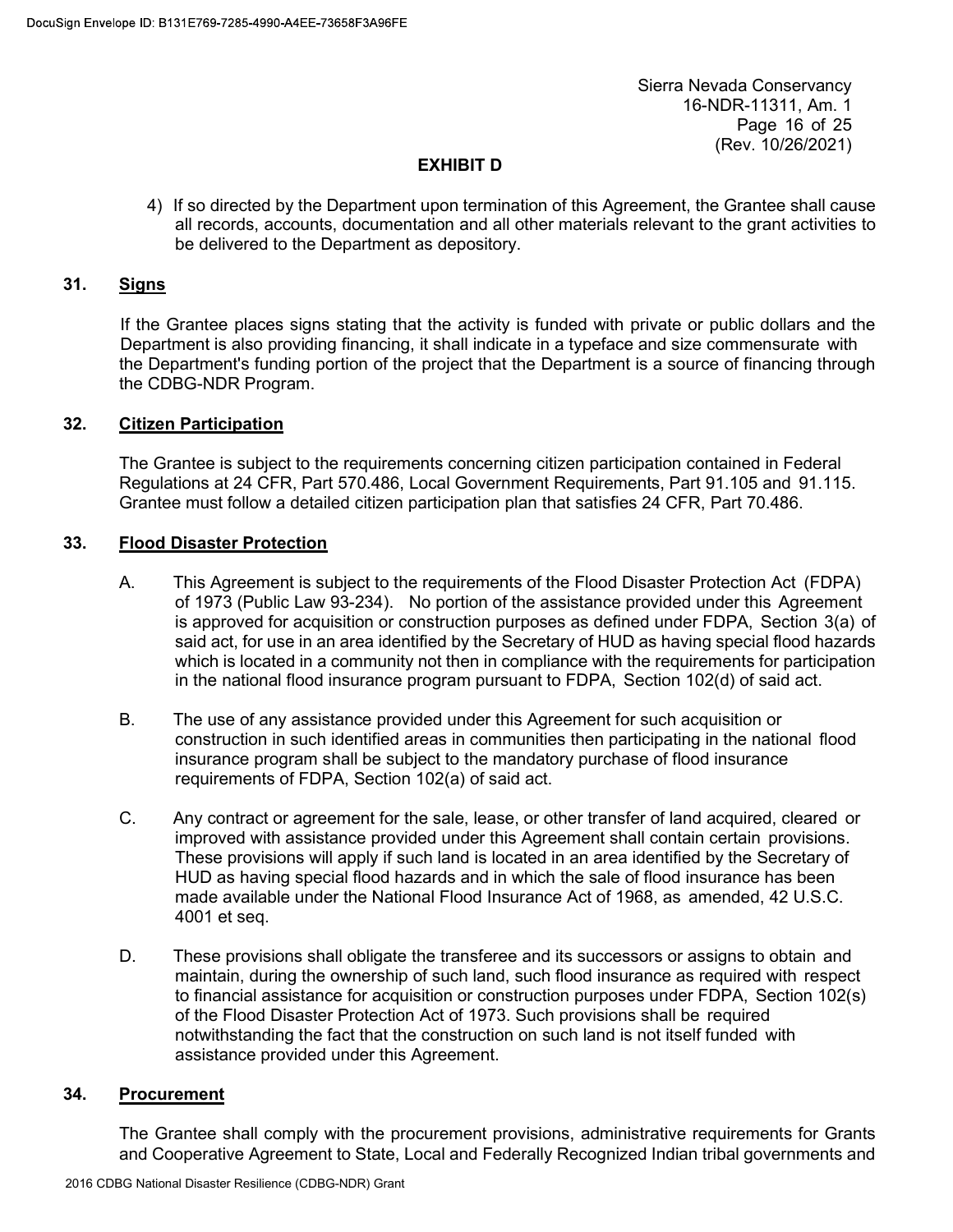Sierra Nevada Conservancy 16-NDR-11311, Am. 1 Page 17 of 25 (Rev. 10/26/2021)

### EXHIBIT D

2 CFR 200318 through 200.326, per the Department's certification of use of these procurement standards.

In accordance with Federal Register Notice FR-5936-N-01, a Data Universal Numbering System ("DUNS") number must be collected and reported in the Disaster Recovery Grants Reporting (DRGR) system. All recipients of NDR funds must have a DUNS number and be documented as not on federal debarred list before executing any NDR agreement.

#### 35. Program Income

Pursuant to Federal Register Notice FR-5936-N-01 Section 3, V. A. 17 - HUD has waived applicable Program Income rules at 42 U.S.C 5304(j), 24 CFR 570.500(a) and (b), 570.504, and 570.489(e) to the extent necessary to provide additional flexibility for the use of CDBG-NDR Program Income. The alternative requirements provide guidance regarding the use of Program Income received before and after grant closeout and address revolving loan funds. Some of the CDBG-NDR program income (CDBG-NDR PI) rules vary slightly from standard CDBG requirements.

For purposes of the NDR project, the Grantee will not be receiving any CDBG-NDR PI generated from projects or activities during the term of this Agreement. Upon the closeout of the entire CDBG-NDR grant, the Grantee must certify Program Income, if any, received from completed project activities. These funds will be promptly returned to the Department. Any CDBG-NDR PI funding generated from project activities under this Agreement after project completion/grant close out, shall be returned to the Department. The Department and its technical assistance contractor will provide guidance as needed to ensure that the expenditure of all program income is within the regulations noted above.

### 36. Obligations of Grantee with Respect to Certain Third Party Relationships

The Grantee shall remain fully obligated under the provisions of this Agreement notwithstanding its designation of any third party or parties for the undertaking of all or any part of the Scope of Work with respect to which assistance is being provided under this Agreement to the Grantee. The Grantee shall comply with all lawful requirements of the Department necessary to ensure that the Scope of Work, with respect to which assistance is being provided under this Agreement to the Grantee, is carried out in accordance with the Department's Assurance and Certifications, including those with respect to the assumption of environmental responsibilities of the Department under Section 104(g) of the Housing and Community Development Act of 1974 [42 U.S.C. 5304(g)] and Certifications in Exhibit F of this Agreement.

### 37. Energy Policy and Conservation Act

This Agreement is subject to mandatory standards and policies relating to energy efficiency which are contained in the State Energy Conservation Plan issued in compliance with the Energy Policy and Conservation Act (Pub. L. 94-163, 89 Stat. 871).

#### 38. State Department of General Services Contracting Manual Requirements (Section 3.11, Federally Funded Contracts (Rev. 3/03):

A. All contracts, except for State construction projects that are funded in whole or in part by the Federal government, must contain a 30-day cancellation clause and the following provisions: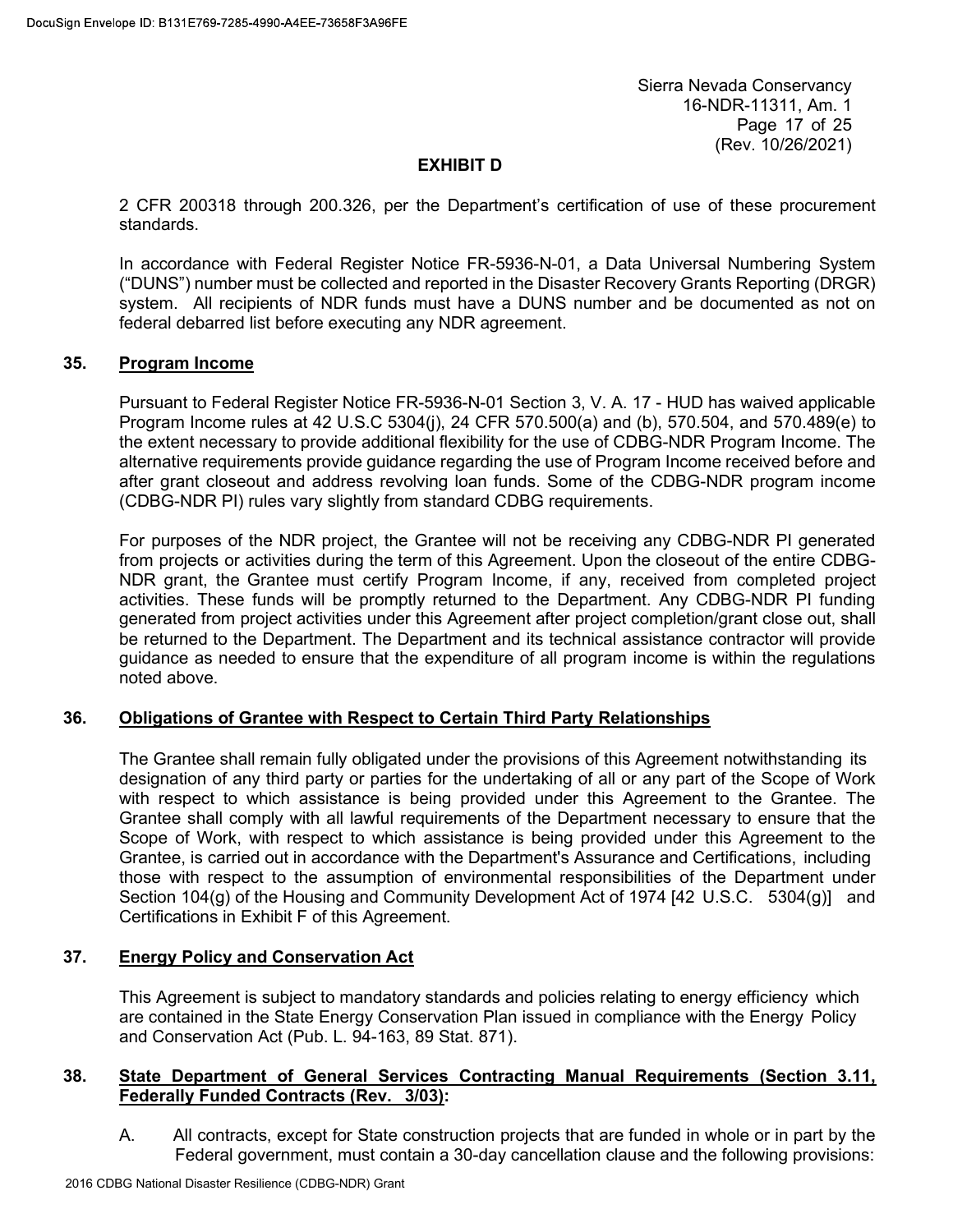Sierra Nevada Conservancy 16-NDR-11311, Am. 1 Page 18 of 25 (Rev. 10/26/2021)

# EXHIBIT D

- 1) It is mutually understood between the parties that this contract may have been written for the mutual benefit of both parties before ascertaining the availability of congressional appropriation of funds to avoid program and fiscal delays that would occur if the contract were executed after that determination was made.
- 2) This contract is valid and enforceable only if sufficient funds are made available to the State by the United States Government for the purpose of this Program. In addition, this contract is subject to any additional restrictions, limitations, or conditions enacted by the Congress or to any statute enacted by the Congress that may affect the provisions, terms, or funding of this contract in any manner.
- 3) The parties mutually agree that if the Congress does not appropriate sufficient funds for the program, this contract shall be amended to reflect any reduction in funds.
- 4) The Department has the option to invalidate the contract under the 30-day cancellation clause or to amend the contract to reflect any reduction in funds.
- B. Exemptions from provisions A.1 through A.4 above may be granted by the Department of Finance provided that the director of the State agency can certify in writing that Federal funds are available for the term of the contract.
- C. Government Code ("GC") § 8546.4(e) provides that State agencies receiving Federal funds shall be primarily responsible for arranging for Federally required financial and compliance audits, and shall immediately notify the Director of Finance, the State Auditor, and the State Controller when they are required to obtain Federally required financial and compliance audits.

### 39. Required Expenditure Dates

In accordance with P.L. 113-2, all CDBG-NDR funds must be expended within two years of the date HUD obligates funds to the grantee (funds are obligated to a grantee upon HUD's signing of the grantee's CDBG-NDR grant agreement), unless a waiver is requested and granted by HUD. For purposes of this Agreement, on July 18, 2016, HUD granted the Department a waiver of this requirement and establishing a new expenditure date of September 30, 2022. Subsequently, HUD provided a new expenditure deadline of September 30, 2023. Any funds not expended by the federal expenditure date will be cancelled and recaptured by the Treasury, and thereafter will not be available for obligation or expenditure for any purpose. Grantee cannot request an extension of the federal expenditure date.

### 40. Grant Reduction

If, after HCD is awarded funds and enters into a grant agreement with HUD, HCD then or subsequently proposes to make a substantial amendment to any of the CDBG-NDR project activities, then HUD and HCD reserve the right to amend the award and change the budget amounts under this Agreement.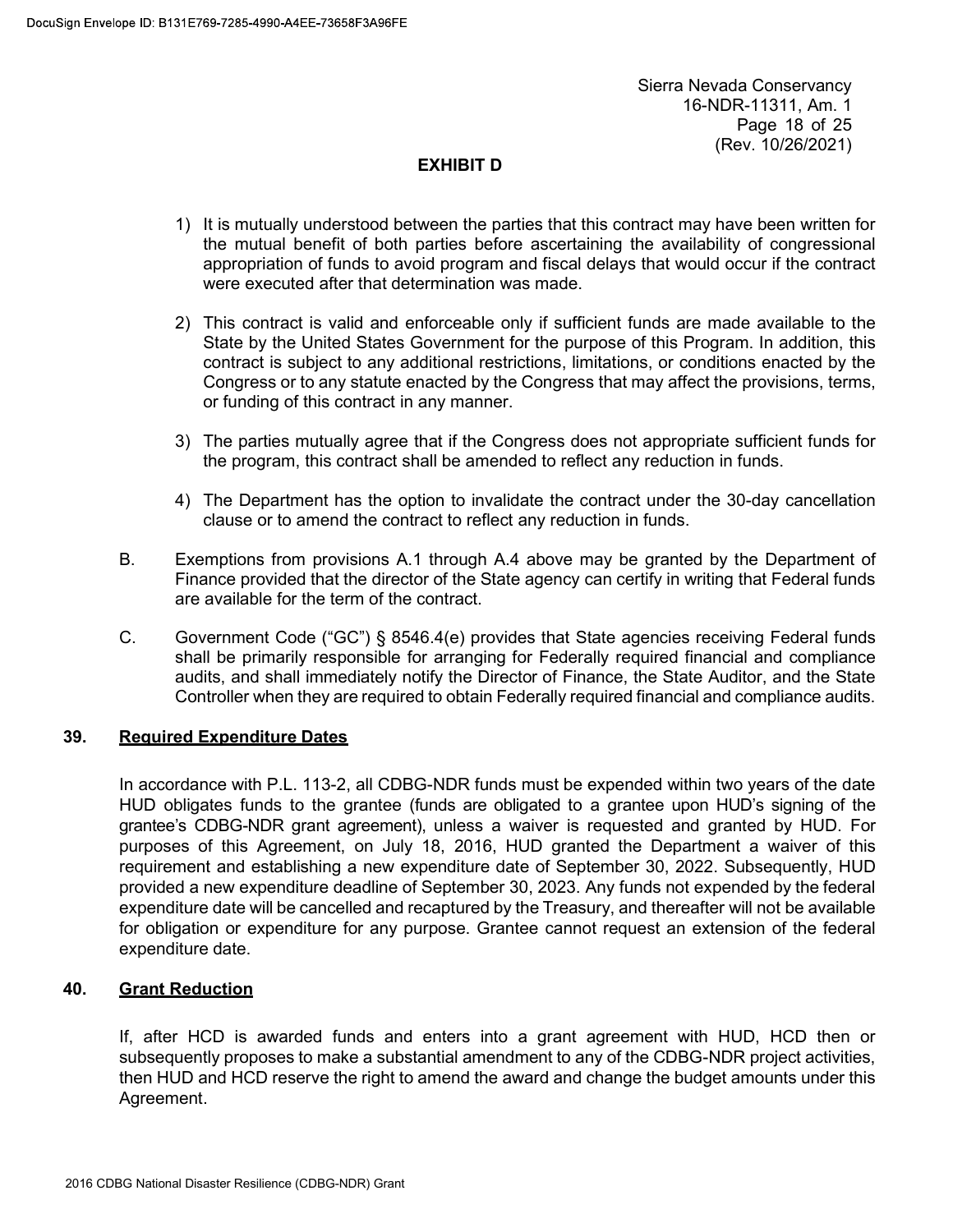Sierra Nevada Conservancy 16-NDR-11311, Am. 1 Page 19 of 25 (Rev. 10/26/2021)

## EXHIBIT D

## 41. Withdrawal of Grant Amounts

If Grantee does not proceed within a reasonable timeframe, HUD and HCD reserve the right to withdraw any funds HCD has not obligated under the award. If funds are withdrawn prior to September 30, 2017, HUD shall redistribute any withdrawn amounts to one or more other jurisdictions eligible for CDBG-NDR funding.

#### 42. Financial Controls

The NDRC NOFA requires that any party involved in the CDBG-NDR projects, whether directly or indirectly, must agree to provide any information HCD requires in order to maintain proficient financial controls; on a project costing over \$100 million, the magnitude of such controls will be wide and varying. HCD has developed a Grant Administration Manual ("GAM") for CDBG-NDR funding and by executing this Agreement, Grantee commits to using the manual as guidance in completing fiscal reports and maintaining accounting records.

#### 43. Administrative and National Policy Requirements

Certain Administrative and National Policy Requirements apply to all HUD funding, including CDBG-NDR funding. See NDRC NOFA, Exhibit E, for a list of these requirements. Any party involved in a CDBG-NDR project, whether directly or indirectly, must agree to provide any information HCD requires in order to meet the aforementioned Administrative and National Policy requirements.

#### 44. Reporting

HUD requires grantees under the NDRC NOFA to report the sources and uses of all amounts expended on NDR activities and projects, including match funds from other sources. Grantee shall also report other information for HUD's annual report to Congress or other purposes as determined by HUD. All recipients of CDBG-NDR funding for project implementation, whether directly or indirectly, shall report amounts shown in project sources and uses forms and all amounts expended on eligible activities under this Agreement. Parties shall provide information as requested by HCD for purposes of reporting to federal, state and local entities including but not limited to CDBG-NDR quarterly report to HUD, and HUD's annual report to Congress or other purposes as determined by HUD and HCD.

Appendix A of the NDRC NOFA contains the requirements applicable to Community Development Block Grant (CDBG) funds made available by the Disaster Relief Appropriations Act, 2013 (PL113-2, approved January 29, 2013) Appropriations Act and awarded under the National Disaster Resilience Competition as CDBG-NDR grants. Appendix A to the NDRC NOFA was subsequently incorporated into Federal Register Notice FR-5936-N-01.

### 45. Use of Funds

A. The Appropriations Act made funds available for necessary expenses related to disaster relief, long-term recovery, restoration of infrastructure and housing, and economic revitalization in the most impacted and distressed areas resulting from a major disaster declared pursuant to the Robert T. Stafford Disaster Relief and Emergency Assistance Act of 1974 (42 U.S.C. 5121 et seq.) (Stafford Act), due to Hurricane Sandy and other eligible events in calendar years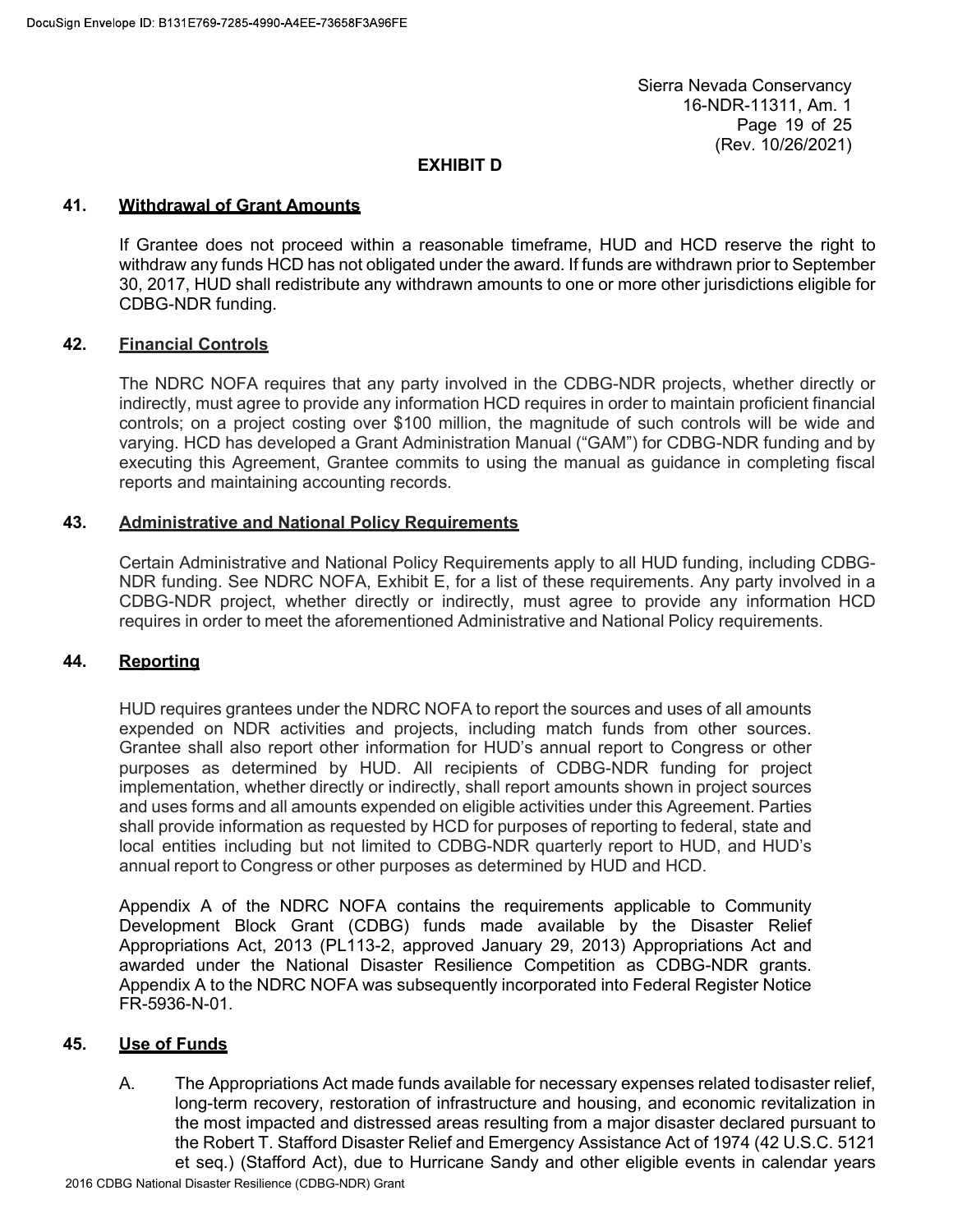Sierra Nevada Conservancy 16-NDR-11311, Am. 1 Page 20 of 25 (Rev. 10/26/2021)

## EXHIBIT D

2011, 2012, and 2013. The Appropriations Act requires funds to be used only for these specific disaster-related purposes.

B. All recipients of CDBG-NDR grants are subject to: (1) the requirements of the Appropriations Act; (2) the Fiscal Year (FY) 2014 Notice of Funding Availability for National Disaster Resilience Competition (NDRC NOFA), including all appendices and incorporated portions of the FY 2014 General Section (as amended); and (3) applicable regulations governing the CDBG program at 24 CFR Part 570, unless modified by waivers and alternative requirements published by HUD in this NOFA or other applicable Federal Register Notice.

#### 46. Performance Measures and Related Remedies

Performance Measures and Penalties provisions are set forth in Exhibit B Section 8 and 9.

#### 47. Disputes

Except as otherwise provided in this Agreement, any dispute arising under or relating to the performance of this Agreement, which is not disposed of, by mutual agreement of the parties shall be decided by a two-tier process. First, the Grantee will present their dispute documentation to the CDBG-NDR Project Manager for review and resolution. If the dispute cannot be resolved by the Project Manager, then it will be presented to the Deputy Director of HCD's Housing Policy Division. The decision of the Deputy Director shall be final, conclusive and binding.

### 48. Award Date

Given the uniqueness of this NDRC competitive award, HCD is treating the HUD award date as the date of the award for Grantee. As noted in item 39 above, on July 18, 2016, HUD approved HCD's request to extend the federal expenditure deadline to September 30, 2022. It is important to note that only the remaining balance of the grant as of the end of the initial 24-month expenditure period will be extended.

#### 49. Suspension or Termination

#### a. Suspension of Work

The Director of HCD, the Acting Director, or any designee of either, by written notice may suspend the work of the Grantee, or any portion thereof, for any period up to ninety (90) days, as the Director, Acting Director, or their designee may deem necessary in their sole and absolute discretion.

#### b. Termination at Option of Department

The Director, Acting Director, or their designee may, in their sole and absolute discretion and upon ten (10) days' written notice to Grantee, terminate this Agreement in whole or in part. Upon receipt of a termination notice, Grantee shall immediately discontinue all services affected unless the notice specifies otherwise.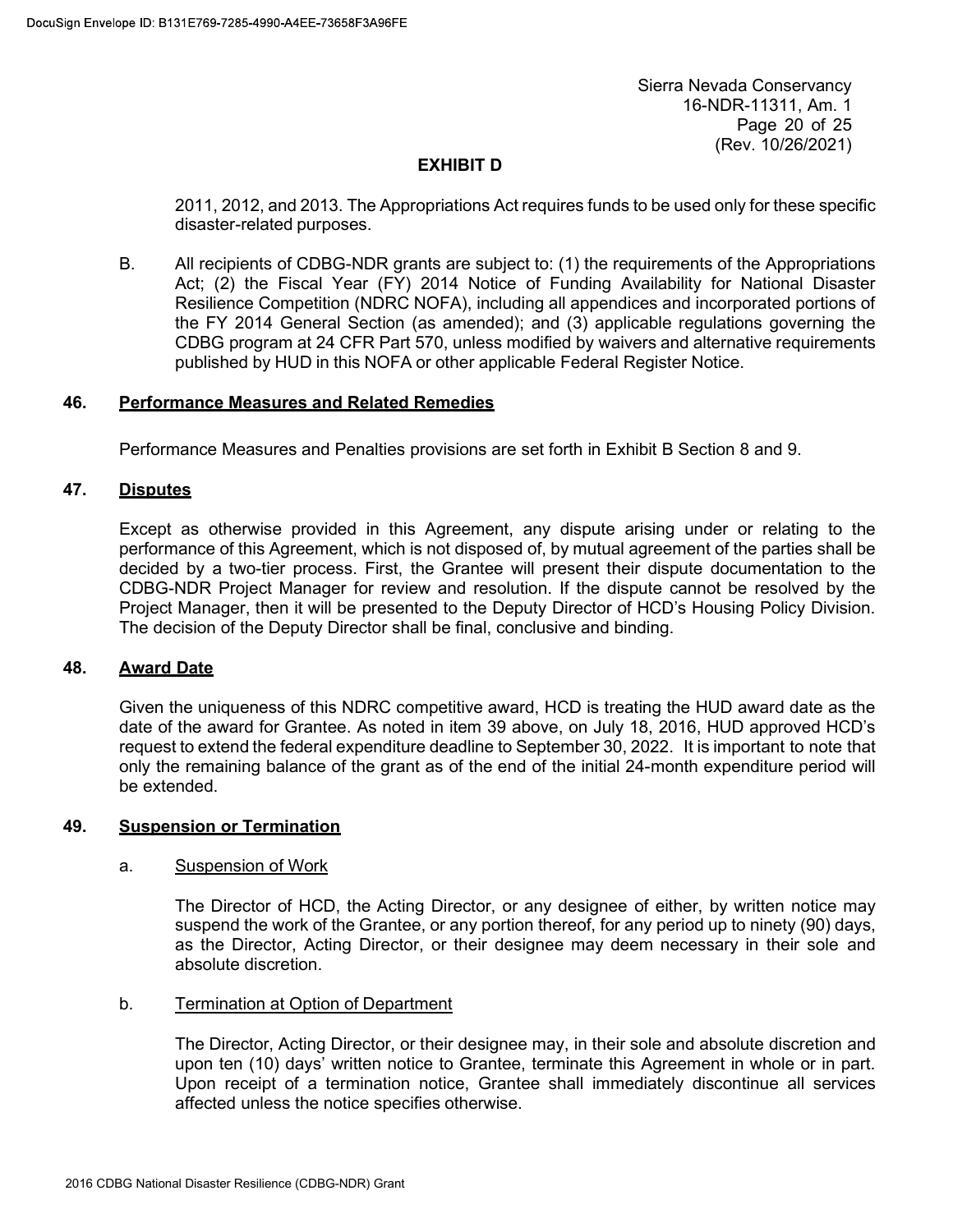Sierra Nevada Conservancy 16-NDR-11311, Am. 1 Page 21 of 25 (Rev. 10/26/2021)

## EXHIBIT D

#### c. Termination for Default

The Director, Acting Director, or their designee may, upon three (3) day written notice to the Grantee, and without any prejudice to its other remedies, terminate this Agreement in whole or in part for cause. Cause shall consist of violations of any terms and/or special conditions of this Agreement and for the HUD agreement, upon the request of HUD, or the withdrawal of, or any limitation on the Department's expenditure authority. Upon receipt of any notice terminating this Agreement in whole or in part, the Grantee shall (1) immediately discontinue all services affected (unless the notice directs otherwise); and (2) deliver to the Department's Contract Manager all data, reports, summaries, and such other information and materials as may have been accumulated by the Grantee in performing under this Agreement, whether completed or in progress. At the sole discretion of the Department, the Department may offer the Grantee an opportunity to cure any breach(es) prior to terminating for a breach. If after notice of termination for failure to fulfill contract obligations, it is determined that the Grantee had not so failed, the termination shall be deemed to have been effected for the convenience of the Department.

#### d. Termination at Option Upon Bankruptcy of Grantee

In the event proceedings in bankruptcy are commenced against the Grantee, or the Grantee is adjudged bankrupt or a receiver is appointed, the Grantee shall notify the Department immediately in writing and Department may terminate this Agreement and all further rights and obligations by giving three (3) days' notice in writing to Grantee in the manner specified herein.

#### e. Effects of Suspension and Termination

Costs incurred by or paid by Grantee relating to obligations incurred by the Grantee during a suspension or after termination of an award are not allowable unless the Department expressly authorizes them in the notice of suspension or termination or subsequently. Other Grantee costs during suspension or after termination which are necessary and not reasonably avoidable are allowed if:

- i. The costs resulting from obligations which were properly incurred by the Grantee before the effective date of suspension or termination, are not in anticipation of suspension or termination; and, in the case of a termination, are non-cancellable; and,
- ii. The costs would be allowable if the award was not suspended or expired normally at the end of the funding period in which the termination takes place. Notwithstanding the previous sentence, any costs incurred after this contract is terminated are not reimbursable.
- iii. Relationship to Debarment and Suspension. The enforcement remedies identified in this Section, including suspension and termination, do not preclude a Grantee from being subject to 2 CFR Part 2424. CDBG funds may not be provided to excluded or disqualified persons, organizations, companies or entities per 24 CFR 570.489(i).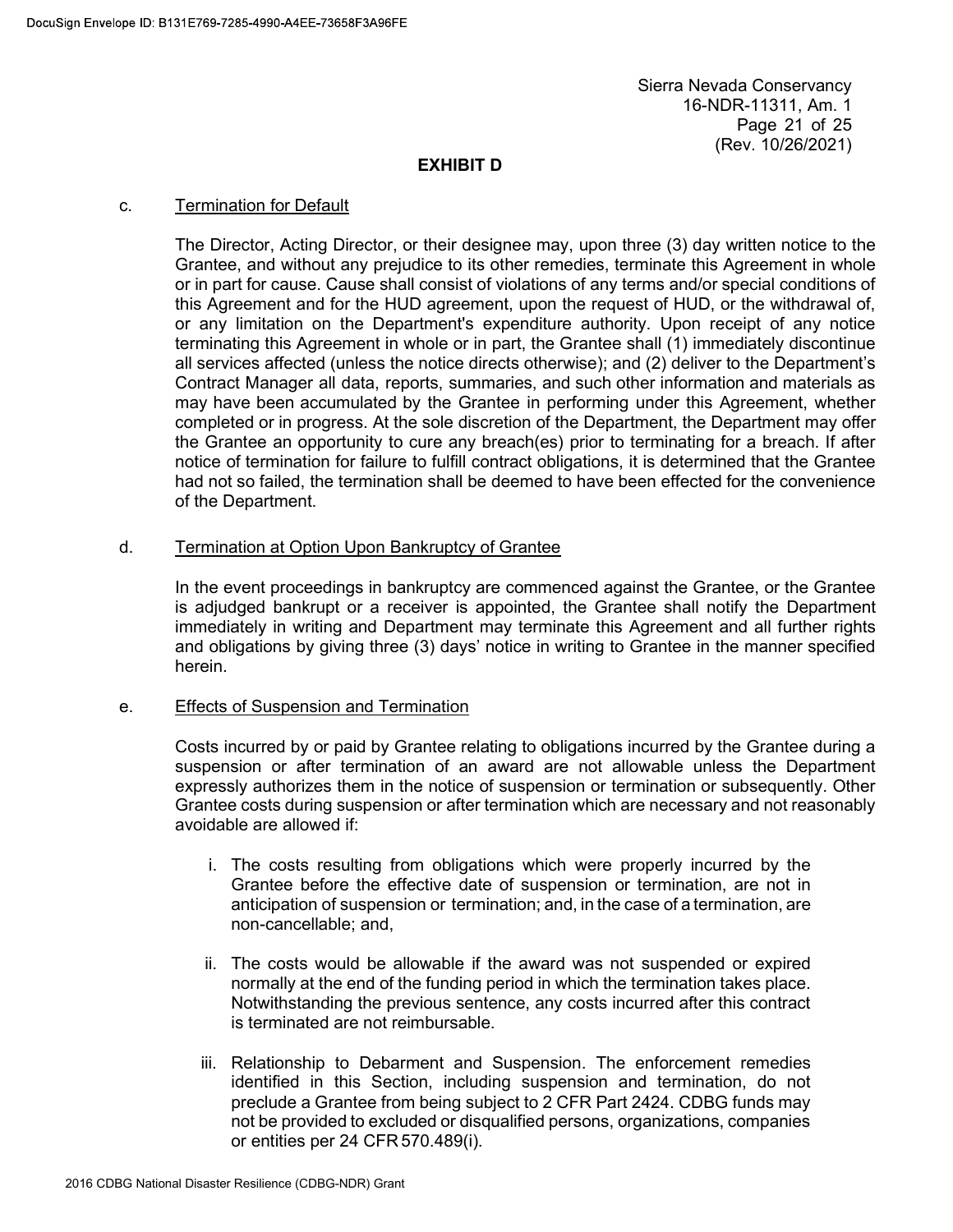Sierra Nevada Conservancy 16-NDR-11311, Am. 1 Page 22 of 25 (Rev. 10/26/2021)

## EXHIBIT D

#### f. Non-Compliance

Enforcement for noncompliance may include, but is not limited to, the following remedies if Grantee materially fails to comply with any term of this Agreement, whether stated in a federal statute or regulation, an assurance in a State plan or application, a notice of award, or elsewhere:

- i. Temporarily withhold cash payments pending correction of the deficiency by the Grantee.
- ii. Disallow (that is, deny use of funds for) all or part of the cost of the activity or action not in compliance.
- iii. Wholly or partially suspend or terminate this Agreement for the Grantee's program.
- iv. Exercise any other remedies or any other rights that may be legally available to the Department, including termination of this Agreement.

#### g. Cumulative Remedies

The rights and remedies of the Department provided in this Agreement are cumulative and are in addition to any other rights and remedies provided by law, all of which are hereby reserved.

h. Completion

In the event of termination for default, the Department reserves the right to take over and complete the work by contract or other means; Grantee will fully cooperate with the Department and provide all information needed for a smooth transition. In such case, Grantee is liable to Department for any additional costs incurred by the Department to complete the work.

In accordance with federal register notice FR-5936-N-01, a Data Universal Numbering System (DUNS) number must be collected and reported in the Disaster Recovery Grants Reporting (DRGR) system.

### 50. Force Majeure

"Force Majeure" is an unforeseeable event outside of a party's reasonable control which prevents or delays performance of that party's obligations under this Agreement. Such event does not include the normal risks a party assume when it enters a contract. A Force Majeure event is a natural disaster such as an earthquake, flood, hurricane, pandemic, an Act of God, act of war, act of public enemies of this state or of the United States, or other similar event.

2016 CDBG National Disaster Resilience (CDBG-NDR) Grant "Force Majeure" also includes actions or measures taken by any governmental authority, including executive orders, public health orders, or other governmental orders, laws, regulation or other governmental action taken in response to a "Force Majeure" event, such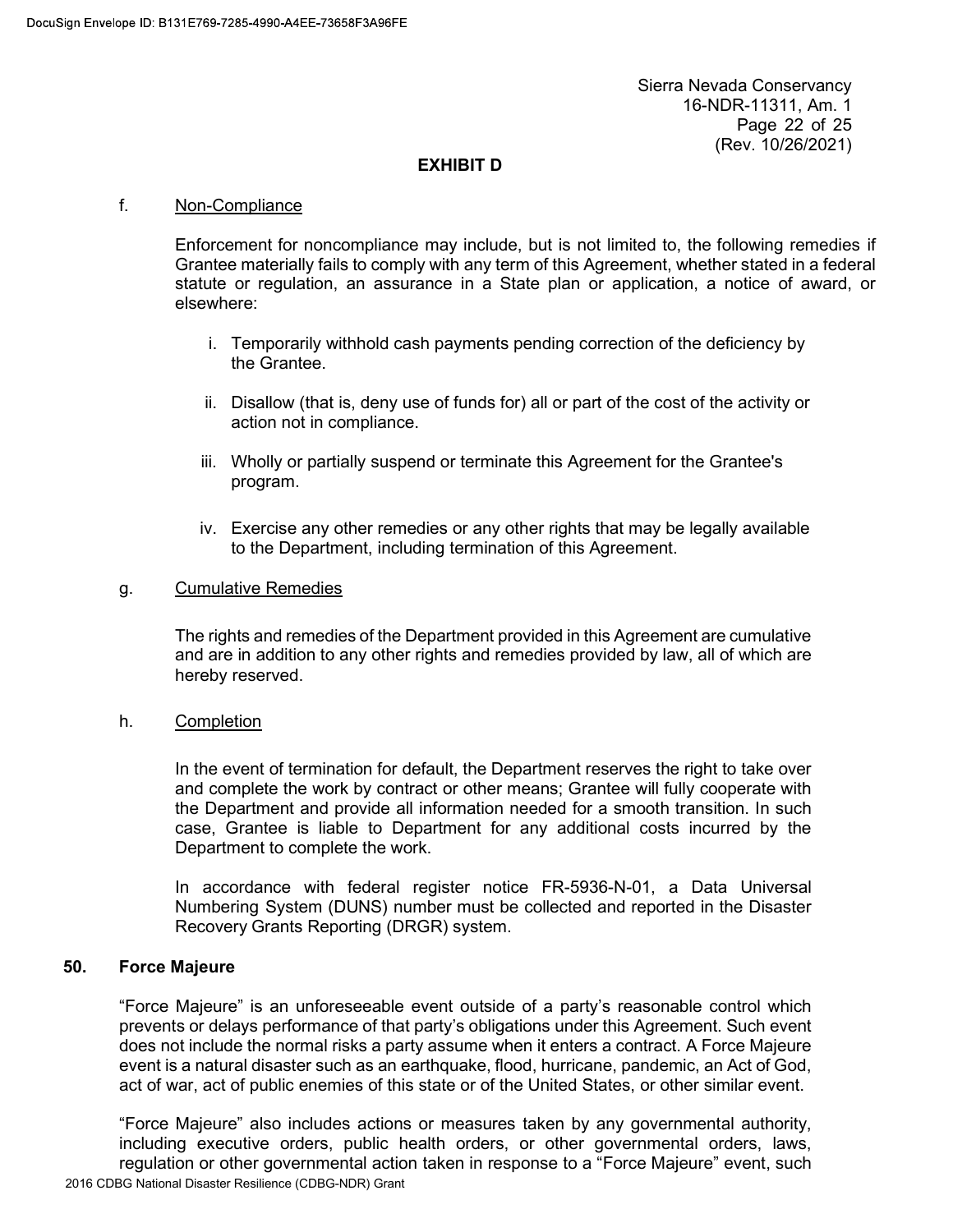Sierra Nevada Conservancy 16-NDR-11311, Am. 1 Page 23 of 25 (Rev. 10/26/2021)

#### EXHIBIT D

as a quarantine or other restriction, which prevents or delays the performance of a parties' obligations under this Agreement.

The party asserting "Force Majeure" must give notice to the other party(s) to this Agreement within ten calendar days of the occurrence of the Force Majeure event, notice to be given in accordance with the notice provisions of this Agreement. Such notice must include a description of the Force Majeure event, how the event has prevented or delayed the party's ability to perform its obligations under this Agreement, a description of the reasonable measures the asserting party proposes to take to resume performance of its obligations under this Agreement, and a date by which the party anticipates it will resume performance of its obligations hereunder.

#### 51. Federal Register Notice(s)

The parties agree that in addition to complying with all other terms and conditions set forth in the Standard Agreement and the various Exhibits thereto, to the extent additional requirements or conditions are imposed upon HCD by HUD in any Federal Register Notice ("FRN") relating to the NDRC project, the parties will be required to comply with such additional requirements or conditions, as will their respective recipients of CDBG NDR funding. In connection therewith, the parties acknowledge having reviewed the following three FRNs issued by HUD prior to the date hereof: (i) 81 FRN 109, page 36557 [Docket No. FR-5936-N-01] dated June 7, 2016; (ii) 80 FRN 21, page 5570 [Docket No. FR-5831-N-03] dated February 2, 2015; and (iii) 79 FRN 202, page 62654 [Docket No. FR-5753-N-11] dated October 20, 2014. The parties further acknowledge that additional FRNs relative to the NDRC project will be issued by HUD in the future, and that each party must also comply with any requirements and conditions set forth in such subsequent FRNs.

### 52. HCD National Disaster Resilience (NDR) Grant Administration Manual (GAM)

The Grantee shall utilize the most current version of the CDBG-NDR GAM in implementing CDBG-NDR activities. Grantee will work with HCD's technical assistance consultant to ensure all activities being under taken in this agreement are in compliance with CDBG and CDBG-NDR rules and regulations.

#### 53. Duplication of Benefit

Duplication of benefits (DOB) requirements in section 312 of the Stafford Act and in the Appropriations Act applies to the use of CDBG-NDR funds. HCD has developed a process for documenting any DOB for project activities. This process is based on HUD Federal Register notice 76 FR 71060 published on November 16, 2011 and other HUD published guidance. Prior to release of any project activity funding, Grantee must follow HCD process for documentation of DOB. The DOB calculations must be completed and approved in writing by HCD as part of clearing general conditions for each project activity under this Agreement upon clearance of general conditions, project funding will be released.

#### 54. Non-Discrimination Language from 41 CFR Part 60-1.4(b)

Grantee shall comply with Executive Order 11246 of September 24, 1965, entitled "Equal Employment Opportunity", as amended by Executive Order 11375 of October 13, 1967, and as supplemented in Department of Labor regulations (41 CFR chapters 60).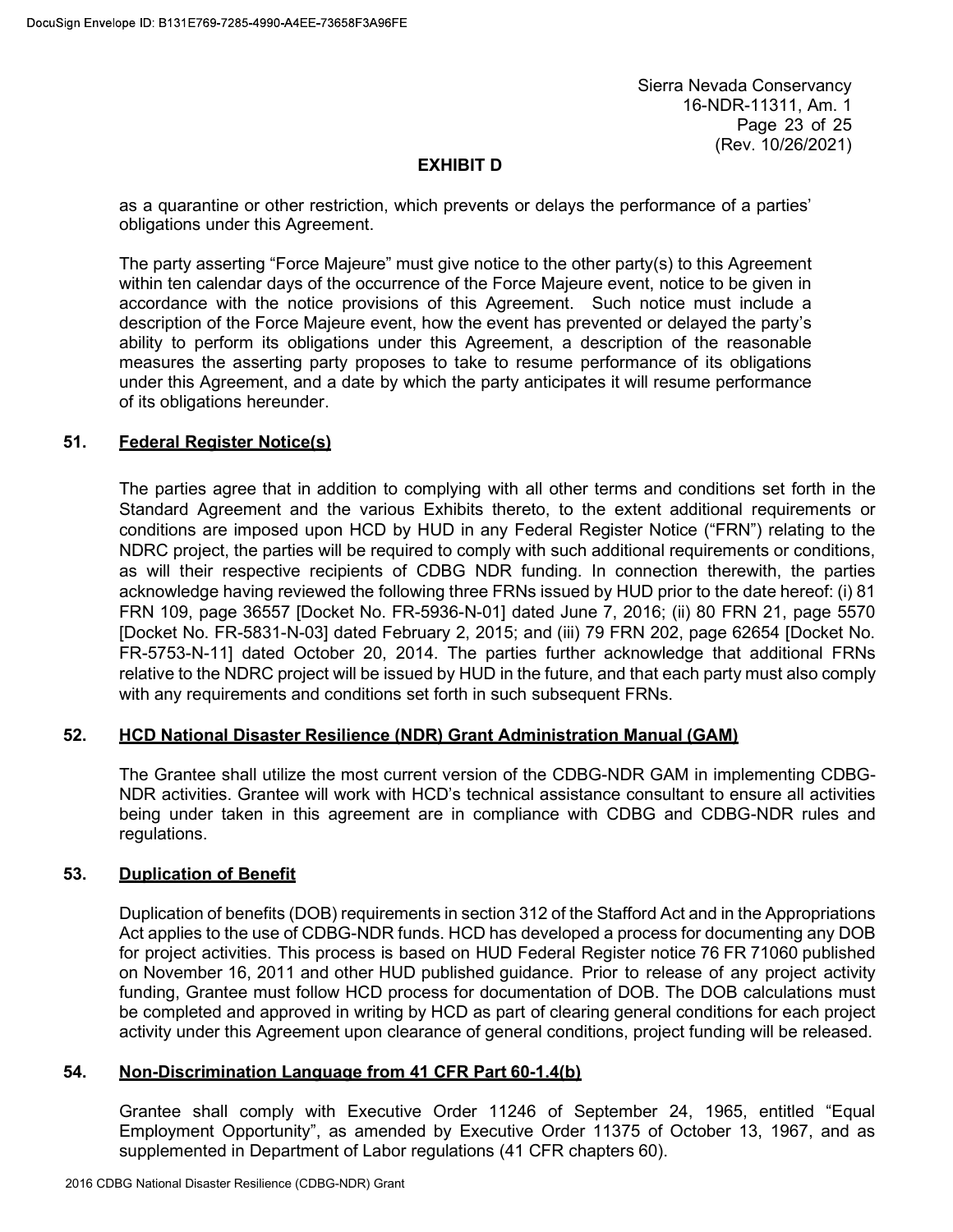Sierra Nevada Conservancy 16-NDR-11311, Am. 1 Page 24 of 25 (Rev. 10/26/2021)

## EXHIBIT D

#### 55. Policies on Excessive Use of Force

Grantee must have and follow these policies: 1) Prohibiting the use of excessive force by law enforcement agencies within its jurisdiction against any individuals engaged in nonviolent civil rights demonstration; and, 2) Enforcing applicable State and local laws against physically barring entrance to or exit from a facility or location that is the subject of such nonviolent civil rights demonstration within its jurisdiction.

#### 56. Project Design/Feasibility

Grantee will demonstrate that the engineering design for each project activity under this Agreement is feasible prior to obligation of funds for construction. This demonstration is satisfied if a registered professional engineer (or other design professional) certifies that the design meets the appropriate code or industry design and construction standards. Grantee will design projects that to the greatest degree possible, use construction methods that are high quality and limit project's environmental impact on the local community.

#### 57. Use of Web Based Grant Management Software(GMS)

Grantee staff shall utilize the current web based software for grant payments and reporting. HCD is using eCivis Grants Network GMS for CDBG-NDR grant administration. Grantee shall set up the required account in the eCivis Portal to become an authorized user of Grants Network or GMS. As part of setting up the account, Grantee shall agree to all terms and conditions of the eCivis Grants Network system.

#### 58. Required Federal Language from 2 CFR Part 200 Appendix II

Appendix II to CFR Part 200 sets forth mandatory provisions which must be incorporated into non-Federal entity contracts involving federal funds awards. This requirement applies to the subject matter of this Agreement. Accordingly, Appendix II to CFR Part 200 is hereby incorporated into and made part of this Agreement by reference. Grantee acknowledges having reviewed such provisions and agrees to the terms thereof. Grantee further acknowledges that HCD is requiring that all other recipients of CDBG-NDR funding incorporate Appendix II to CFR Part 200 into their agreements.

### 59. Procurement of Recovered Materials

A non-Federal entity that is a state agency or agency of a political subdivision of a state and its contractors must comply with section 6002 of the Solid Waste Disposal Act, as amended by the Resource Conservation and Recovery Act. The requirements of Section 6002 include procuring only items designated in guidelines of the Environmental Protection Agency (EPA) at 40 CFR Part 247 that contain the highest percentage of recovered materials practicable, consistent with maintaining a satisfactory level of competition, where the purchase price of the item exceeds \$10,000 or the value of the quantity acquired during the preceding fiscal year exceeded \$10,000; procuring solid waste management services in a manner that maximizes energy and resource recovery; and establishing an affirmative procurement program for procurement of recovered materials identified in the EPA guidelines.